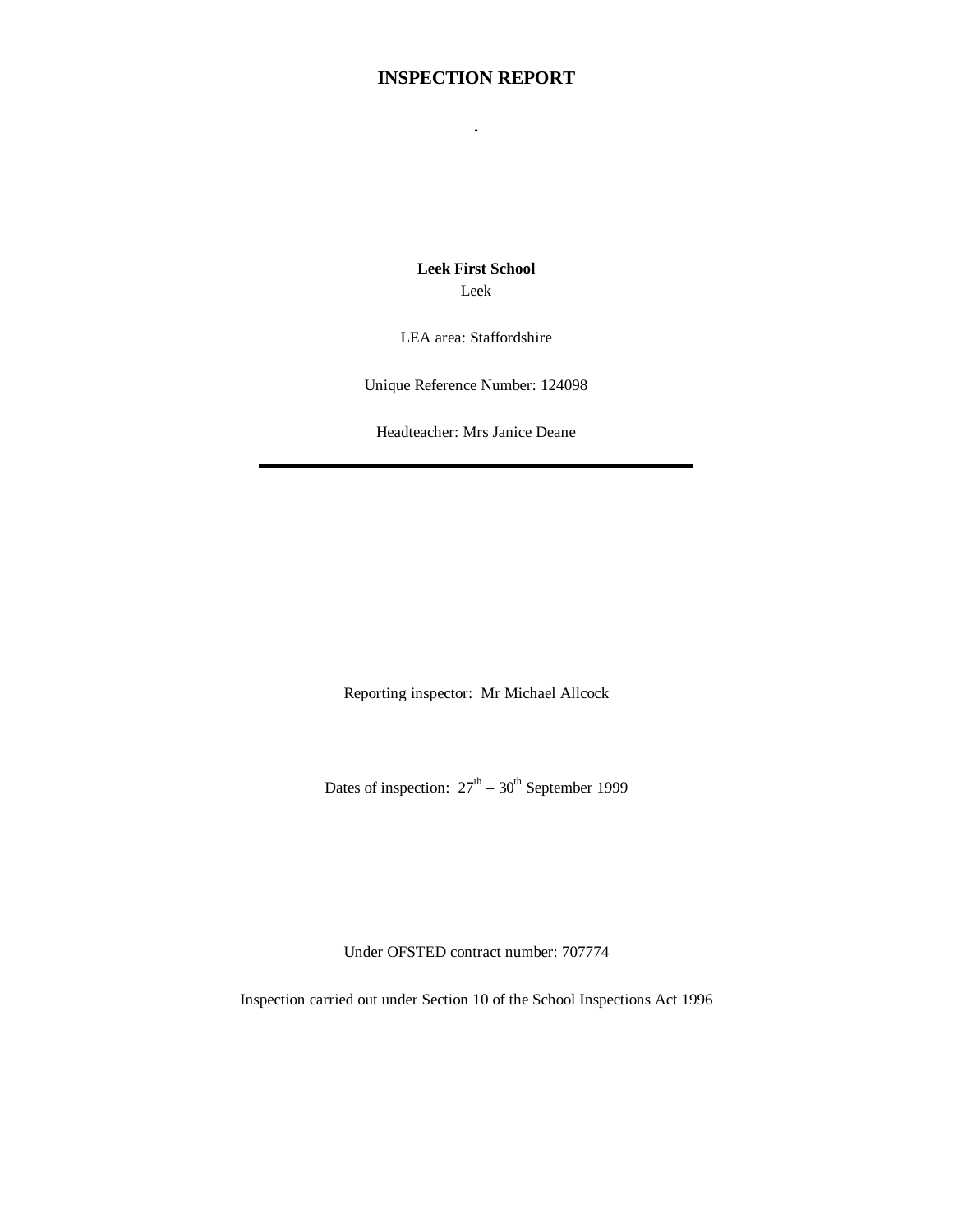# **INFORMATION ABOUT THE SCHOOL**

| Type of school:             | First                                                   |
|-----------------------------|---------------------------------------------------------|
| Type of control:            | County                                                  |
| Age range of pupils:        | 4 to 9 years                                            |
| Gender of pupils:           | Mixed                                                   |
| School address:             | <b>East Street</b><br>Leek<br>Staffordshire<br>ST13 6LF |
| Telephone number:           | 01538 483200                                            |
| Fax number:                 |                                                         |
| Appropriate authority:      | The governing body                                      |
| Name of chair of governors: | Mr E Hodkinson                                          |
|                             |                                                         |

Date of previous inspection: May 1996

## © Crown Copyright 1999

This report may be reproduced in whole or in part for non-commercial educational purposes, provided that all extracts quoted are reproduced verbatim without adaptation and on condition that the source and date thereof are stated. Further copies of this report are obtainable from the school.

Under the Education (Schools) Act 1992 and the Education Act 1993, the school must provide a copy of this report and/or its summary free of charge to certain categories of people. A charge not exceeding the full cost of reproduction may be made for any other copies supplied.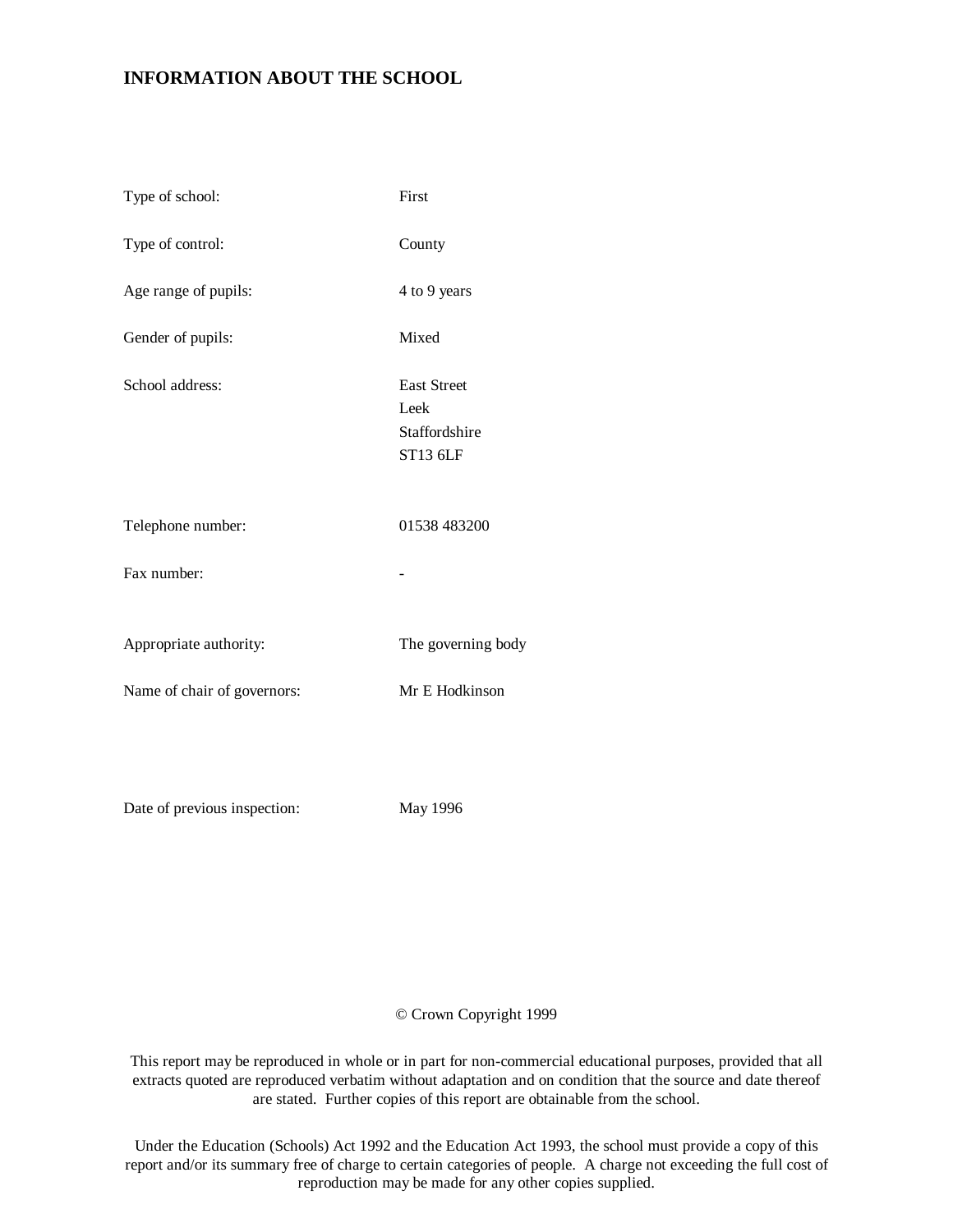# **INFORMATION ABOUT THE INSPECTION TEAM**

| <b>Team members</b><br>Michael Allcock, Registered Inspector | <b>Subject responsibilities</b><br>Science<br>History<br>Music<br>Under fives                   | <b>Aspect responsibilities</b><br>Attainment and progress<br>Quality of teaching                                                                                    |
|--------------------------------------------------------------|-------------------------------------------------------------------------------------------------|---------------------------------------------------------------------------------------------------------------------------------------------------------------------|
| Jean McKay, Lay Inspector                                    | Equal opportunities                                                                             | Attendance<br>Pupils' attitudes, behaviour and<br>personal development<br>Support, guidance and pupils'<br>welfare<br>Partnership with parents and the<br>community |
| Jackie Johnson                                               | <b>Mathematics</b><br>Information technology                                                    | Curriculum and assessment<br>Staffing, accommodation and<br>learning resources                                                                                      |
|                                                              | Art<br>Geography                                                                                | Financial efficiency                                                                                                                                                |
| Ian Tatchell                                                 | English                                                                                         | Pupils' spiritual, moral, social and<br>cultural development                                                                                                        |
|                                                              | Religious education<br>Design and technology<br>Physical education<br>Special educational needs | Leadership and management                                                                                                                                           |

The inspection contractor was:

Quality Assurance Associates Ltd Education Consultants Herringston Barn Herringston Dorchester Dorset DT2 9PU

Tel: 01305 251591

Any concerns or complaints about the inspection or the report should be raised with the inspection contractor. Complaints which are not satisfactorily resolved by the contractor should be raised with OFSTED by writing to:

The Registrar The Office for Standards in Education Alexandra House 33 Kingsway London WC2B 6SE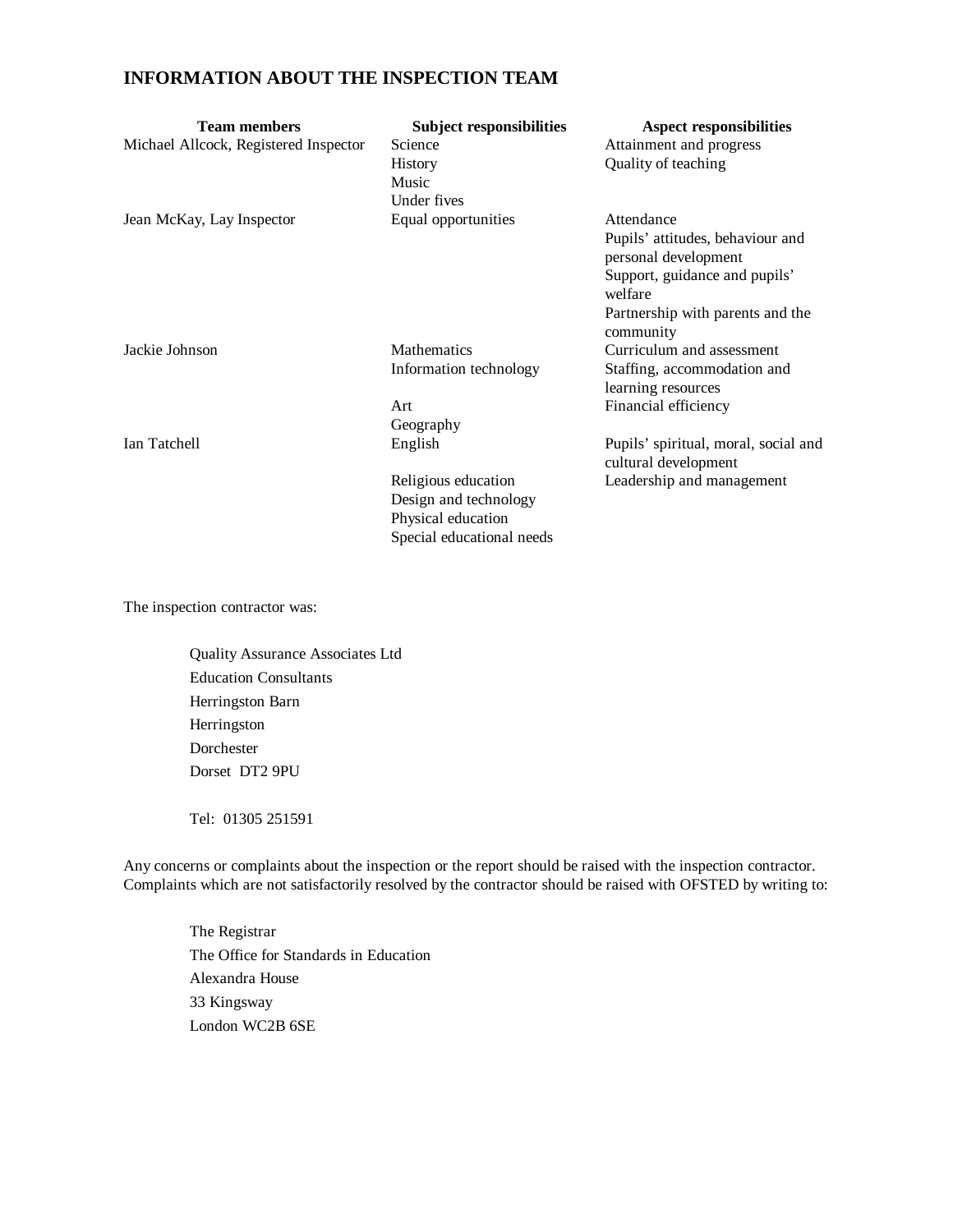# **REPORT CONTENTS**

#### **Paragraph**

## **MAIN FINDINGS**

What the school does well Where the school has weaknesses How the school has improved since the last inspection Standards in subjects Quality of teaching Other aspects of the school The parents' views of the school

# **KEY ISSUES FOR ACTION**

# **INTRODUCTION**

| Characteristics of the school | $1 - 3$ |
|-------------------------------|---------|
| Key indicators                |         |

# **PART A: ASPECTS OF THE SCHOOL**

# **Educational standards achieved by pupils at the school**

| Attainment and progress                       | 4 - 16    |
|-----------------------------------------------|-----------|
| Attitudes, behaviour and personal development | $17 - 21$ |
| Attendance                                    |           |

## **Quality of education provided**

| Teaching                                                  | $23 - 30$ |
|-----------------------------------------------------------|-----------|
| The curriculum and assessment                             | $31 - 37$ |
| Pupils' spiritual, moral, social and cultural development | $38 - 42$ |
| Support, guidance and pupils' welfare                     | $43 - 46$ |
| Partnership with parents and the community                | 47 - 49   |
|                                                           |           |

## **The management and efficiency of the school**

| Leadership and management                      | $50 - 57$ |
|------------------------------------------------|-----------|
| Staffing, accommodation and learning resources | 58 - 61   |
| The efficiency of the school                   | $62 - 64$ |

# **PART B: CURRICULUM AREAS AND SUBJECTS**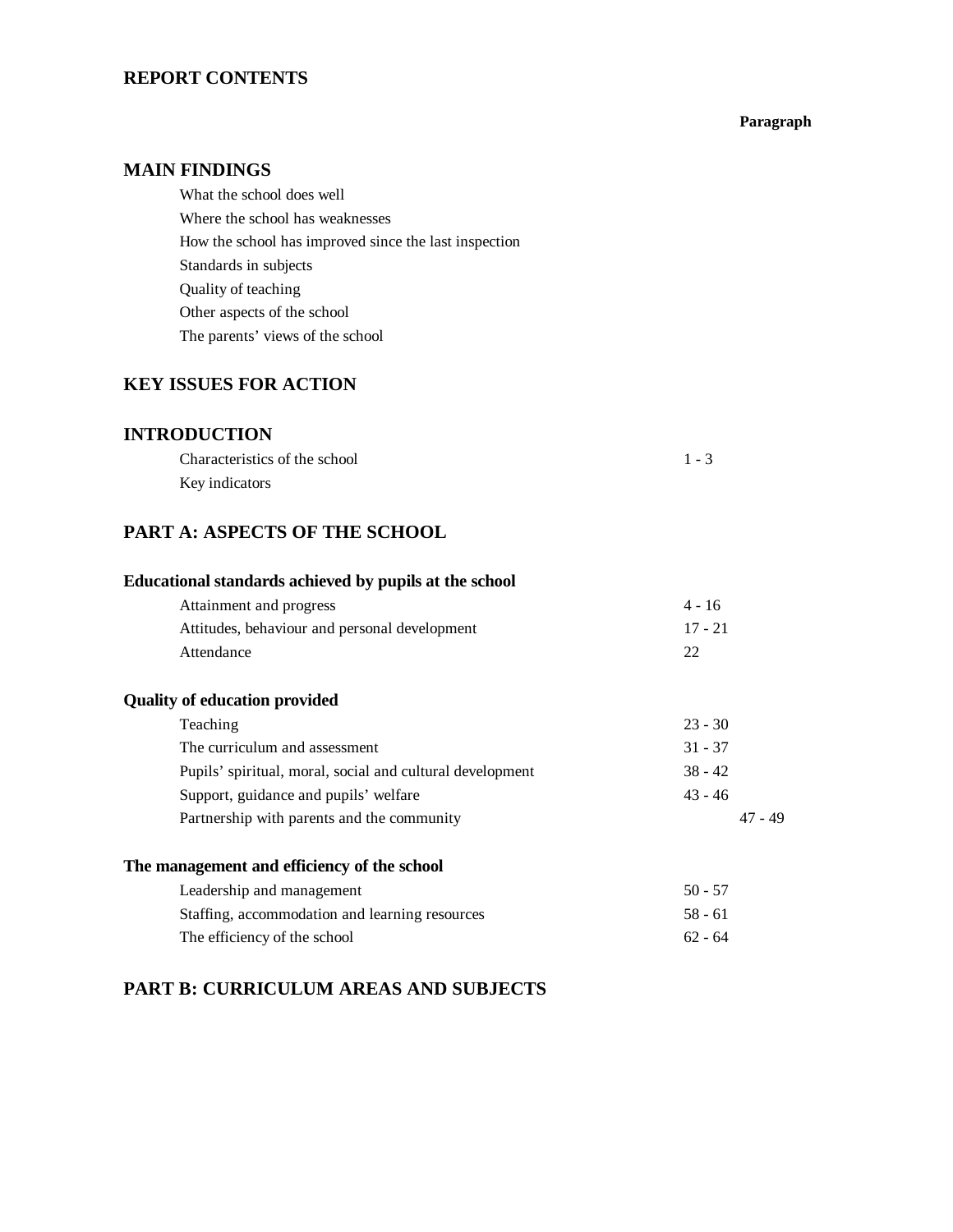| Areas of learning for children under five | $65 - 73$   |
|-------------------------------------------|-------------|
| The core subjects                         | 74 - 108    |
| Other subjects                            | $109 - 138$ |
|                                           |             |
| <b>PART C: INSPECTION DATA</b>            |             |
| <b>Summary of inspection evidence</b>     | 139 - 141   |

**Data and indicators**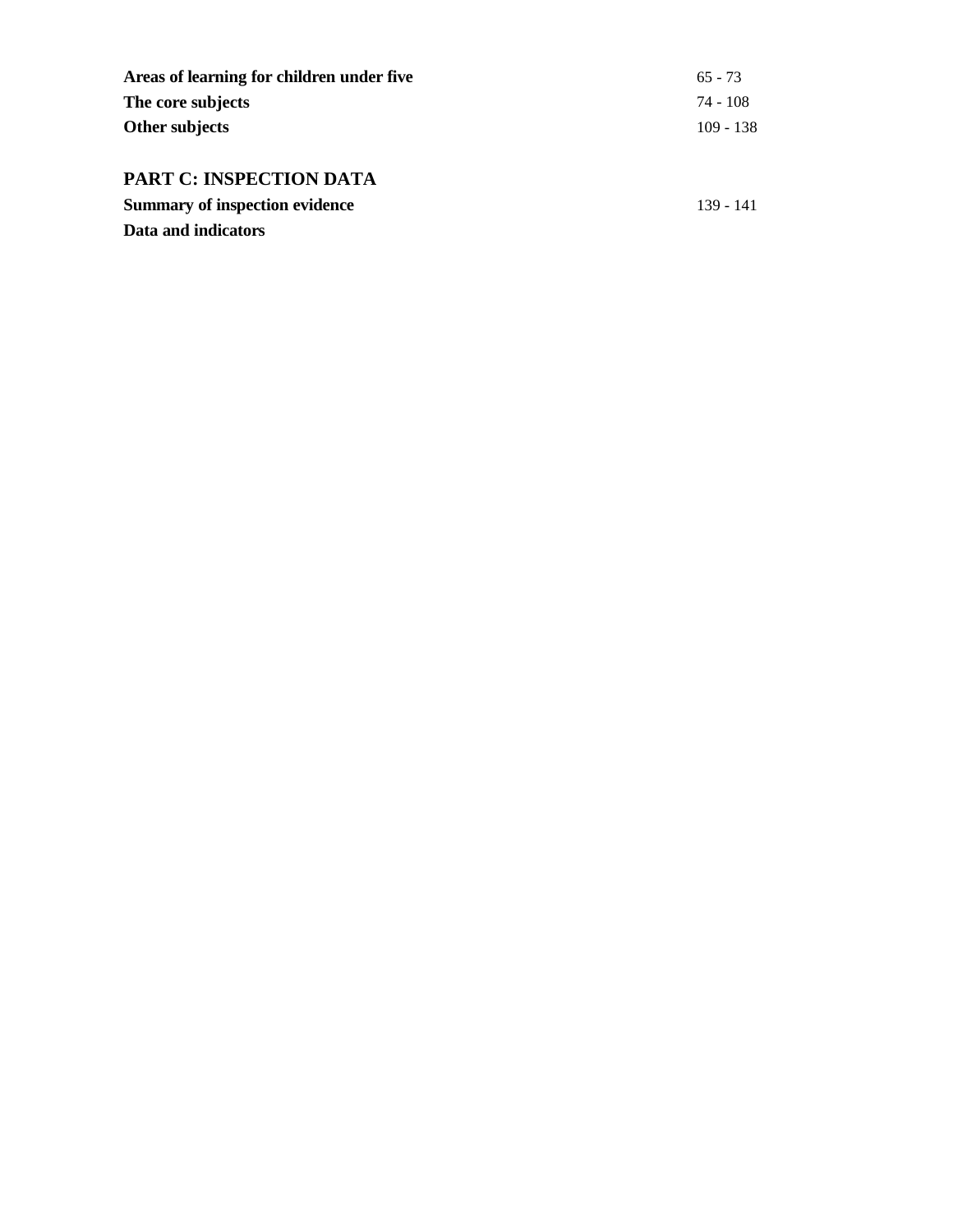# **MAIN FINDINGS**

#### **What the school does well**

- •. Pupils, including those with special educational needs, make good progress. They achieve good standards in science.
- •. Teaching is good throughout the school.
- •. The dedicated headteacher gives the school clear educational direction.
- •. Relationships are positive, both adult-pupil and amongst the pupils themselves. All staff present the pupils with good role models.
- •. Good procedures are in place to monitor pupils' progress and personal development and to promote good behaviour.
- •. Parents are very closely involved in the life of the school. High quality information is made available to them.
- •. Provision for pupils' spiritual, moral and social development is good.
- •. The school works well with its local community.
- •. There is effective provision for pupils to enjoy extra-curricular activities.

## · **Where the school has weaknesses**

- I. The library is under-resourced. It is inaccessible for part of each week, so insufficient use is made of it to promote pupils' attainment and progress in reading.
- II. Some elements of health and safety, including hazardous ill-fitting carpets and untidy storage areas, need to be addressed.
- III. The outside of the site is untended in parts and visually unappealing. Some skylights and gutters leak.
- IV. There is no safe outside play area for the under fives. They lack large play apparatus, including wheeled toys.

This is a good school. It has many more strengths than areas for development. The governors' action plan will set out how these areas identified during the inspection are to be tackled. The plan will be sent to all parents and guardians of pupils in the school.

## · **How the school has improved since the last inspection**

The school has made good progress in addressing the key issues from its last inspection. Standards have been raised in information technology. The school has developed appropriate policies and schemes of work to ensure that pupils cover all the programmes of study of the National Curriculum and for religious education. Care is now taken that pupils progressively acquire skills, knowledge and understanding in all subjects as they move through the school. Assessment is more carefully addressed, though there is still no common format used in all subjects. The quality of teaching is higher, so that pupils make more steady progress. The senior management team works more effectively together and co-ordination of subjects is better. The school has responded positively to new legislation. The effective procedures now in place, and the increasing role of governors, ensure that the school has a good capacity for further improvement.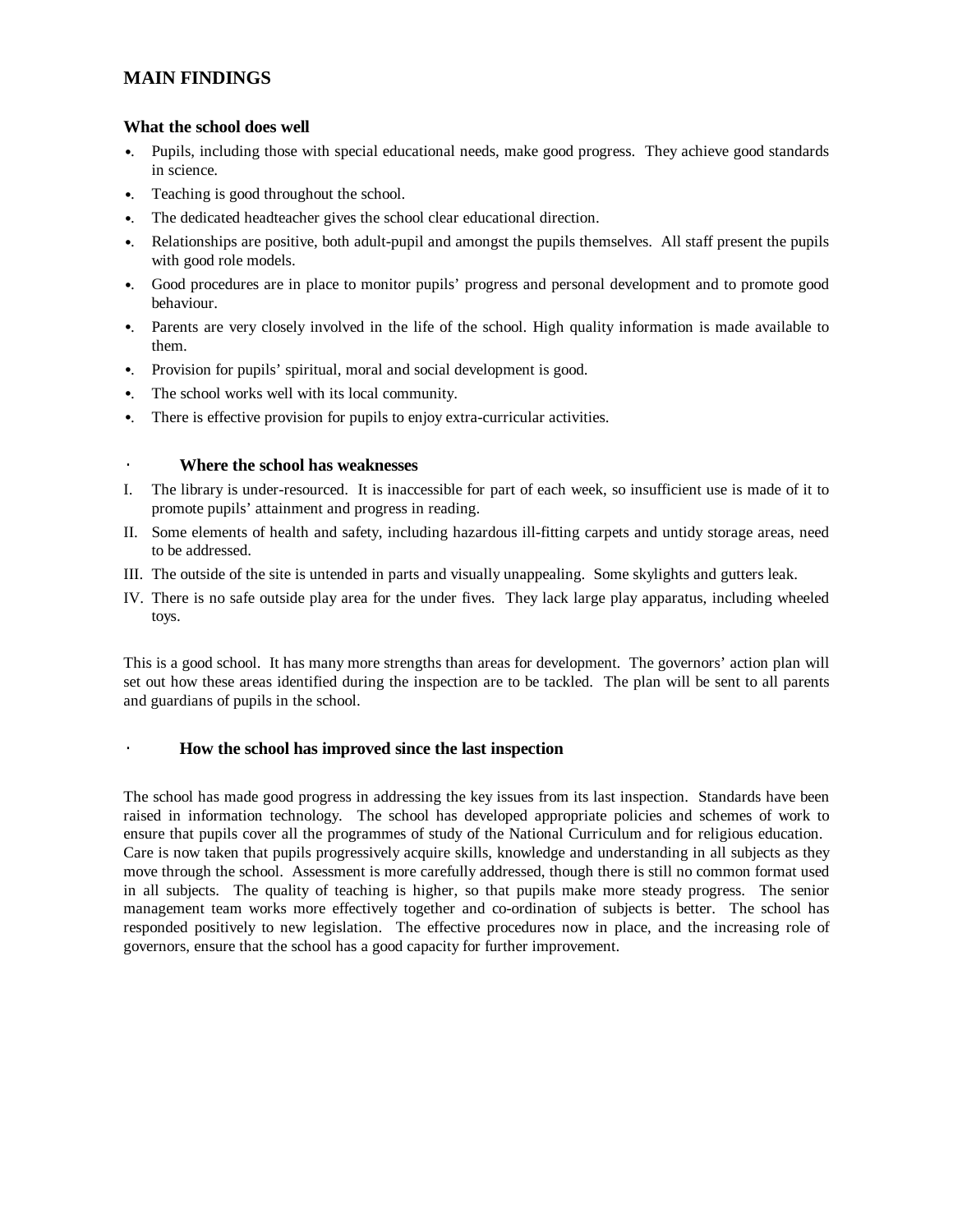#### · **Standards in subjects**

| Performance in | Compared with all<br>schools | <b>Compared with</b><br>similar schools |                    | <b>Key</b> |
|----------------|------------------------------|-----------------------------------------|--------------------|------------|
|                |                              |                                         | well above average | A          |
|                |                              |                                         | above average      | B          |
| Reading        |                              | Е                                       | average            | C          |
| Writing        | В                            | C                                       | below average      | D          |
| Mathematics    | В                            | B                                       | well below average | Е          |

This table shows the standards achieved by 7-year-olds in 1998 based on the National Curriculum tests:

The information shows that in the 1998 tests, when compared to all schools, pupils' standards were above average in writing and mathematics and below average in reading. When compared to similar schools, pupils' results are above average in mathematics, in line in writing but well below average in reading. Teacher assessments in 1998 of pupils' attainments in science showed above average standards, with a very high percentage of pupils attaining the higher Level 3 grade. The 1999 results are to hand but not, as yet, any national comparative figures. These indicate an improvement in reading but show deterioration in writing. Mathematics and science are still strong, as in 1998. Inspection findings indicate that at the end of Key Stage 1 and when pupils leave the school at the end of Year 4, standards in English, mathematics and information technology are broadly in line with those expected nationally. Standards in science are above expectations. Pupils' attainments in religious education meet the expected standards of the locally agreed syllabus. Pupils attain high standards in music and swimming. By the age of five, children achieve the expected standards in personal and social development, mathematics, knowledge and understanding of the world and in their creative and physical development. Standards in language and literacy are below those expected.

#### · **Quality of teaching**

| <b>Teaching in</b><br>$\cdot$ | <b>Under 5</b> | $5 - 7$ vears     | $7 - 9$ years |
|-------------------------------|----------------|-------------------|---------------|
| English                       | Good           | Satisfactory      | Good          |
| <b>Mathematics</b>            | Good           | Good              | Good          |
| Science                       |                | Good              | Good          |
| Information technology        |                | Satisfactory      | Satisfactory  |
| Religious education           |                | Good<br>$\bullet$ | Good          |
| Other subjects                | Satisfactory   | Good              | Good          |

The quality of teaching is good overall. During the inspection, it was good or better in 56 per cent of lessons. Teaching was very good in over 16 per cent of lessons. There was only one unsatisfactory lesson seen at Key Stage 2. Teaching was good overall for children under five and for both key stages.

*Inspectors make judgements about teaching in the range: excellent; very good; good; satisfactory; unsatisfactory; poor; very poor. 'Satisfactory' means that strengths outweigh any weaknesses* ·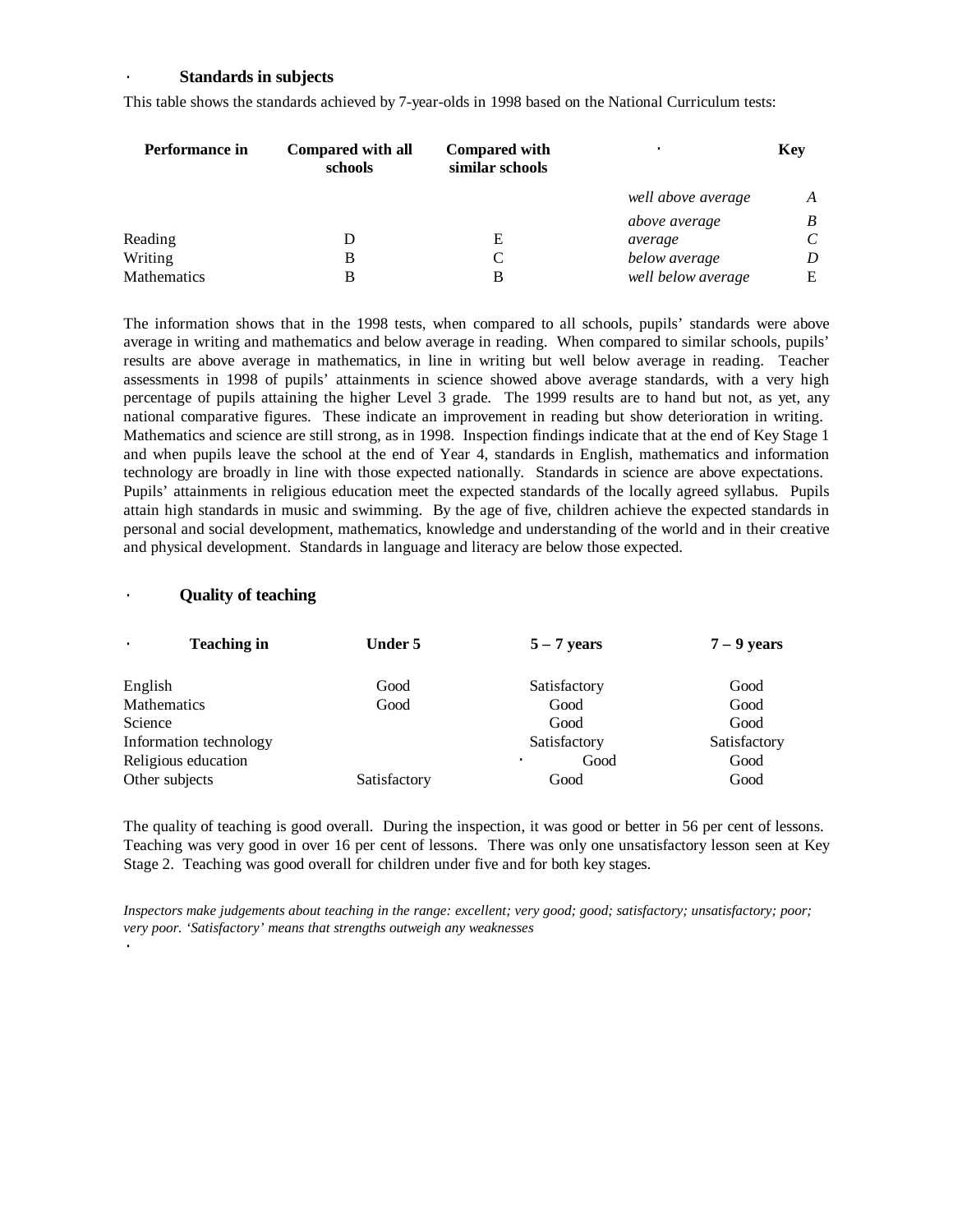#### Other aspects of the school

| <b>Aspect</b>                                      | <b>Comment</b>                                                                                                                                                                                                                                                             |  |  |  |
|----------------------------------------------------|----------------------------------------------------------------------------------------------------------------------------------------------------------------------------------------------------------------------------------------------------------------------------|--|--|--|
| <b>Behaviour</b>                                   | Satisfactory overall. Good in assemblies and around the school but<br>occasionally challenging in lessons.                                                                                                                                                                 |  |  |  |
| Attendance<br>Ethos*                               | Good. A prompt start is made to the school day.<br>Good. Pupils are well motivated. Relationships are positive. There is a<br>firm commitment to raising standards.                                                                                                        |  |  |  |
| Leadership and management                          | Good. The hardworking headteacher gives clear educational direction to<br>the school. She is well supported by an enthusiastic and caring staff. The<br>governing body is effective. Their role in the monitoring of teaching and<br>learning is developing appropriately. |  |  |  |
| Curriculum                                         | Good. All subjects of the National Curriculum, including literacy and<br>numeracy, are given due weight. The curriculum is made more relevant by<br>well-planned topics, supported by a good range of visits and visitors.                                                 |  |  |  |
| Pupils with special educational<br>needs           | The school makes good provision for pupils with special educational needs,<br>so that they achieve good rates of progress.                                                                                                                                                 |  |  |  |
| Spiritual, moral, social &<br>cultural development | Good. Most aspects contribute well to the overall personal development of<br>individual pupils.                                                                                                                                                                            |  |  |  |
| Staffing, resources and<br>accommodation           | Satisfactory overall. Learning resources need significant improvement in<br>some curriculum areas.                                                                                                                                                                         |  |  |  |
| Value for money                                    | Sound. Unit costs are below average. Pupils enter with below average<br>levels of attainment and make good progress overall.                                                                                                                                               |  |  |  |

*\*Ethos is the climate for learning: attitudes to work, relationships and the commitment to high standards.*

#### The parents' views of the school

#### **What most parents like about the school What some parents are not happy about**

- V. Children enjoy coming to school.
- VI. Parents are encouraged to play an active part in the life of the school.
- VII.Teachers are accessible and helpful. Complaints ot enough, especially to challenge the higher attaining. are handled well.
- VIII. The headteacher and staff present pupils with good role models.
- IX. High standards are encouraged.
- X. Good behaviour and caring attitudes are effectively fostered.
- XI. The school provides parents with regular, helpful information.
- XII.The school is a safe and orderly community in which to work.

## Inspection evidence confirms the parents' positive views. Parents are provided with good levels of information and the school has effective procedures for monitoring pupils' progress. Reports are sound but lack sufficient detail on levels of attainment. Other opportunities for parents to discuss their child's progress are provided. The school has not yet shared its homework policy with parents, outlining timings and expectations. This is to be undertaken shortly, following the school's own sampling of parents' views. It will be part of the contract it will have with parents. Older pupils, and the higher attaining, are given sufficiently challenging tasks to do at home, which prepare them appropriately for their middle school.

XIII. The school does not keep parents

XIV. Some parents are not sure about the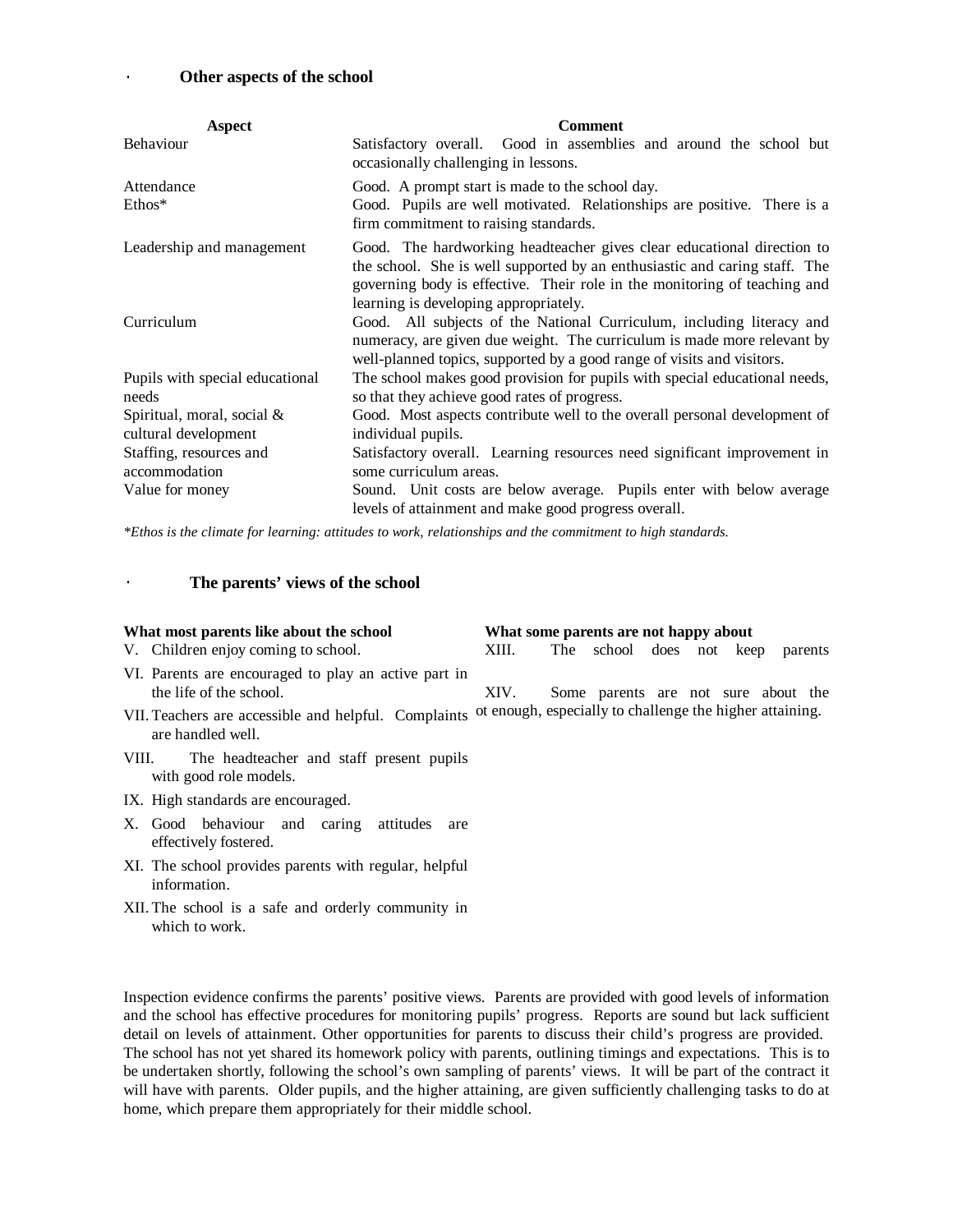# · **KEY ISSUES FOR ACTION**

The governors, headteacher and staff should now:

## **Improve the quality, quantity and range of books in the library, and make it more accessible to pupils, to further promote standards and enhance progress in reading by:**

- providing sufficient books to support work in English and all other curriculum areas, and to promote study and research skills; (paras. 61, 84)
- making the library more welcoming as a place to work, without timetabled commitments for other uses, so that resources housed there are more readily available to groups and individuals; (paras. 60, 63, 84)

## **Review health and safety procedures to eliminate potential hazard by:**

- ensuring that registers are appropriately totalled to guarantee that the school has an accurate account of those present, in case of a site emergency; (para. 45)
- providing ample, up-to-date fire exit signs on all designated ways out of the school; (para. 46)
- replacing ill-fitting carpets; (para. 46)
- assessing storage needs and making stock rooms tidier and more safe and efficient to use. (paras. 46, 60, 61, 63, 91, 112, 122)

## **Bring to the further attention of the local education authority the deficiencies in the accommodation, for example leaking gutters and skylights.** (paras, 46, 60)

In addition to the key issues for action above, the following less important need should be considered in the action plan:

• providing an appropriate range of large outside play equipment, including wheeled toys for under fives. (paras. 61, 66)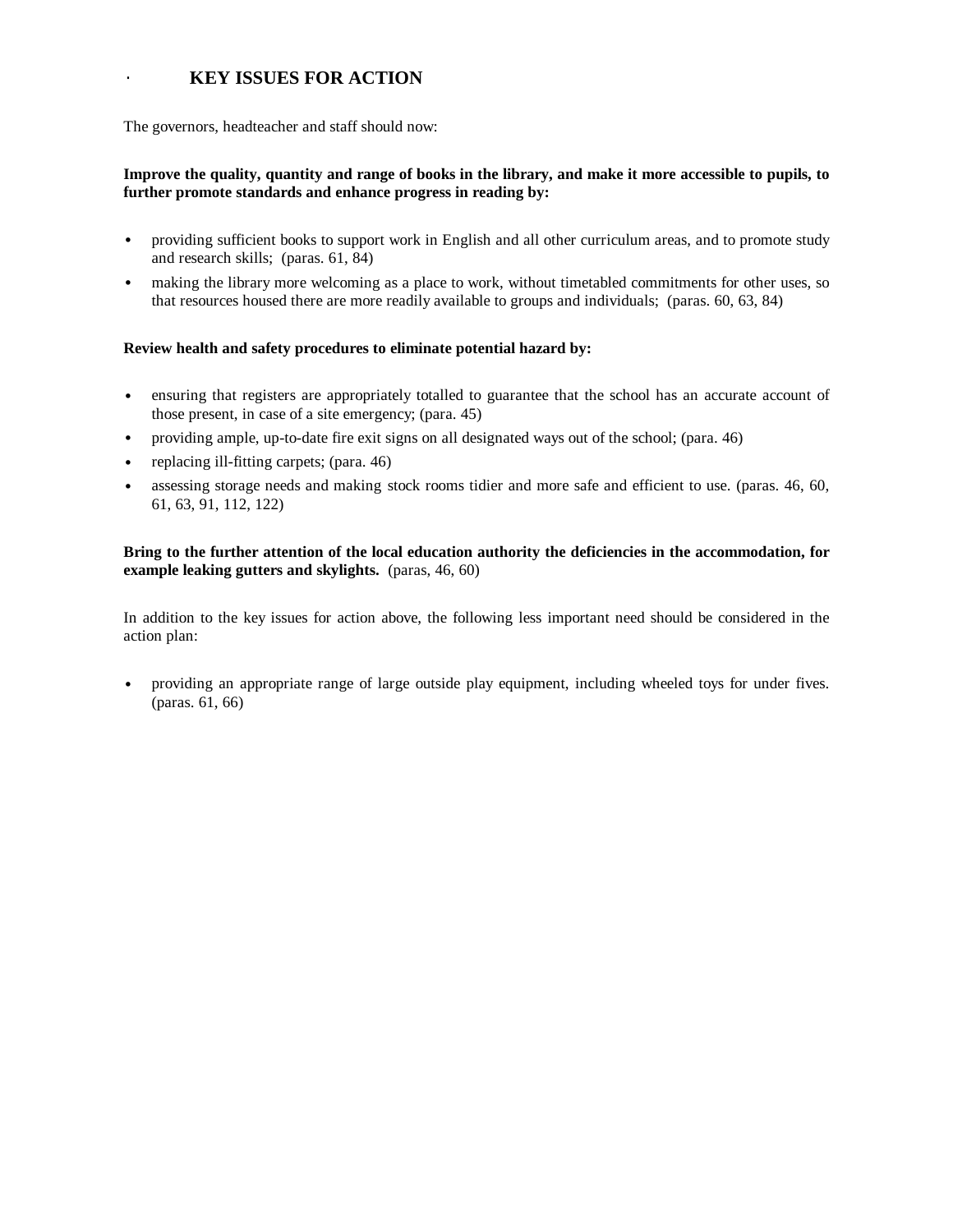# · **INTRODUCTION**

#### · **Characteristics of the school**

- 1 The school is situated on the eastern side of the Staffordshire moorland town of Leek. It serves a mixed area of owner occupied and local authority housing and some isolated homes outside the town in the Bradnop area. A substantial minority of the pupils now come from north-east Leek, outside the notional catchment area of south-east Leek. There are 214 pupils on roll, about average for a first school but over 40 less than when the school was last inspected. There are more boys than girls overall but the difference is only marked in Year 4. Children start school part-time the term after their fourth birthday, many without any form of pre-school education. At the time of the inspection, 47 children on roll were under five. Attainment on entry is below average overall.
- 2 Pupils come from a variety of backgrounds, though socio-economic circumstances are below average overall. More than twice as many pupils are eligible for free school meals than at the last inspection. At the time of the inspection, all but one pupil were white. All pupils speak English as their first language. There are 17 pupils on the register of special educational needs, though none currently has a statement of special educational need.
- 3 The schools' aims and priorities are as follows:
	- The school motto is: sharing, caring, challenge and support.
	- The key aim is to provide high quality education for all pupils. In partnership with the parents, the school aims to develop an environment which encourages learning, is sensitive to pupils' needs and promotes self-esteem and motivation. This is achieved by the following:
		- developing a broad and balanced curriculum that includes our statutory obligations within the National Curriculum and which is accessible to all pupils whatever their needs. This curriculum will continue to review and address the quality of learning and teaching provided and the standards attained by all involved;
		- establishing a strong and supportive pastoral care system which is responsive to the social, personal and learning needs of the children;
		- promoting the partnership with parents through regular and effective home-school communication and by encouraging parents to play an important role in the life of the school and their children's education;
		- creating an ethos within the school that conveys a clear message of the moral and ethical values for which the school stands which is based on mutual respect, sensitivity, tolerance, goodwill and a sense of humour;
		- fostering attitudes of individual responsibility and self-discipline encouraged by the provision of opportunities for the children to demonstrate initiative and individual judgement;
		- enhancing the skills of all staff, teaching and non-teaching, so that all have confidence and autonomy to carry out their roles.;
		- ensuring that opportunities provided by the school are available to all, irrespective of race, religion, disability or gender;
		- ensuring that the special needs of any child are met to the extent that resources allow;
		- ensuring that issues involving behaviour are dealt with according to the process described in the school behaviour policy, clearly, fairly and consistently involving all concerned.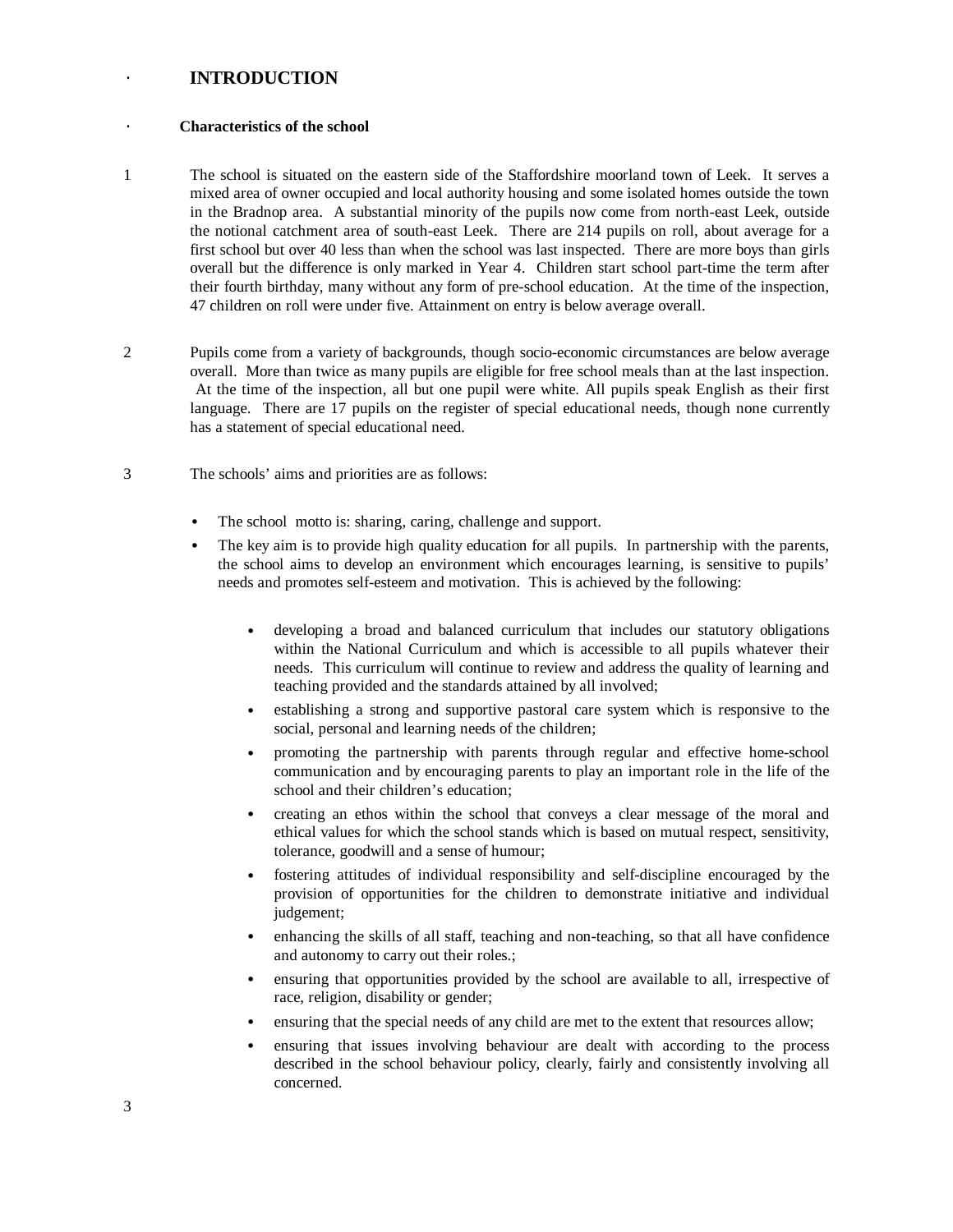# **Key indicators**

# **Attainment at Key Stage 1**

| Number of registered pupils in final year of Key Stage 1<br>for latest reporting year: |                                      | Year<br>1998 | <b>Boys</b><br>30 | Girls<br>23 | Total<br>53        |  |
|----------------------------------------------------------------------------------------|--------------------------------------|--------------|-------------------|-------------|--------------------|--|
| <b>Results</b>                                                                         | <b>National Curriculum Test/Task</b> | Reading      | Writing           |             | <b>Mathematics</b> |  |
| Number of pupils                                                                       | <b>Boys</b>                          | 20           | 22                |             | 25                 |  |
| at NC Level 2 or                                                                       | Girls                                | 22           | 22                |             | 21                 |  |
| above                                                                                  | Total                                | 42           | 44                |             | 46                 |  |

Percentage at NC School 79 83 87 Level 2 or above Mational 80 81 84

| <b>Teacher Assessments</b> |             | English | <b>Mathematics</b> | Science |
|----------------------------|-------------|---------|--------------------|---------|
| Number of pupils           | <b>Boys</b> |         | 22                 | 29      |
| at NC Level 2 or           | Girls       |         | 22                 |         |
| above                      | Total       | 43      | 44                 | 50      |
| Percentage at NC           | School      | 81      | 83                 | 94      |
| Level 2 or above           | National    |         | 85                 | 86      |

## **Attendance**

| Percentage of half days (sessions) missed |              |                           | $\%$          |
|-------------------------------------------|--------------|---------------------------|---------------|
| through absence for the latest complete   | Authorised   | School                    | 4.5           |
| reporting year:                           | Absence      | National comparative data | 5.7           |
|                                           | Unauthorised | School                    | $0.5^{\circ}$ |
|                                           | Absence      | National comparative data | $0.5^{\circ}$ |

## 3

# 3 **Exclusions**

| Number of exclusions of pupils (of statutory school age) during |              | Number |
|-----------------------------------------------------------------|--------------|--------|
| the previous year:                                              | Fixed period |        |
|                                                                 | Permanent    |        |

# 3 **Quality of teaching**

| Percentage of teaching observed which is: |                        | $\%$ |
|-------------------------------------------|------------------------|------|
|                                           | Very good or better    | 16   |
|                                           | Satisfactory or better | 98.  |
|                                           | Less than satisfactory |      |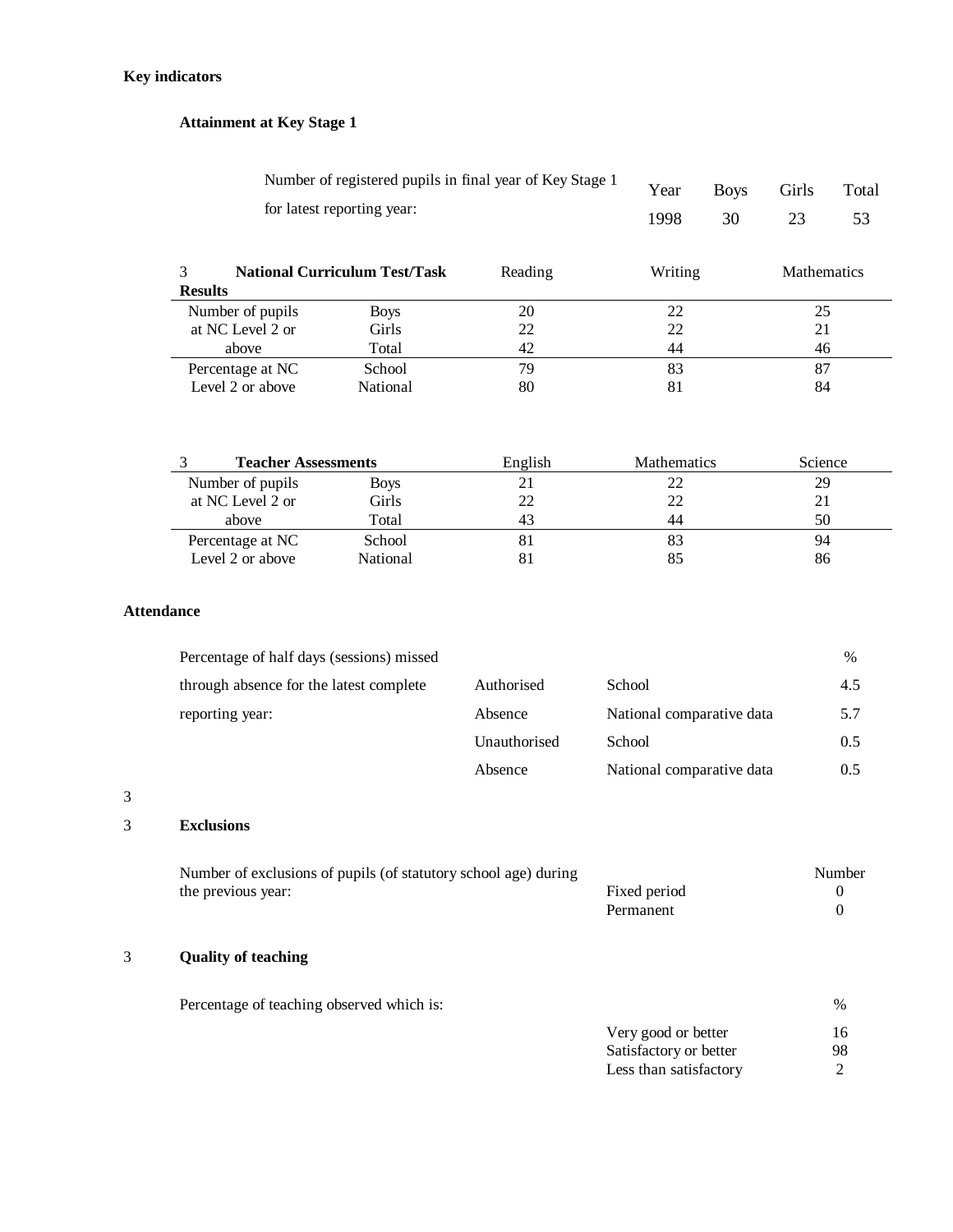# 3 **PART A: ASPECTS OF THE SCHOOL**

## 3 **EDUCATIONAL STANDARDS ACHIEVED BY PUPILS AT THE SCHOOL**

#### 3 **Attainment and progress**

- 4 Children enter the Early Years' classes at the school with below average levels of attainment overall, as measured by the county baseline assessment procedures, across a narrow range of capabilities, although the full range is represented. All children, including those with special educational needs, make good progress in their personal and social development, mathematics, knowledge and understanding of the world, creative development and physical development. Progress is sound in language and literacy. They broaden and consolidate their learning in all the six areas of their curriculum, so that, by the time they are five, they have attained expected levels in all of them, except language and literacy, where it is below the nationally agreed Desirable Learning Outcomes.
- 5 When compared with national figures, the percentage of pupils attaining the expected Level 2 grade or above in the 1998 National Curriculum assessments was close to the national average in reading, writing and mathematics. The percentage of pupils attaining the higher Level 3 grade was well below the national average in reading, above the national average in mathematics and well above in writing. Overall, compared to all schools, the pupils' attainments in writing and mathematics were above the national average but those in reading were below. Compared with the results of schools with similar intakes, pupils' attainments were above average in mathematics, broadly in line in writing but well below average in reading. Over the three years from 1996 to 1998, standards have risen in all three areas. However, the gains made in 1997 were only maintained in writing, whereas results in both reading and mathematics declined marginally from that peak year to 1998 levels. Girls outperformed boys in all three areas, as is found nationally. Boys' standards in reading declined each year against national averages, while girls' standards improved year on year and now exceed national norms. Boys' standards in writing were more consistent against national averages but were below in each year. Girls' standards in writing improved each year, exceeding those found nationally marginally in 1997 and by a considerable degree last year. Both boys and girls outscored national averages in mathematics in the last two years, following low scores in 1996.
- 6 Teacher assessments show that the percentage of pupils reaching the expected standard of Level 2 in science was above the national average. The percentage of pupils attaining the higher Level 3 was very high. Standards were below average for experimental and investigative science at both the expected and higher levels. However, standards were uniformly high in life and living processes, materials and their properties and physical processes, especially at the higher levels.
- 7 In work seen during the inspection at Key Stage 1, inspectors' judgements on attainment broadly support test findings and teacher assessments. However, this information is now considerably out-ofdate as the 1999 results, though not the national comparative figures, are to hand. The year group described above are now in Year 4. The 1999 Year 2 results indicate a further rise in standards in mathematics but a small drop in standards in reading and writing and science. Correlation between test results and teacher assessments improved in 1999 compared to 1998, especially at the higher Level 3, where there was some underrating of pupils' likely performance in writing and mathematics and an unrealistic assessment of likely outcomes in reading. By the end of Key Stage 1, inspection evidence shows that pupils attain standards close to those expected in English, mathematics and information technology. Pupils' standards in science are above the expected levels. Standards in religious education are in line with the expectation of the locally agreed syllabus.
- 8 By the time pupils leave the school at the end of Year 4, pupils attain above expected standards in science. Their attainments in the other core subjects of English, mathematics, information technology and religious education are in line with those expected nationally.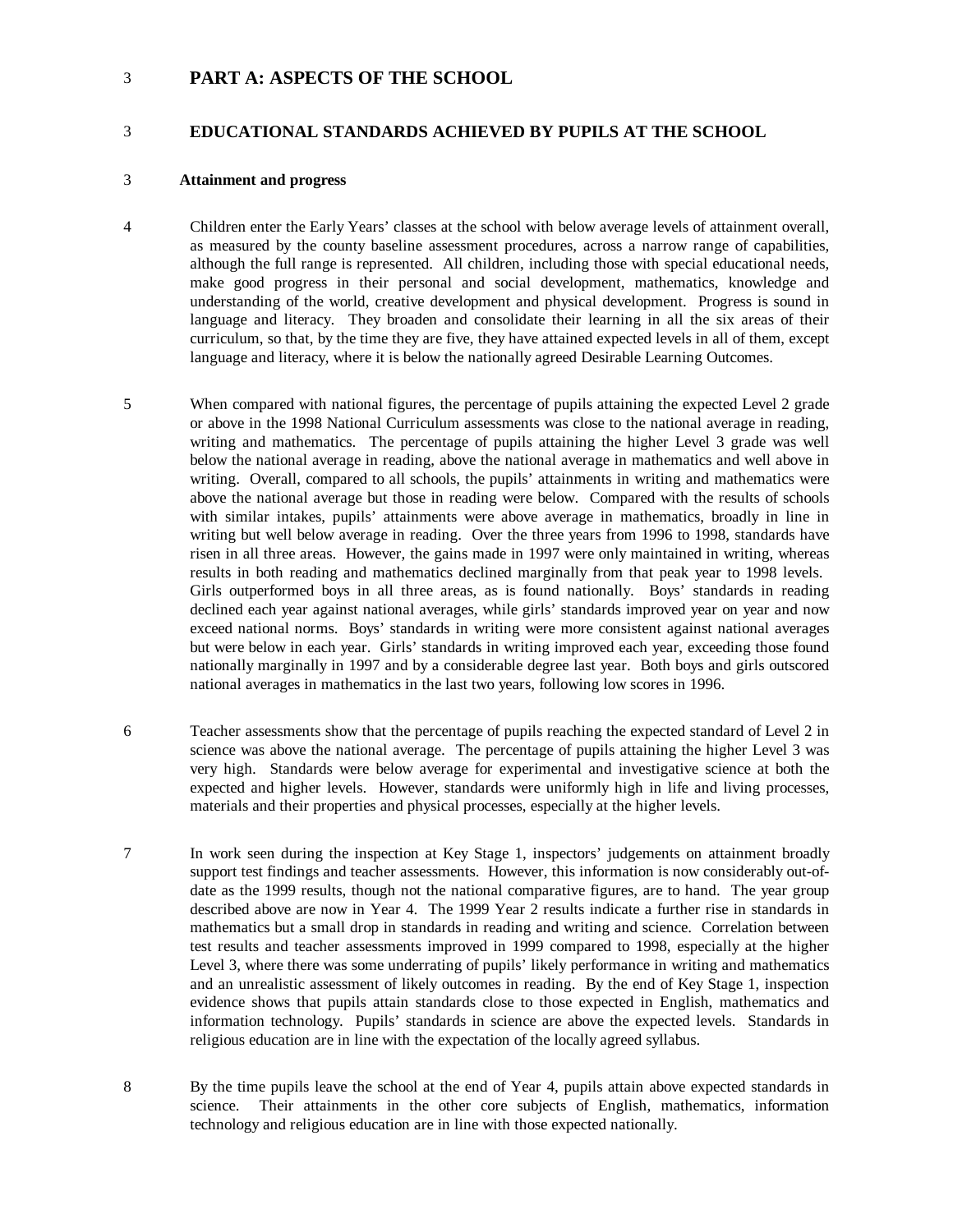- 9 It is difficult to make direct comparison with the standards of attainment reported on for children under five at the time of the last inspection, as little reference was directly made to attainment and the Desirable Learning Outcomes were not then in place. However, standards appear to have been broadly maintained, despite a considerable demographic change to the intake, following changes to the actual catchment area served by the school. The 1996 inspection found that pupils' attainments in English were above those expected at both key stages, as were pupils' attainments in science at Key Stage 2. Standards in mathematics and religious education at both key stages and science at Key Stage 1 were at the expected level. However, pupils' attainments throughout the school in information technology were below those found nationally. Given the changes to the overall school population, pupils' attainments have been generally well maintained. Low overall standards in language skills on entry have caused reading to be below average in test situations but inspection findings indicate that attainment in all core subjects met or exceeded national expectations. The requirement to report on attainment in the foundation subjects of art, design and technology, geography, history, music and physical education by the end of Key Stage 1 and Year 4 has been lifted, so direct comparison cannot be made. However, improvements are seen in music, and art remains a strength.
- 10 Progress is at least satisfactory in nearly all lessons and is good or better in over 55 per cent. The provision of a broad and balanced curriculum, with a range of interesting, carefully planned activities and effective teaching, with good levels of classroom support, contributes to the overall good progress made by children under five. Sound progress is made through Key Stage 1. Progress is good for all pupils during Key Stage 2. Progress in Key Stage 1 is good in mathematics, science, art and music and is satisfactory in all other subjects. The pace of progress increases in Key Stage 2, where it is good in the core subjects of English, mathematics and science, as well as in art and music. Progress is sound in all other subjects. The pupils rapidly develop good skills in swimming, where teachers and local instructors provide ideal conditions for the acquisition of confidence and technique. Overall, this shows considerable improvement since the last inspection, when only English at both key stages and art and science at Key Stage 2 were judged good and progress in information technology was unsatisfactory at both key stages.
- 11 Pupils of all attainment levels make good progress overall in English. Teachers work hard to improve pupils' speaking and listening skills as they move through the school with questioning used effectively to evoke appropriate oral responses. Well-planned opportunities are provided for them to use role-play, express their opinions and join in discussions in many subjects. The school has used the advent of the literacy hour to raise overall interest in books. Pupils build on early skills, recognising common words in familiar texts extending the range of their reading across a variety of texts including poetry and plays. The home-school reading partnership has a beneficial effect upon pupils' progress, so that by the time they are in Year 4, standards are above the county average, from below average attainment on entry in reading. Ample opportunities are provided for pupils to refine skills in writing. Younger pupils develop early skills copying from an adult. Fluency and the correct use of sentence structure and punctuation are appropriately developed over time. Older pupils' writing is often well organised, imaginative and clear. The school has implemented the literacy hour soundly. Standards in literacy are appropriately supported by work in many curriculum areas, for example in religious education and history.
- 12 Progress is good in mathematics. The school has implemented the National Numeracy Strategy appropriately, which is having a beneficial effect on pupils' mental agility and facility with number. Work in other subjects, such as science, information technology and geography supports the progressive acquisition of numeracy skills. The quality of teaching is good, so that pupils experience a good level of well-targeted practical work promoting acquisition of key skills. Early skills in the use of numbers, acquisition of number bonds and recognition of shapes are built on progressively. Older pupils effectively improve problem solving and investigative skills, for instance in their work with money.
- 13 Pupils throughout the school make good progress in science. The subject is well led by an enthusiastic co-ordinator, who has helped raise levels of teachers' competence and developed a good range of supportive documentation. Teaching is effective and is planned carefully by year group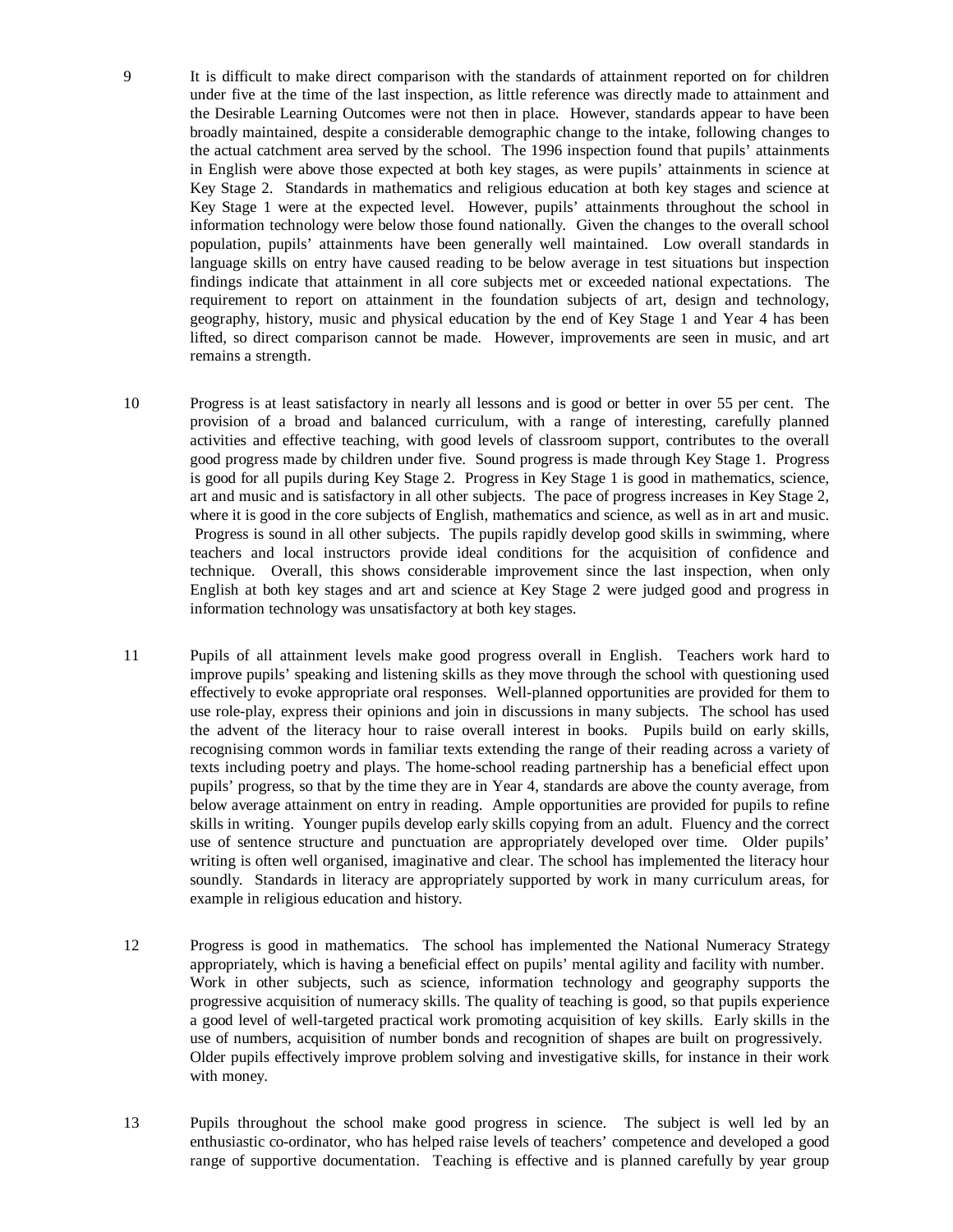teams to contain a good level of investigative and discovery work. Key skills, for example in predicting and designing a fair test, are acquired progressively as pupils move through the school. Pupils are developing good observational skills, for instance when they work with pets brought in by a parent helper to support pupils' work on life and living processes.

- 14 Pupils throughout the school make satisfactory progress in information technology. Younger pupils refine early skills using a mouse, keyboard or keypad so that they quickly become more independent. They acquire skills in control technology as they direct a programmable floor robot around a set course. Older pupils confidently name the different parts of a computer and develop helpful skills using CD-Roms and access the Internet to support learning in many curriculum areas.
- 15 Progress is satisfactory in religious education for all pupils. They develop their knowledge and understanding of key features in the holy books of major world religions, recognising that there are differences between them. Pupils are beginning to appreciate the major characteristics of religious festivals and the importance they have for believers.
- 16 Pupils with special education needs make good progress. They are well supported in lessons and through well-focused individual or group withdrawal work, aimed at meeting targets on their individual education plans. They reach levels of attainment which are below the levels of attainment for pupils of their age, but which still relate well to their ability level.

## 16 **Attitudes, behaviour and personal development**

- 17 Pupils have satisfactory attitudes to work in most classes. Their response to lessons and to all aspects of school life has a beneficial effect on their attainment and progress. Most pupils consistently show interest and enthusiasm in their work, and the support they receive from their entry into the school's Reception classes ensures that the scene is set for their future progress. Most pupils with special educational needs have positive attitudes to learning. When working individually or in a small group, with the support of a teacher or learning assistant, they show a level of confidence not always seen in the classroom situation. They persevere with challenging tasks and enjoy the sessions.
- 18 Behaviour is satisfactory overall, but is often good in assemblies and around the school. Most pupils settle in well at the beginning of lessons, and are attentive. They show interest in their tasks and are keen to offer ideas. They occasionally move off task if the pace set is not positive enough or the teacher's management not sufficiently effective, especially where class sizes are too large. There is no vandalism or litter. There were no exclusions in the last three academic years.
- 19 Relationships with peers and adults are good. All staff provide positive role models. Pupils respond well to the respect shown to them by adults. They are courteous to visitors, and show respect to each other and school staff. They co-operate well in pairs or larger groups, and the mixed ability grouping means that higher attaining pupils are given responsibility to promote the learning of lower attaining pupils. They share resources well, for example, in music lessons and when sharing the computers, and treat the school equipment respectfully.
- 20 The personal development of pupils is good. They are involved in a number of ways in the day-today running of the school, including handing out cutlery and water at lunchtime, acting as mentors to younger pupils and taking registers to the office. Many pupils show increasing initiative as they become older. For example, they often extend the interest they have developed in lessons by researching extra information at home and by bringing in books and objects of interest to add to the display or share with the class, as they did particularly well during topic work on World War Two. Older pupils are given opportunities to meet new and challenging experiences in the residential course they attend before they leave to go onto the next stage of their education. Some pupils who left the school last year wanted to show their appreciation of the school, and all it had done for them, by doing a sponsored cycle ride which raised over £100 for school funds, and which featured prominently in the local press. The local Member of Parliament recently visited the school. The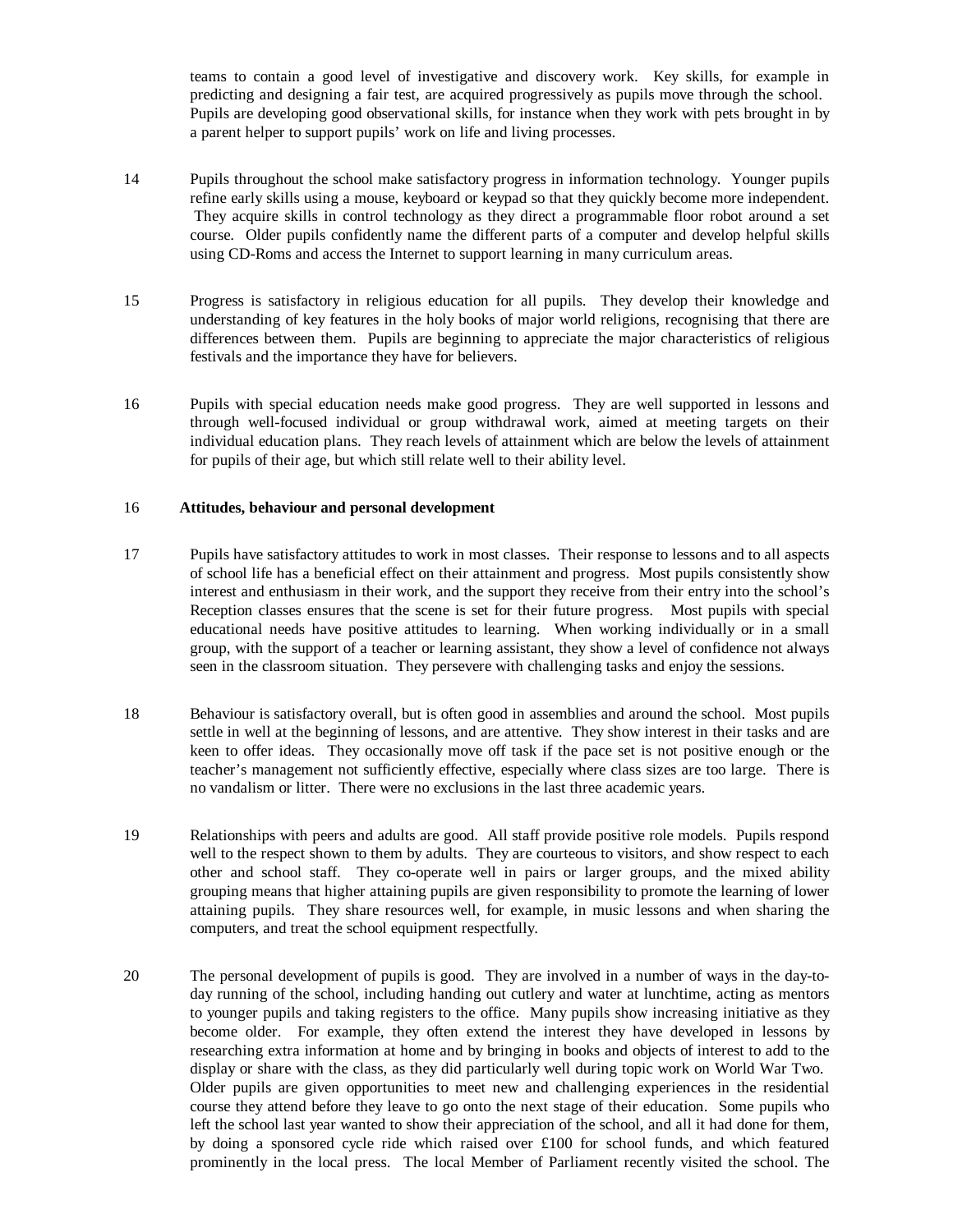school effectively used the occasion to enhance pupils' personal development further.

21 Overall, the high standards seen in pupils' attitudes and behaviour during the last inspection have not been maintained. This is commensurate with the change in the school's population. However, their personal development and relationships in the school remain a strong feature.

#### 21 **Attendance**

22 Figures for attendance are good. Levels of authorised absence are below the national average, while the unauthorised rate is broadly in line. The pupils arrive at school promptly and lessons commence on time. The pupils' good attendance has a positive effect on their attitudes and standards of attainment and progress. Levels of attendance are similar to those reported following the school's previous inspection.

## 22 **QUALITY OF EDUCATION PROVIDED**

## 22 **Teaching**

- 23 The school has improved on the satisfactory quality of teaching reported at both key stages following its last inspection. Now, teaching is good throughout the school, with over 55 per cent of lessons judged good or better. The unsatisfactory teaching of information technology is no longer a weakness. The good features seen then, including teachers' dedication and effective planning, remain in evidence.
- 24 The quality of teaching is good overall. In over 97 per cent of lessons seen during the inspection it was satisfactory or better, with over 16 per cent very good. Only one lesson, observed at Key Stage 2, was unsatisfactory. Examples of good teaching were seen at both key stages, and for the under fives.
- 25 Teaching was never less than satisfactory for under fives in the Reception classes and was good overall. The early years co-ordinator and the two teachers who job-share in the second Reception class work very closely together. They have a secure understanding of the needs of these young children. They are well supported by a good number of well-qualified classroom assistants, who work effectively as group leaders themselves to ensure a greater adult-child contact level. There is an appropriate emphasis on structured practical activities and a high level of direct teaching to ensure early acquisition of key skills in literacy and numeracy.
- 26 At Key Stage 1, over 56 per cent of lessons seen were good or better and almost 19 per cent were very good. The quality of teaching at this key stage contributes significantly to the good progress pupils make. Daily assessment is a strong feature at this key stage, allowing teachers to target closely what pupils need to learn next to improve their standard of work. Overall, the teaching of English, mathematics, science, religious education and geography is good. The teaching of music is very good. In all other subjects teaching is satisfactory.
- 27 There was a wider range of teaching quality seen at Key Stage 2, though it is good overall, with over 61 per cent judged good or better. The one unsatisfactory lesson was seen in a very large class, where some challenging pupil behaviour was not being sufficiently well managed. Key Stage 2 teachers display a wider range of organisational strategies to inspire and motivate pupils and some sensitive, thoughtful teaching is seen. Overall, the quality of teaching is good in English, mathematics, science, religious education, geography and music. The teaching of swimming is a particular strength. In all other subjects, where sufficient lessons were seen to make a judgement, teaching was satisfactory.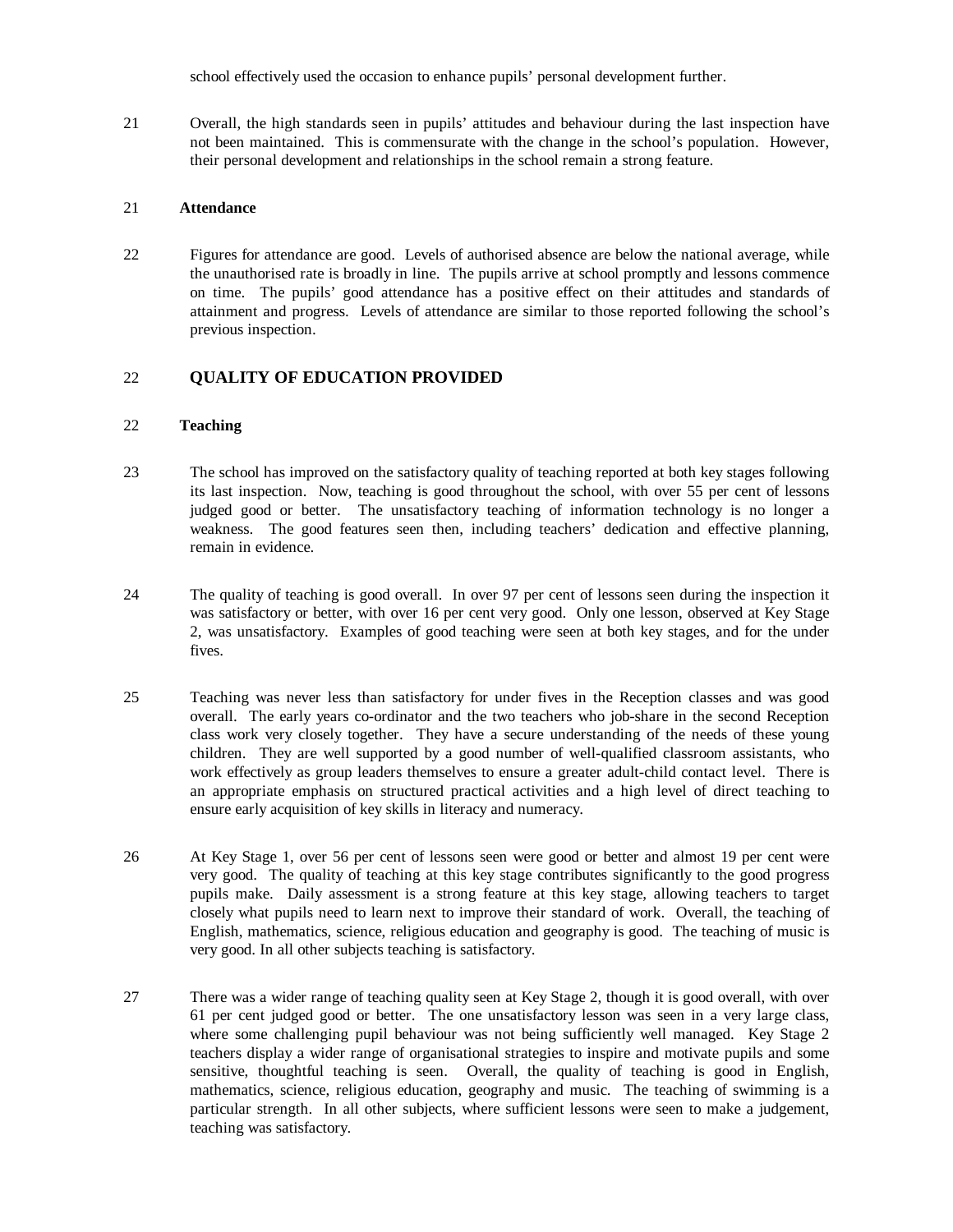- 28 Teachers at both key stages have a secure knowledge and understanding of the National Curriculum programmes of study and, in the best examples of planning, closely reference their work to them. Good teaching is seen in English and mathematics, as the school has soundly thought out strategies for literacy and numeracy and is managing their implementation well in a period of considerable change of personnel. Teachers have high expectations of their pupils' behaviour and of the commitment they should make to ensure appropriate standards are reached. Older pupils are given additional responsibility and undertake personal research at home, effectively promoting their personal development and the progress they make in several subjects, including history. Teachers plan effectively and consistently across the key stages. Those teaching pupils in the same year group in different classes, work together to ensure that a broadly similar provision is made for their pupils. However, in some lessons insufficient distinction is made between work intended for pupils of differing levels of attainment in mixed age classes. Learning objectives are clear and shared effectively with pupils, often by reinforcement during the plenary session with which many lessons end. Lessons contain a wide range of challenging and varied activities. Practical tasks and experimental work, as in Years 3 and 4 science lessons, are a strong feature. A good level of wellplanned oral work, from Reception onwards, effectively promotes pupils' speaking and listening and social skills.
- 29 Most teachers are good managers, so that discipline is relaxed, promoting a positive classroom ethos and good pupil-teacher relationships. There are challenging pupils in most classes, and when discipline is not secure, behaviour in lessons soon deteriorates. Pace overall is brisk, even in the longer lessons now characterising literacy and numeracy. Learning support assistants are well deployed, so that their time is not wasted during the necessarily lengthy introductions to some lessons. Learning resources, though sometimes past their prime, are used well. Staff and parents are generous in the provision of many of their own artefacts, especially to support the motivational displays around the school and in classrooms. Teachers use probing questions to assess and extend pupils' level of understanding, particularly at Key Stage 1. Homework is appropriately used to support work, mainly in literacy, for the younger pupils. Older pupils are given a wider range of homework, which is sufficiently challenging, and prepares them effectively for their middle school.
- 30 The standard of teaching of pupils with special educational needs is good overall. The special educational needs co-ordinator and additional literacy support assistants either withdraw special needs pupils or support pupils in class. Lessons are well planned, resources are effectively used and sessions move at a brisk pace so that much is achieved. Tasks are challenging and are closely matched to the ability of the pupils. Staff build up a good relationship with these pupils and by gentle encouragement take every opportunity to extend pupils' knowledge and understanding. In classes, pupils with special educational needs receive additional support and individual work where appropriate.

#### 30 **The curriculum and assessment**

- 31 The school has made good progress in addressing recommendations made in the 1996 report. School policies and schemes of work are now in place in almost all subjects although those for design and technology are in an early stage of development. Assessment procedures are now satisfactory. The school's curriculum is now good overall.
- 32 The curriculum is appropriately balanced and broadly based. The time allocated to English, mathematics and science is above national averages and consequently less time is devoted to foundation subjects. The effective use of a two-year topic programme in each key stage however, ensures that these are covered satisfactorily and in a manner that is motivating to the pupils. The curriculum meets statutory requirements and covers all subjects of the National Curriculum and religious education. The governing body has made the decision that sex education is not to be part of the formal curriculum and teachers deal with any queries as, and if, they occur. There is a scheme of work for personal and social education, and this is addressed through circle time, although this was not evident on all timetables during the week of the inspection. The results of this are evident however, in the sound behaviour and good quality of relationships in the school. There is a clear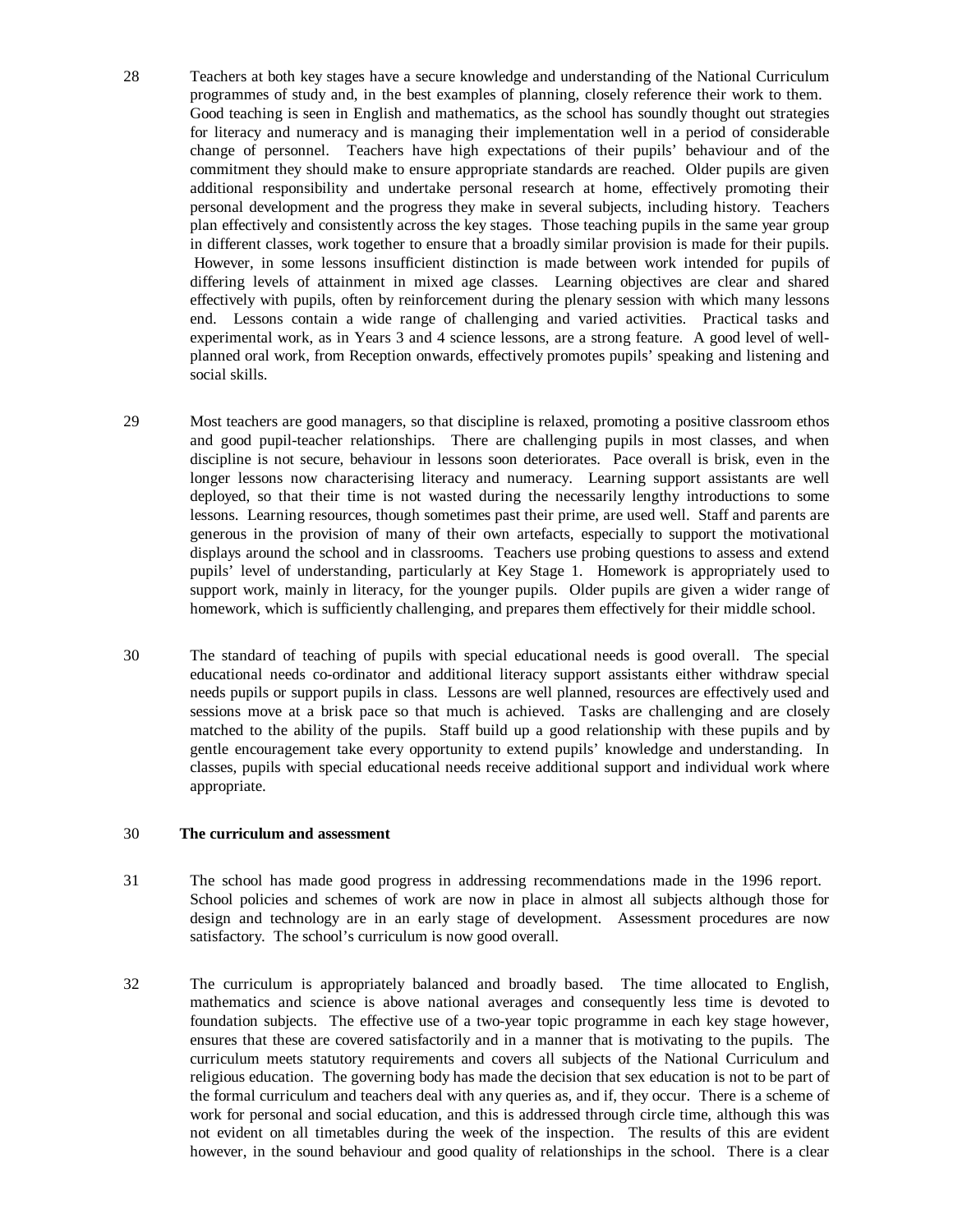policy on substance misuse. The curriculum is made relevant to young learners by the well-planned topics, which integrate many of the subjects. Visits to places of interest like High Ash Farm, and visitors who come into school to share their interest and expertise, effectively enhance the curriculum. A recent visit by an African dancer is a good example of this. A good range of extracurricular activities, for example, chess, recorders, football and dance, supplements curriculum provision. These are well supported by the pupils.

- 33 Provision and planning for children under five is good and prepares them effectively for the National Curriculum. Planning provides clear and specific purposes for all activities, which is appropriately linked to soundly organised on-going assessment. Appropriate use is made of the detailed information obtained to adjust both the focus of activities and individual provision. This enables children under five to build securely on previous learning and contributes significantly to the good progress they make.
- 34 The school effectively provides equality of access and opportunity for all pupils in most areas of the curriculum. A suitable range of tasks, well matched to the differing levels of attainment of the pupils, is provided in the core subjects of English, mathematics and science. However, specific tasks or extension activities for the higher attaining pupils are limited in the other subjects. This is particularly evident in the mixed age classes. Class sizes vary from twenty-two to thirty-five. The homework policy does not ensure that the learning of pupils in the same year, but from different classes, is similarly supported.
- 35 The curriculum makes good provision for pupils with special educational needs. Since the previous inspection, the school's provision for these pupils has been developed to provide clear individual education plans for all pupils with special educational needs. Procedures for identifying and supporting pupils from an early age are now established and planning is good. Individual education plans are produced by the school's special educational needs co-ordinator in conjunction with teachers and parents.
- 36 Planning for the progressive acquisition of skills, understanding and knowledge as pupils move through the school is good. Teachers in the same year and key stage meet regularly to discuss planning with respect to pupil progress and the integration of programmes of study with topics. Continuity between the key stages is also adequately addressed. The headteacher monitors planning documents but the opportunity for subject co-ordinators to regularly support colleagues and monitor teaching is limited.
- 37 Systems for assessing pupils' attainment are satisfactory. Baseline testing is well established for the under fives. All pupils undertake the standard assessment tasks at the end of Key Stage 1, and pupils in Years 3 and 4 take non-statutory tests in English and mathematics. Reading tests are undertaken in Years 2, 3 and 4. The school analyses the results in order to ensure that tasks are matched to pupils' needs. Assessments in all subjects and pupils' personal development are recorded and helpfully passed on to the appropriate middle school but these lack detailed structure. Opportunities for assessment are not formally documented in planning, although effective teachers evaluate above and below average progress at the end of each teaching session. A standard format for recording assessment in the various subjects is used. However, there is no common agreement as to the level of detail needed to inform future planning or the next teacher. A bank of pupils' work is in the process of being built up and this includes annotated work at three levels of attainment for each subject across the age range. This will provide useful reference, particularly for the less experienced teachers. Assessment procedures have improved since the last inspection.

#### 37 **Pupils' spiritual, moral, social and cultural development**

38 Provision for spiritual, moral, social and cultural development is good overall. Provision for pupils' spiritual development is good. It is particularly well catered for through assemblies that meet the statutory requirements and are an important feature of school life. In assemblies, pupils are given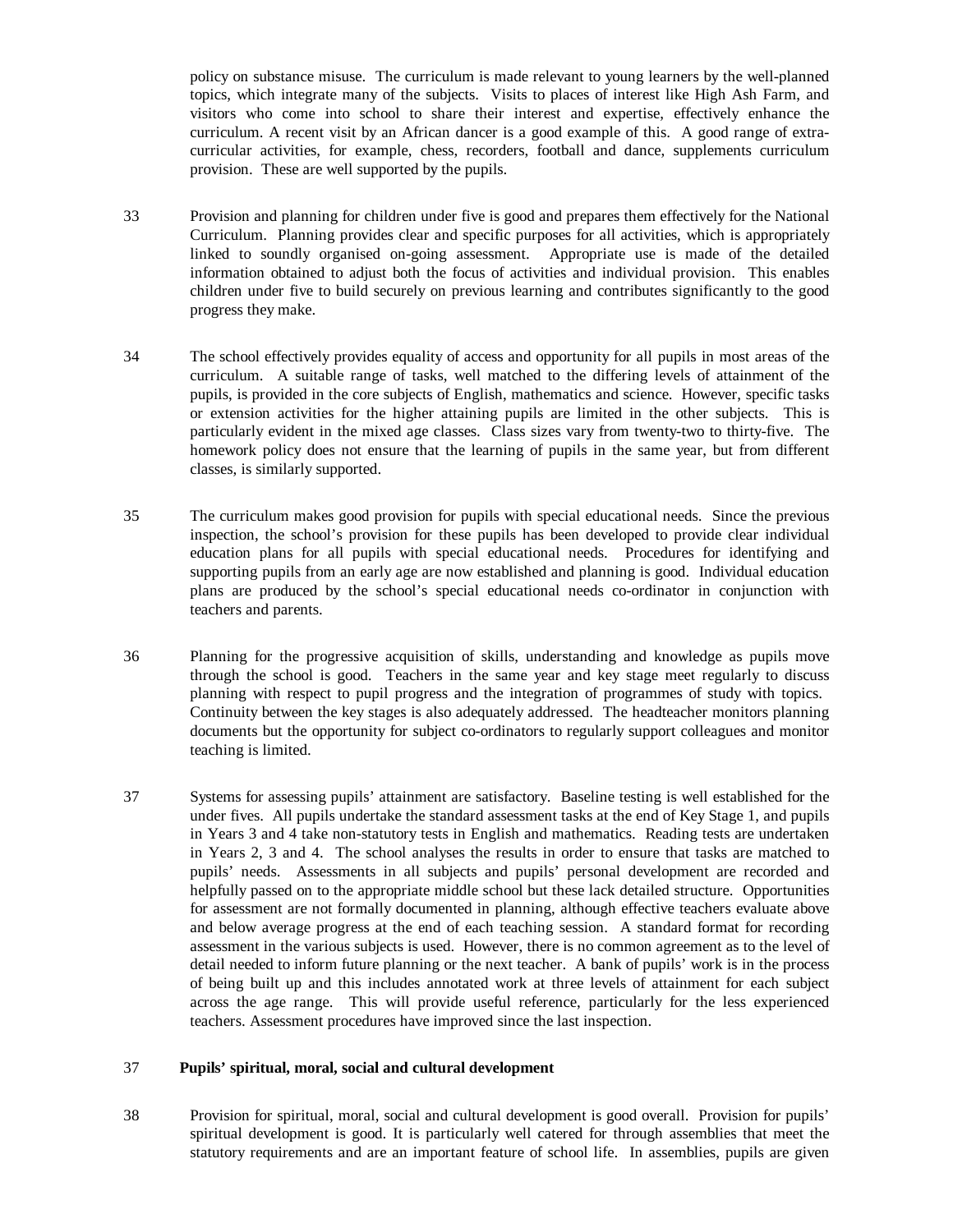regular opportunities to reflect on themes such as friendship and sharing. A quiet, respectful atmosphere is created in all assemblies, whether for the whole school or a key stage. They are well planned and contain a good balance of moral, social and religious themes. Prayers are said appropriately and most assemblies have a hymn. In religious education, beliefs are explored, especially in relation to other religions, and this adds significantly to pupils' spiritual development. Opportunities for spiritual development and reflection are evident in other subjects, particularly art, science and music, as well as thinking times at the end of some lessons. For example, pupils are frequently asked during lessons, to consider the feelings of others, for example Year 2 discussed the way Ethiopians might pray to their gods and created a prayer of thanks for their harvest.

- 39 Provision for moral development is good. Pupils develop an appropriate awareness of the principles of right and wrong from an early age. There is a clear and helpful behaviour policy that provides useful guidance for staff. It is consistently implemented throughout the school. Teachers and support staff set good examples and teach pupils to appreciate what is right and wrong effectively. They take time to explain why certain behaviour is unacceptable and suggest how it might be improved. Good behaviour and attitudes are constantly acknowledged and rewarded appropriately. Each class discusses and agrees its class rules with the teacher. These are clearly displayed in the classroom and pupils are fully aware of them. They are reviewed at the beginning of each term to effectively reinforce them. Through personal and social education, pupils have the chance to discuss moral issues and to develop appropriate attitudes and values.
- 40 The school makes good provision for the social development of its pupils from a very early age. Pupils are taught to share, help one another and to show consideration for others. Pupils are expected to be polite to one another, as well as adults in the school. Pupils moving into the school, including those who have special educational needs, adapt very well to changes in friendship patterns and a new school environment. Because of the welcome they receive, they are well integrated into the school. Regular opportunities are provided in lessons for pupils to work together in pairs or small groups. For example, a very good instance of collaborative working was seen in Year 4, where pupils had to work together on a brainstorming task to consider whom they might ask for guidance. There are many opportunities to take responsibility for example, putting out physical education equipment, helping in assembly, and older pupils looking after the younger ones in the playground. Pupils are encouraged to support others; for example, they donated all their harvest food to senior citizens in the community during inspection week. Through the parent-teacher association, opportunities for socialising, such as the termly coffee breaks are provided. There are many examples where pupils show consideration for one another and develop an understanding of good citizenship.
- 41 Overall the pupils receive satisfactory opportunities for cultural development, mainly through the curriculum and also through their involvement in the community. Pupils take part in the Leek Carnival and sing carols at the local hospital and to senior citizens. Pupils listen to a good range of music and read poems and other literature in English. They study the work of well-known artists and have visits from local musicians and artists. Pupils in Years 2, 3 and 4 were recently visited by the African Ark Company who taught them about African dance and costume. In history, pupils learn about their own cultural heritage. In geography, pupils learn about contrasting areas of Britain and those in other countries. Through religious education they become aware of different faiths and their traditions for example, festivals of light such as Divali have been studied. Year 4 pupils are beginning a helpful pen-friend correspondence with pupils from a school near London, with a high ethnic population, to further extend their understanding of life in a culturally diverse society.
- 42 Provision for pupils' spiritual, moral, social and cultural development has been successfully sustained since the last inspection. Areas of concern, including pupils' underdeveloped awareness of the multi-cultural diversity of society, are beginning to be addressed effectively.

#### 42 **Support, guidance and pupils' welfare**

43 The support and guidance the school provides for pupils is good. This aspect remains a positive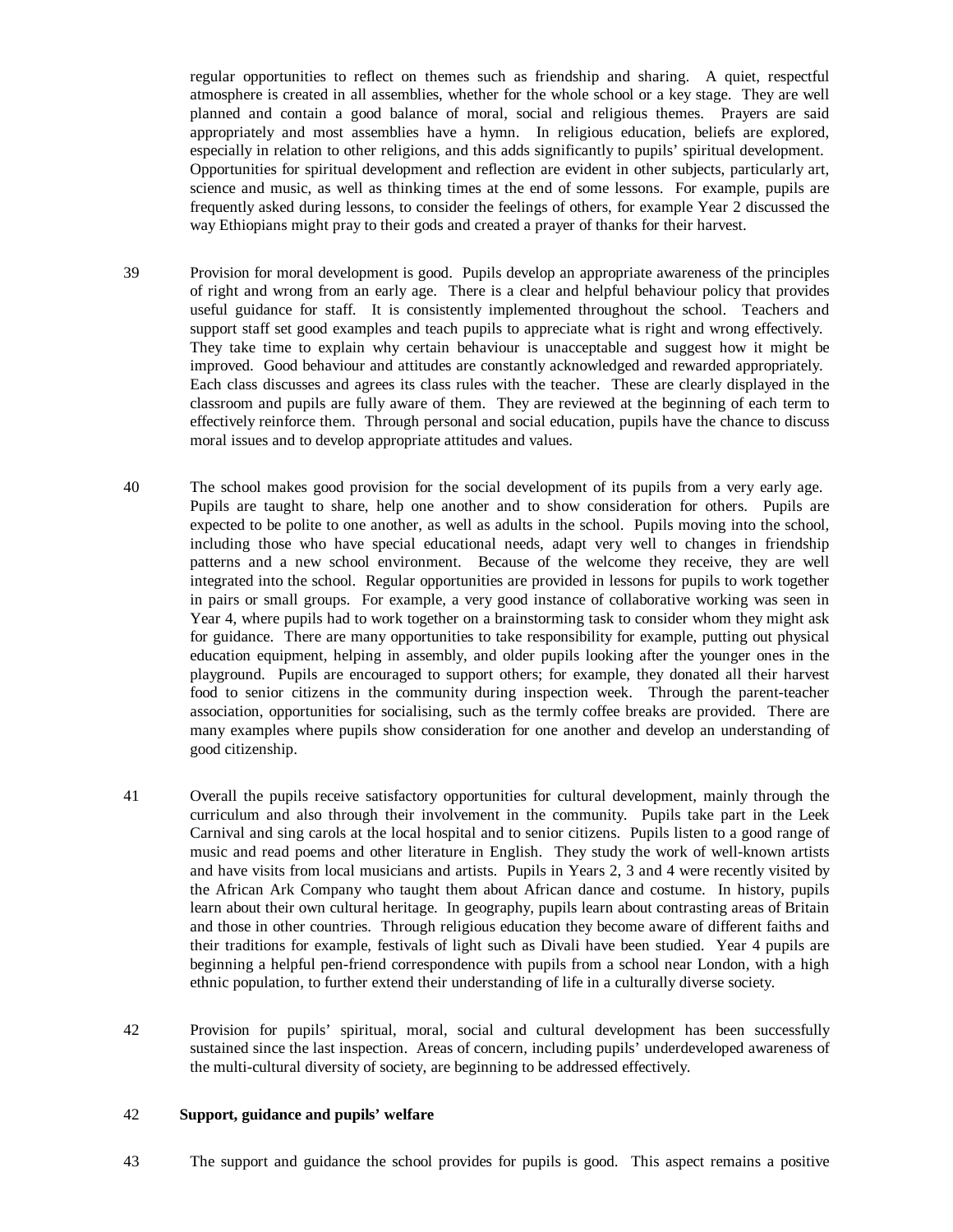feature of the school's work, as at the time of its last inspection. Effective procedures are in place for monitoring pupils' academic progress. Pupils are usually given work that is well matched to their needs, and assessment arrangements are sound. The school has good arrangements to ensure that pupils' progress is assessed carefully, and both the National Literacy and Numeracy Strategies are successfully implemented. Pupils with special educational needs are closely monitored and the information gained has a positive impact on their standards. They receive good support within the school, from teachers, non-teaching staff, parents and fellow pupils. Systems are in place to enable pupils to cope with difficult situations. Pupils' progress is carefully monitored and regular reviews take place. Specialist support from a variety of external agencies is sought when needed and used effectively. Procedures for monitoring pupils' personal development are good. Evidence from the parents' meeting and from results of the questionnaire, indicates that parents believe that the school has a positive effect on their children's behaviour and on their personal development. Inspection evidence confirms this. A good system exists for admitting children into the Reception class, and also for preparing pupils for their entry into middle school education.

- 44 The school has good procedures in place for promoting good behaviour in the classroom and around the school. Expectations of good behaviour are known to pupils, parents and all staff in the school. The school policies are backed by a system of rewards and sanctions, which are implemented consistently whenever necessary. A reward assembly is held weekly for presentation of certificates for good work, behaviour and sporting achievement. The monitoring of pupils with behavioural problems is particularly good. It benefits from the close liaison maintained with parents.
- 45 There are satisfactory procedures for monitoring attendance, and absences and lateness are recorded appropriately. However, some registers are not totalled. This is unsatisfactory, because the school cannot know exactly how many pupils are present at any one time in case of an emergency. The education welfare officer offers good support and is used to investigate any instances of unexplained absence. This is helpfully outlined in detail in the school's prospectus. The overall good attendance rates are helping the continuity of pupils' learning and hence their progress.
- 46 Procedures for child protection and the promotion of pupils' well-being, health and safety are sound overall. There are good systems for first aid and child protection. The school kitchens, playgrounds and the school itself are clean. However, many parents believe the shabby, peeling exterior paintwork does not do justice to the quality of education their children receive in the school. Some of the fire exit signs are out-of-date and some exits are not signed. The leaking skylights, which have been the matter of a considerable amount of correspondence between the school and the local education authority, are still causing problems after recent repair work. Leaking gutters cause problems with large puddles forming in the playground. Many carpets in the school are in a hazardous condition, through being either very badly worn or wrinkled. The two resource rooms have insufficient shelving for the tidy storage of items and are unsafe to teachers and pupils because of obstacles on the floor. The safety of pupils whilst on school trips, and on visits to the local swimming pool, is well monitored and recorded. Security concerns, highlighted in the last report, have been conscientiously addressed by the school governors.

#### 46 **Partnership with parents and the community**

47 The school's partnership with parents and the community is a strength of the school. It has built further upon the already high standards reported following the 1996 inspection. Traditionally, the school has played an important part in the life of the town, and many parents are ex-pupils. The school provides good information to parents. The school's prospectus has just been re-written, and the governors' annual report is also being updated. The annual report to parents provides an appropriate section for targets for pupils' future progress. They are satisfactory but do not give sufficient information relating to levels of attainment. Good relations are established as pupils enter the school in the Reception classes. There are regular parents' evenings, at which parents discuss progress and targets. In addition, there are open days promoted by the governing body, and also curriculum evenings to raise parents' awareness of what is being taught in school. The school has recently gone onto the Internet, so parents can access information at any time. Parents of children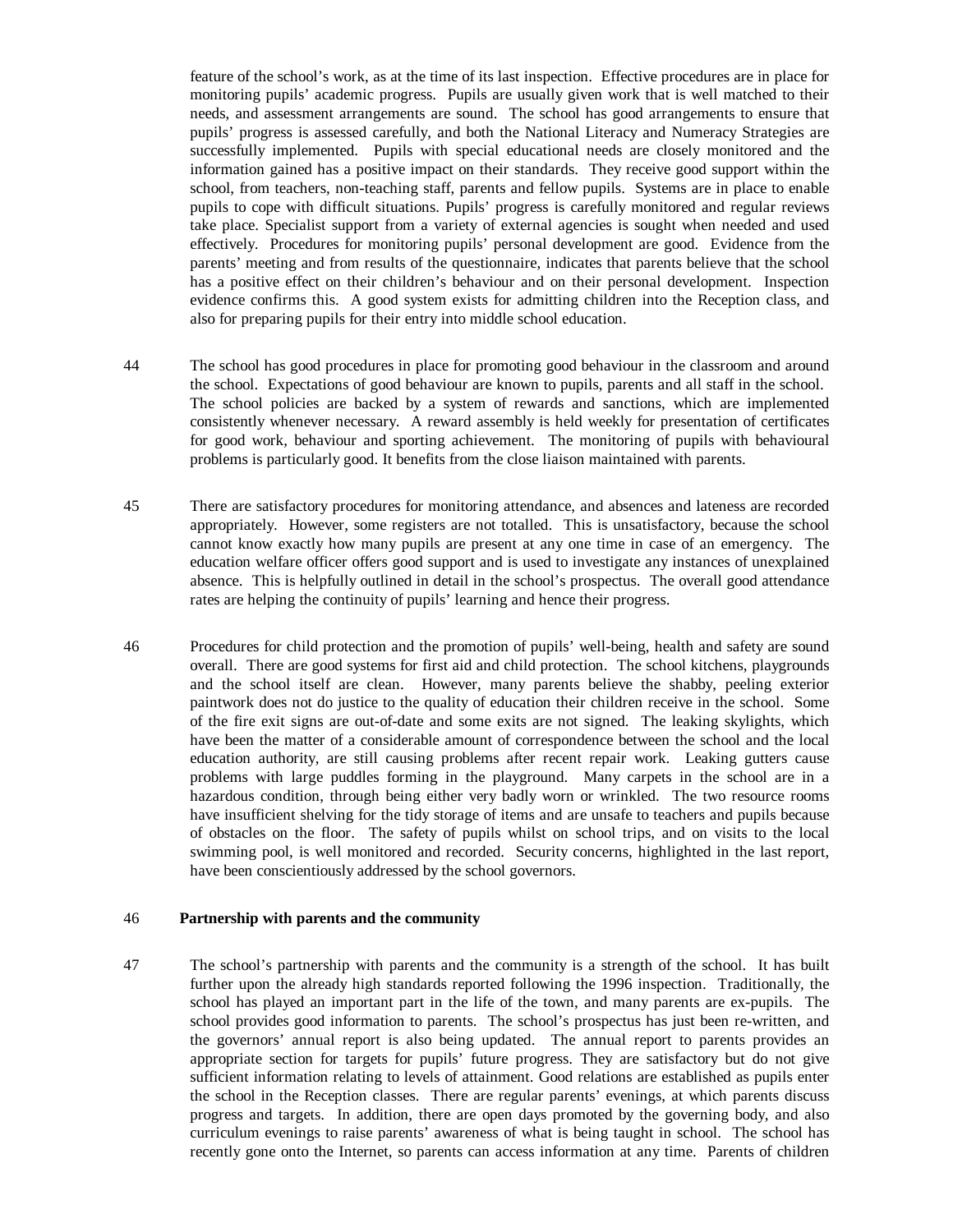with special educational needs are kept well informed and are consulted at each stage of the special educational needs Code of Practice. Teachers also work closely with parents of children with behavioural problems. Parents are directly involved and informed at all stages of their children's assessment and review. Contact is maintained at other times on an informal basis. Parents have ready access to class teachers, who have good communications with the special educational needs coordinator. This maintains a steady flow of information.

- 48 Parents are very closely involved in all aspects of their children's learning. All parents belong to the Parent Teacher Association, which raises funds for equipment to help pupils, and also to fund school trips. Parents are very supportive of the school and make a valuable contribution to learning in a number of ways; for instance, by their help in lessons involving information technology, art, reading, cookery, environmental studies and sporting events. Pupils take reading diaries home every night, and parents are punctilious in their comments and in their generous support for other homework their children are set. Both at their meeting and in their questionnaires, parents reported that they found the school keen to encourage involvement, and inspection evidence supports this.
- 49 The quality of liaison with the community is good. There are regular musical evenings, social occasions and religious festivals to which members of the community are invited. There are regular visits to local places of interest for environmental work, and also to the theatre. The school has good links with the local nursery, other first schools and partner middle and upper schools. The school regularly takes part in local events such as the Leek Carnival, and also contributes to many charities such as the Marie Curie Foundation, and to Red Nose Day. All of these links have a beneficial effect on children's learning and understanding of their place in the community.

## 49 **THE MANAGEMENT AND EFFICIENCY OF THE SCHOOL**

#### 49 **Leadership and management**

- 50 The overall leadership and management of the school are good. The dedicated and hardworking headteacher gives good educational direction. She has a clear grasp of the school's needs in order to direct aims and targets. The quality of her leadership is very good and pupils, staff, governors and parents hold her in high regard. She is well supported by an enthusiastic and conscientious staff. All staff work to a common purpose and commitment to raise standards. Support and monitoring of teaching and curriculum development are good. The senior management team works well and has had a major impact on the co-ordination and development of most subjects, a significant improvement since the last inspection. Relationships are good.
- 51 The governing body is an effective group with a wide range of expertise relevant to their roles. They are ably led by a supportive chair of governors, who has a clear understanding of the role played by governors in raising standards and monitoring progress towards the priorities established for school improvement. The governing body is well organised into sub-committees, with an involvement both in school activities as well as in more strategic matters such as the school development plan, budget setting, curriculum matters, staffing and premises development. The school's governing body is involved in curriculum matters through the curriculum committee. Governors have recently agreed to 'shadow' subjects in order to develop their own understanding and to give more effective support to curriculum co-ordinators.
- 52 Co-ordinators are effective and conscientious in carrying out their responsibilities. The role of the co-ordinator has developed systematically since the last inspection. This is particularly evident in the core subjects of English, mathematics, science and information technology. Co-ordinators for other subjects have suitable opportunities to monitor plans and scrutinise standards by observing pupils' work, but little time to monitor the quality of teaching in their subjects. The school has identified this as an important next stage of the co-ordinators' role to be further developed. The special educational needs co-ordinator is effective and provides good leadership in the provision for all pupils with special educational needs. The area of special educational needs is well managed.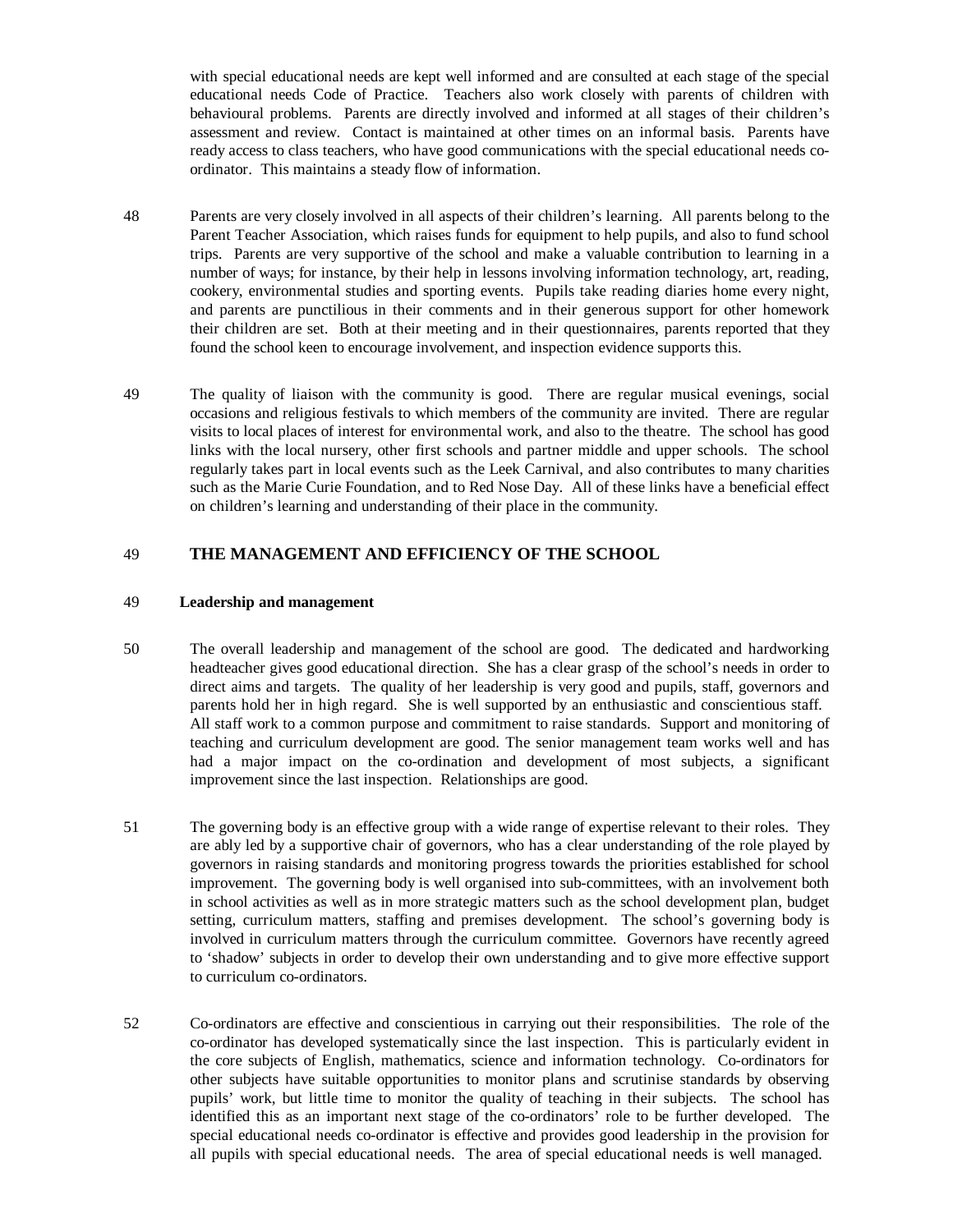Any pupil who is giving cause for concern is assessed and suitable action taken if necessary. All assessments and reviews are carried out accurately and regularly. The special educational needs coordinator effectively manages the day-to-day organisation of pupils with the involvement of class teachers and support assistants. The governing body plays an important role in supporting the provision for pupils with special educational needs. Clear reference is made to the school's provision for special educational needs in its annual report to parents.

- 53 The implementation of the school's aims, policies and values, which are clearly stated in several documents for parents, is good overall. All statutory requirements of the governing body are met, apart from some minor omissions in the governors' annual report, which have been noted and brought to the attention of the school. All staff work hard to ensure consistency, which has had a positive impact on the ethos established across the school.
- 54 The school's planning for development and its monitoring and evaluation of agreed priorities are sound overall. The school development plan includes suitable priorities and outlines clear desired outcomes for measuring progress towards its targets. It is currently limited to a time scale of one year and there is insufficient detail and planning for longer-term initiatives. There are good opportunities for evaluating the impact of action taken, for example since the last inspection, progress towards targets has been tracked in some detail and evidence collected to support the school's own evaluation of improvements. This has provided a continued basis for refining and developing further targets previously identified, along with more recently added priorities.
- 55 There is a good ethos, based on the sound attitudes that pupils show towards their work, the purposeful atmosphere created throughout the school and the clear emphasis on raising standards. All staff work hard to establish an effective working environment and pupils establish good work routines from an early age.
- 56 Since the last inspection, the school has made a vigorous and systematic response to all the key issues. Priority has been given to raising standards and maintaining appropriate standards of behaviour against a background of a change in school population. The curriculum that previously lacked suitable and comprehensive planning has been improved and sound assessment procedures have been developed and agreed with the middle and other feeder schools within the partnership. The school has made good progress in the area of information technology. The scheme of work is well devised and standards that were seen to be unsatisfactory have improved. Strengths previously identified have been sustained and further developed.
- 57 The school's capacity for further improvement is good. The headteacher and staff are in a good position to maintain and improve standards further. There is a clear sense of direction with wellestablished systems and procedures to bring about further improvement.
- 57

## **Staffing, accommodation and learning resources**

58 The school's staffing, accommodation and learning resources are satisfactory overall. The school is adequately staffed with appropriately qualified teachers to meet the needs of the primary curriculum. Most teachers have considerable experience, with recent appointments providing a balance of younger, less experienced staff. Responsibility for subject management does not completely match subject specialisms but, where there is a mismatch, experience, attendance at relevant courses and the individual interest of teachers ensure that all areas are covered at least satisfactorily. The individual strengths of teachers are well used and the use of a well qualified music teacher, providing specialist music teaching across the age range, is effective at this point in the school's development. The headteacher supplements the teaching of her colleagues effectively and has good contact with each class for one session every week. There is a sound match of support staff to meet the needs of the school. The number of support staff is above the national average for this size of school. Their qualifications and experience, including those who support pupils with special educational needs, satisfactorily matches the needs of the school curriculum. The use of class room assistants and the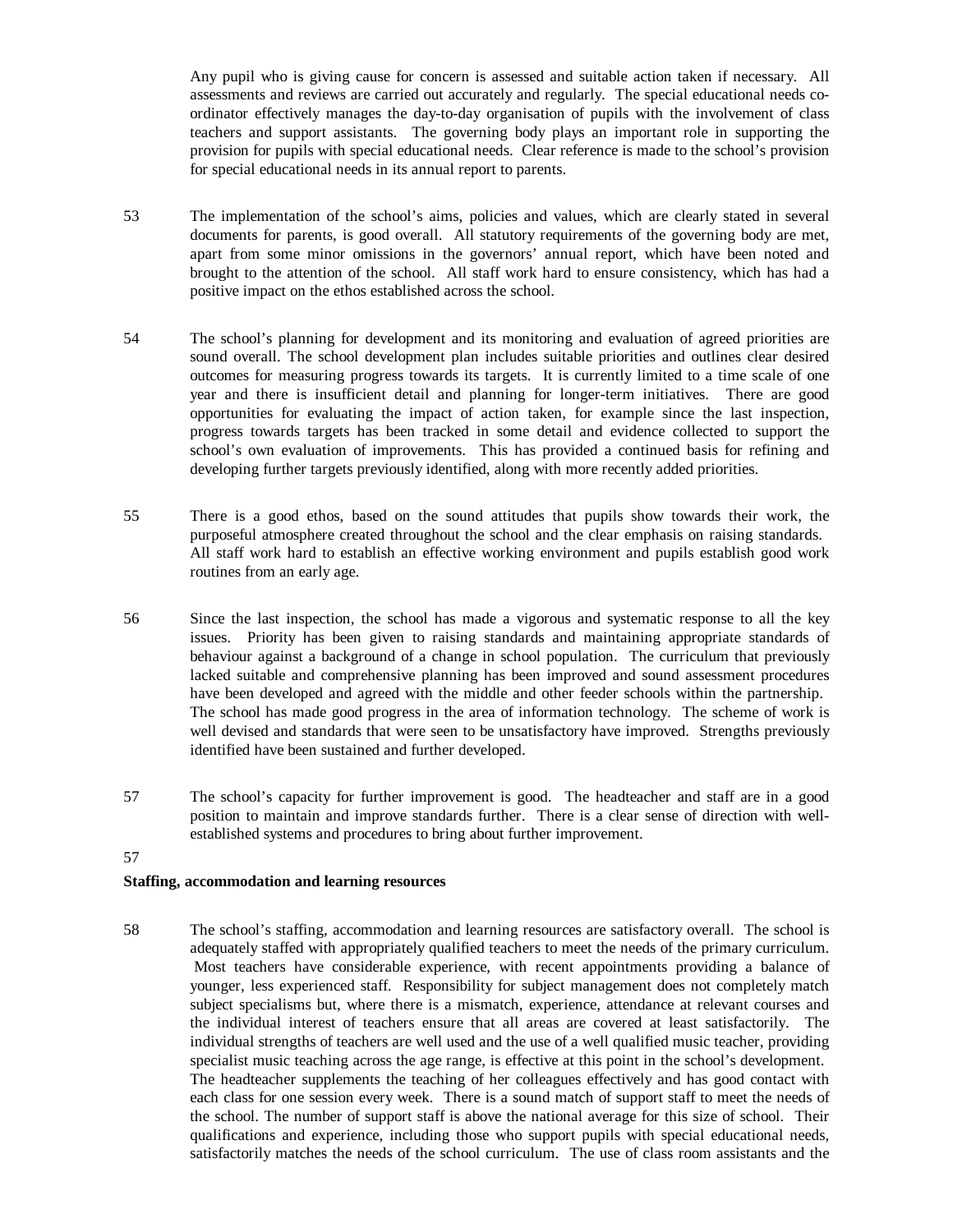newly appointed additional literacy support assistants is effective in meeting the educational needs of the school's special needs pupils. All staff work well together effectively enhancing educational provision. The school administrators are effective in their support of the school. The caretaker, lunchtime supervisors, kitchen staff and the crossing patrol warden also contribute well to school life.

59 The school's induction process is satisfactory and supportive for new staff, enabling them to be quickly assimilated into the life of the school. Arrangements for the professional development of staff are good and the dissemination of information gained on in-service training is generally covered satisfactorily. This has improved since the last inspection. The professional training of staff is linked to the school's needs, as laid out in the development plan and sometimes also to support individual needs and interests. This is effective in supporting the aims of the school, as shown by the enhanced provision for information technology. Staff appraisal is completed appropriately and the focus is related to the needs of the school.

- 60 The adequacy of the school's accommodation for the effective delivery of the first school curriculum varies but is satisfactory overall. The school occupies a site in a built-up area and does not have an adjacent playing field. The outside paintwork of the building is in a poor state of repair and the roof lights and a flat roof are not watertight. The play areas around the school are a stark contrast to the stimulating environment found inside the school. The school is aware of this and has set up a grounds committee, which imaginatively includes pupils, in order to improve the external environment. They have made a good start, with the provision of some planters and the 'senses hut'. There is no secure outside play area for the under fives. The site is secure, as the school has responded positively to criticisms in its last report. The classrooms provide a pleasant working atmosphere. They are of adequate size and have water and sink facilities. The school benefits from some specialist accommodation in the form of a music room. There is no specialist room for the teaching of pupils with special educational needs. Withdrawal support for these pupils takes place in the library, severely restricting its use as a resource area for other pupils. The library area looks uninviting compared with the classrooms. The two main central storage areas are not well organised and the space is poorly used. They do not provide a good model for the pupils. The school makes effective use of the corridors as display areas for pupils' work. The school is a satisfactory learning environment for the pupils.
- 61 Resources overall are unsatisfactory, sometimes in range but generally in condition, many being old and unstimulating. The provision of books, materials and equipment in classrooms is adequate. Provision for the under fives is generally sound, although there is a lack of outside play apparatus and wheeled toys, which restricts opportunities for play and so impacts on children's physical development. Classroom based resources to support learning in English are satisfactory and in some areas, good. However, the condition of the supply of reading books in the library is variable, as during the last inspection. The resources in mathematics and information technology have been built up since the last inspection and are just adequate, although teachers find it difficult to move computers from one end of the school to the other, because of a short flight of stairs. The quality of hardware is variable but Year 4 pupils use a computer suite at a local comprehensive school once a week, enhancing facilities in this area appropriately and providing useful induction into secondary schooling. The resources for physical education are satisfactory. However, some apparatus is inappropriate for the age range of pupils, is not deemed safe and is waiting to be removed. A local pool is well used for swimming lessons. The resources for religious education are limited and for history are unsatisfactory as there are insufficient artefacts. Resources for science and the other subject areas are barely satisfactory. There is a good range of resources available to support the work of pupils with special educational needs. The allocation of the budget for the provision of resources has been reduced this year. All resources kept in the central storage areas are poorly organised.

#### 61 **The efficiency of the school**

62 The school's financial management is sound. The budget is appropriately planned by the headteacher in consultation with the finance sub-committee of the governing body. The school's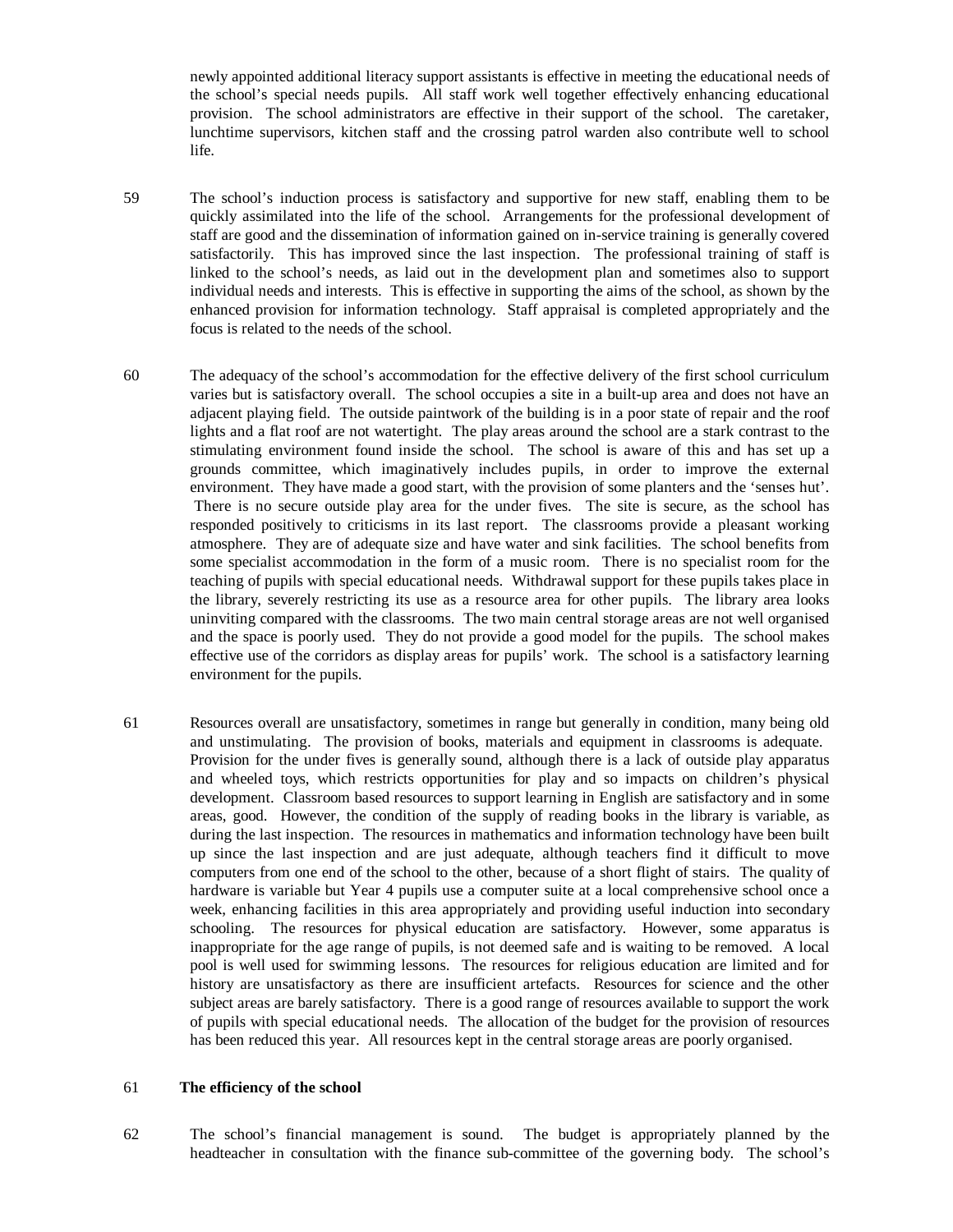development plan is limited strategically by only covering one year but is well detailed and appropriately includes costings. Financial outgoings are kept strictly within prescribed limits, while still being responsive to the immediate needs of the school. The amount of money being carried forward to the next year is reduced and is now only a small percentage. Since the last inspection there have been significant developments, for example in the area of information and communication technology. The number of pupils on roll has dropped, so the amount of money allowed for the provision of resources has been cut to maintain staffing levels, which are still in line with national averages. The number of hours worked by the two administrative assistants is less than the national average. However, day-to-day financial management is sound, as they have clearly defined roles and work as an effective team. The school is responding to most suggestions made in a recent audit. However, the governing body still does not receive financial information on a sufficiently regular basis to fulfil its role as being a 'critical friend' with respect to financial management. Proposed expenditure is appropriately investigated by the headteacher. However, no formal review of the results of spending, with a view to investigating value for money, nor an evaluation of the effectiveness of spending decisions in terms of the quality of education or the provision of a balanced curriculum, are evident.

63 Staffing levels are satisfactory. Classroom teachers are used efficiently and the headteacher has a regular teaching commitment each day. The specialist music teacher is very well used to teach classes throughout the school, however she is not used to enhance the teaching skills of other staff. The number of support staff is above average but they are well used to promote the progress of the younger pupils and those with special educational needs. Support in the mixed age classes is limited. Pupils whose Key Stage 1 national test results give concern are given extra support by the local education authority. Funds available for pupils with special educational needs are satisfactorily used to appoint a part-time special needs teacher, who is also the special needs co-ordinator. Staff are well deployed to meet the particular learning needs of groups and individual pupils with special educational needs. The good support they give to pupils impacts well on their attainment and overall progress. Detailed job descriptions ensure that there is clear delegation, clarification of roles and appropriate use of expertise. Most of the accommodation is satisfactorily used. However, the library is regularly used for the teaching of pupils with special educational needs, which severely inhibits its use for its main function by both them and other pupils. The specialist music facility is also used for Year 3 and 4 assemblies, but is empty for much of the time. The outside playground area has only recently been developed and the storage rooms do not represent efficient use of space. Resources are used satisfactorily overall. The central storage facilities are not well organised, however, making access to some items difficult. Poor storage in some instances is adversely affecting the quality of some resources. The movement of large items of equipment about the school is difficult because of a short staircase.

64 Taking account of the pupils' attainment on entry, the good progress over time and its effects on standards achieved, the low unit costs per pupil compared with national averages, the school provides sound value for money. Standards have been maintained since the last inspection.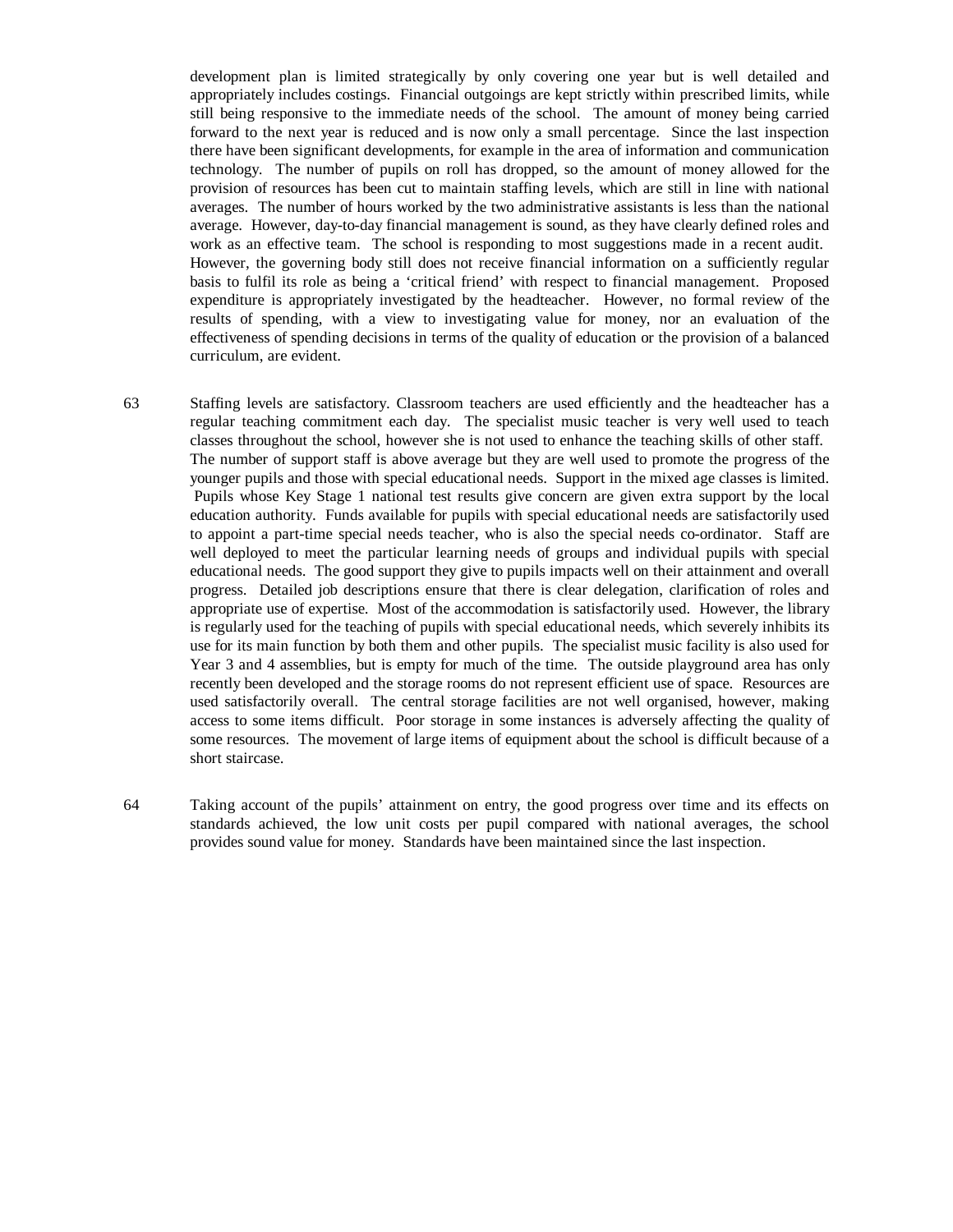## 64 **PART B: CURRICULUM AREAS AND SUBJECTS**

#### 64 **AREAS OF LEARNING FOR CHILDREN UNDER FIVE**

- 65 Children enter the Reception classes the term after their fourth birthday, on a part-time basis. There has been some reorganisation of local provision for children under five, which has left the school uniquely without a nursery. An enterprising public-private partnership arrangement with two local nurseries may resolve this by the time of the next entry in January 2000. Otherwise, when the current part-time pupils start full-time next term, there will be insufficient room for the Spring intake. At the time of the inspection, all but four children in the two Reception classes were under five. The well-developed baseline assessment procedure shows that children's attainment on entry is below both the national and county averages. Provision is good, so that children have a positive start to their school career. All children, including those with special educational needs, make good progress overall, so that by the time they are five most will achieve the nationally agreed Desirable Learning Outcomes in all aspects except language and literacy, where attainment remains below that expected.
- 66 Children make good progress in their *personal and social development*. The school's supportive ethos and caring staff ensure that children feel secure and happy. Good quality teaching is a strong feature in this aspect of the school's work, leading to varied and well-structured opportunities for children to choose their activities and plan, work and co-operate with each other in class. However, the lack of a safe outside play environment and sufficient large apparatus, including wheeled toys, inhibits the progress they are able to make in this area and in their physical development. Some of the younger, part-time children can become excited and interrupt their teacher but most behave well, responding willingly to adult instructions. They concentrate and remain on task when not the focus of adult supervision, for instance when working on the computer or in the role-play area.
- 67 Children make sound progress in *language and literacy*. The school recognises that many children have weak language skills, so works hard at early intervention and support. Teaching is sensitively structured to allow many opportunities for speaking and listening, along with early acquisition of basic skills in reading and writing. The school used a modified version of the literacy hour successfully; this includes whole-class work, sharing big books, guided and independent tasks and a final whole-class session. Higher attaining children dictate simple sentences to adults, and follow their scribing accurately. One writes and also reads independently, recognising simple words in familiar contexts and all enjoy sharing books. Most understand that words have meanings and use the pictures to join in telling the story of 'The Hungry Caterpillar', turning the pages carefully and orientating the pages correctly when helping the teacher read to the class. All children take a book home every night and parents are active partners in the home-school reading record. They listen, all but the youngest attentive during story times or when being given instructions. Some lower attaining pupils use immature speech patterns and often answer with a single word or short phrase, the limited vocabulary they have on entry still inhibiting fluent discussion.
- 68 Children make good progress in *mathematics*, so that by the time they are five they attain expected levels for their age. Many count to ten and recognise and name common shapes, sorting them into sets of triangles or non-triangles. Numeracy skills are appropriately developed. The teachers effectively structure the activities so that key mathematical concepts are regularly met and reinforced, for example on the computer, in structured play with sand, in singing and counting games.
- 69 Children achieve standards in line with those expected in their *knowledge and understanding of the world*, showing good progress over their time in Reception. The curriculum provides appropriate experiences to support a growing awareness of their expanding world. Adult led sessions, involving sensitive questioning to stimulate discussion and extend vocabulary, rapidly promote understanding of how fruits differ, in terms of peel and methods of germination, while carefully preparing fruit for a salad. Higher attaining children explain that the different colours of the apples are due to their variety. Most recognise the common fruits included in their ingredients. Good progress is made in early scientific understanding. Children are aware that some changes are irreversible; this was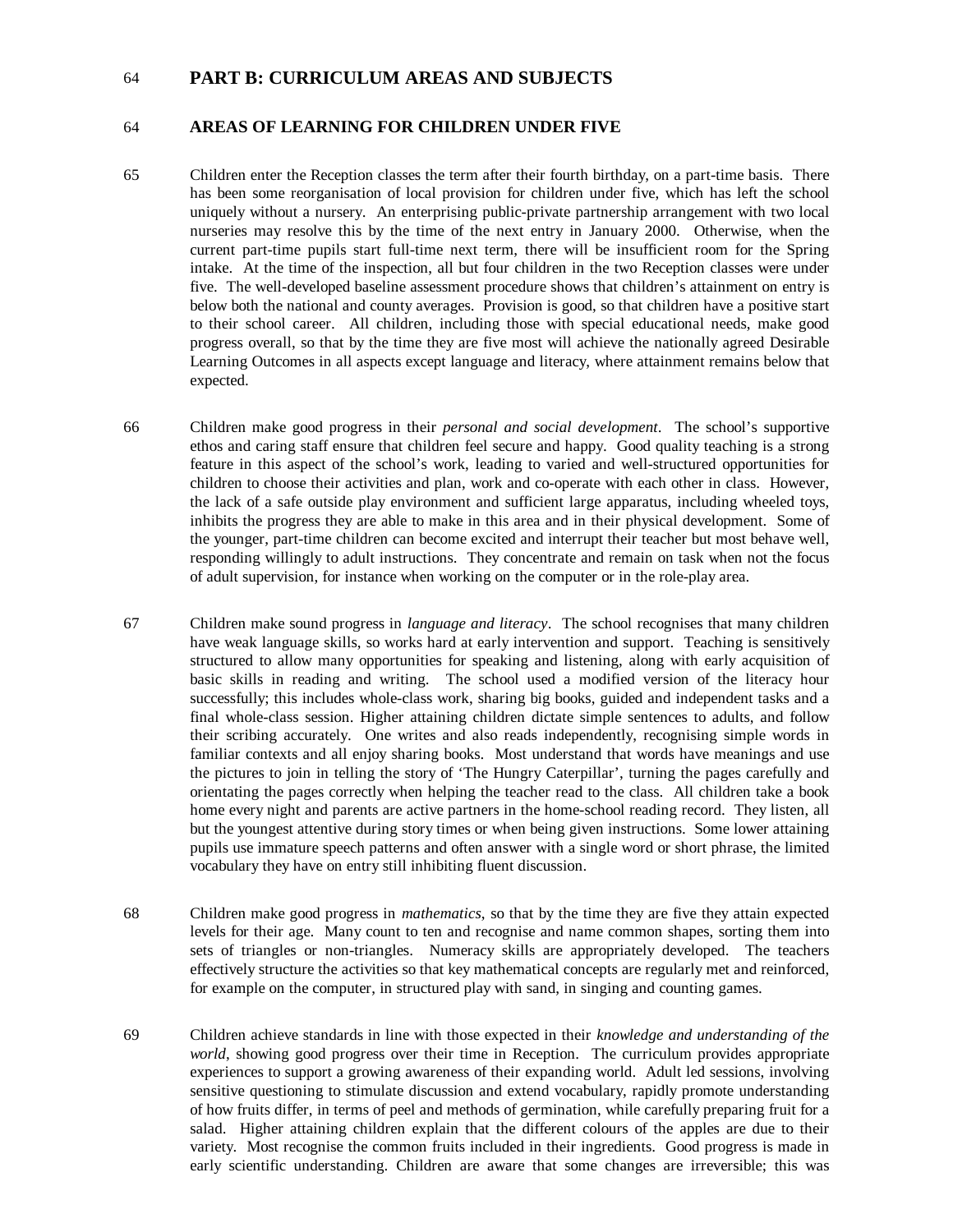effectively described by one child as 'not getting the fruit back into the skin'. Children develop an awareness of the properties of sand but no water play was in evidence during the inspection. They use skills of cutting and joining, carefully using a hole-punch when threading a set of cardboard fruit together. They have access to a suitable variety of construction materials, though some commercial kits are showing clear signs of wear. However, children use them well to explore how things work. Children have regular opportunities to develop early information technology skills, which staff effectively structure to support the current topic and to promote children's literacy and numeracy skills.

- 70 The school makes good all-round provision for pupils' *physical development*. Gross motor skills are effectively promoted in the hall during movement lessons and fine motor skills and hand-eye coordination refined in activities in the classrooms. Children make good progress and attain expected standards. However, the lack of appropriate outside large play equipment, including wheeled toys, prevents progress from being even better. They travel safely and imaginatively on various parts of their bodies on floor and apparatus. Some younger part-timers need support with hopping but most are confident performers. The staff effectively promote the safety and health aspects of the work, stressing the need to change for vigorous activity and include both a warm-up and cooling-down period. Children handle scissors, paint-brushes, pencils and crayons and use them appropriately in the good range of art and design activities on offer.
- 71 The children's *creative development* is in line with that expected. They make good progress in wellstructured whole-class, group and individual activities. Younger left-handers are helped by staff and learn how to use adapted scissors. Imaginative use of resources promotes skills in naming colours, when working with a range of paper and card to create model 'fruit'. Teachers encourage observation skills appropriately in painting and three-dimensional work. Children are encouraged to use their imagination in carefully planned work in story telling, writing and role-play. A wide range of songs is enjoyed and un-pitched instruments are effectively used to support both creative development and fine motor control.
- 72 The quality of teaching is good overall. It is based on a thorough understanding of the needs of children under five and how they learn. Teaching is good in language and literacy, mathematics and knowledge and understanding of the world. It is sound in all other areas. Learning support staff are wholly involved and help the teachers promote good levels of progress for the young learners in their charge. Planning is thorough, based on Desirable Learning Outcomes in the medium term, and translated into very detailed daily planning to ensure all learning objectives are clear and achievable. Time is used well, with discreet but purposeful management ensuring lesson flow and continuity of learning. All staff monitor activities carefully, using every opportunity to reinforce appropriate language and develop concepts in all areas of learning.
- 73 The school offers a broad, well balanced curriculum for under fives. Assessment is appropriately used to show progress whenever it occurs and is carefully recorded for each child. Termly assessment for all children is referenced to the Desirable Learning Outcomes. Good progress has been made since the school's last inspection, particularly in the key area of planning the programmes of work to be undertaken by children under five. This effectively supports the smooth transition into the National Curriculum Programmes of Study, whether during the Reception year or later for younger pupils or those who are not ready.

## **THE CORE SUBJECTS**

## 73 **English**

74 The pupils' attainments in speaking and listening are broadly in line with those expected nationally at the end of Key Stage 1. The 1998 National Curriculum tests and assessments at Key Stage 1 show the percentage of pupils attaining the expected Level 2 is broadly in line with the national average in both reading and writing, although attainment at Level 3 was well below the national average for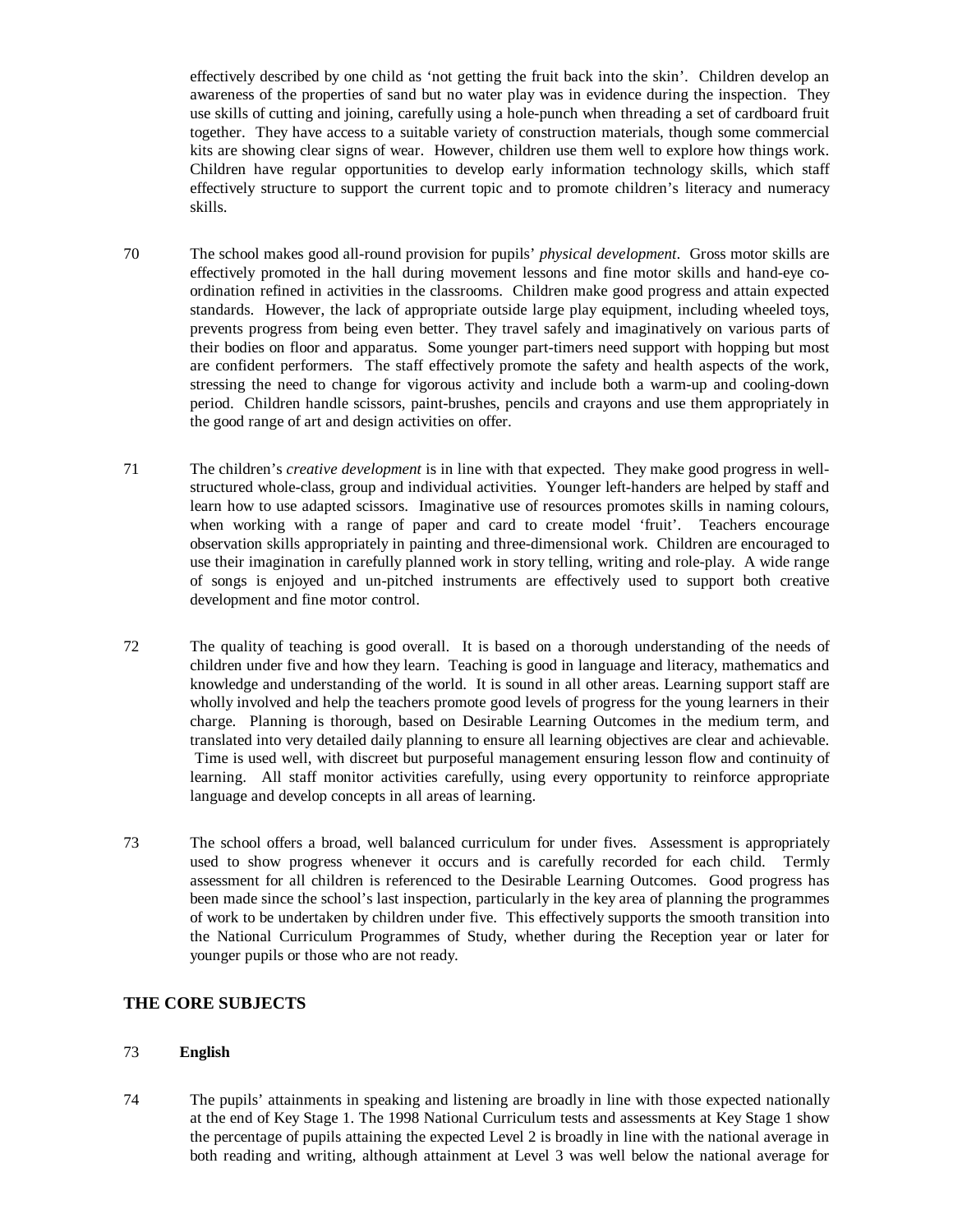reading and well above for writing. Results for the 1999 assessment tests indicate that there has been an improvement in the number of pupils achieving Level 3 and that results at Level 2 remain similar for reading, but have fallen in writing. Results of standardised reading tests show an improvement in standards by Year 4 pupils, which are above the county averages. This results from the school setting targets for the improvement in the development of skills at both key stages. The strategies employed are having a positive impact on pupils' work. By the time they leave the school at the end of Year 4, pupils' attainments in English meet national expectations. Over the last three years, standards of reading and writing were below national averages at the end of Key Stage 1, writing only marginally. Writing standards improved to exceed the average in 1998. Girls outperformed boys in both subjects. Boys' standards in reading dropped in each of the last three years against national averages, while girls' improved. Boys' standards in writing were more consistent but still below national averages, while girls' were above in the last two years. In comparison with all schools, pupils' attainments in reading were below the national average, while those in writing were above. In comparison with similar schools, pupils' attainments in reading were well below average and in writing, they were average.

- 75 Pupils listen attentively to the teachers, take turns in discussions and follow instructions. This is evident when they answer questions and in their conversations with each other and with adults. The teachers are working hard to develop speaking and listening skills throughout the school. Wellstructured opportunities are provided for pupils to participate in assemblies, role-play and school productions. Teachers' effective questioning extends pupils' understanding and the quality of spoken responses.
- 76 By the end of Key Stage 1 and by the time pupils leave the school at the end of Year 4, standards in reading are in line with national expectations. There is evidence that standards are improving, particularly in the Key Stage 2 classes, due to school target setting and the impact of the literacy hour. Many younger pupils use the term 'title' and 'author' and are beginning to recognise familiar words. In Year 2, some higher attaining pupils use a wider range of skills when reading. They use phonic knowledge, read ahead for meaning and can talk about characters and what might happen next. Pupils are reading a mixture of fiction and non-fiction, which includes scheme books and books selected from the library. By Year 4, average attaining pupils read with developing accuracy from a range of reading material which includes scheme books, poetry, plays and library books. They give meaningful accounts of what they have read. Pupils produce clear and informative reviews of books they have read. Across the key stages limited opportunities were observed for the development of skills in the retrieval of information from a variety of texts, for example, comprehension activities on texts, reading and interpreting instructions accurately and researching information in non-fiction books or from computers. Older pupils understand the classification system in the library. All pupils take books home and parents regularly hear pupils read and comment on the progress of their children.
- 77 The pupils' attainments in writing at both key stages are in line with the national expectation. Younger pupils at Key Stage 4, copy from an adult's writing or begin to communicate meaning to the reader through early writing skills, and older pupils' writing shows developing fluency and the correct use of sentence structure and punctuation. By Year 4, writing is often imaginative, well organised and clear. Spelling and basic grammatical sentence structure is usually correct. The pupils use word banks, dictionaries and other resources effectively to extend their writing further. The pupils write for different purposes and audiences, including letters and plays. Some write their own stories, but the range is limited. Older pupils are given opportunities to write to pen pals at another school and produce plays based on nursery rhymes, which successfully addresses the issue of writing for a range of purposes, highlighted in the last inspection report. Opportunities are also given for the use of information technology, such as word processing. The reduction of the percentage of pupils attaining the expected Level 2 in the end of Key Stage 1 writing test is due to a marked variation in that year group.
- 78 The pupils learn to spell common words correctly and develop their knowledge of letter blends and word families during 'word level work' of the National Literacy Hour. This is used effectively by pupils in their day-to-day work. The pupils practise their handwriting regularly and they transfer the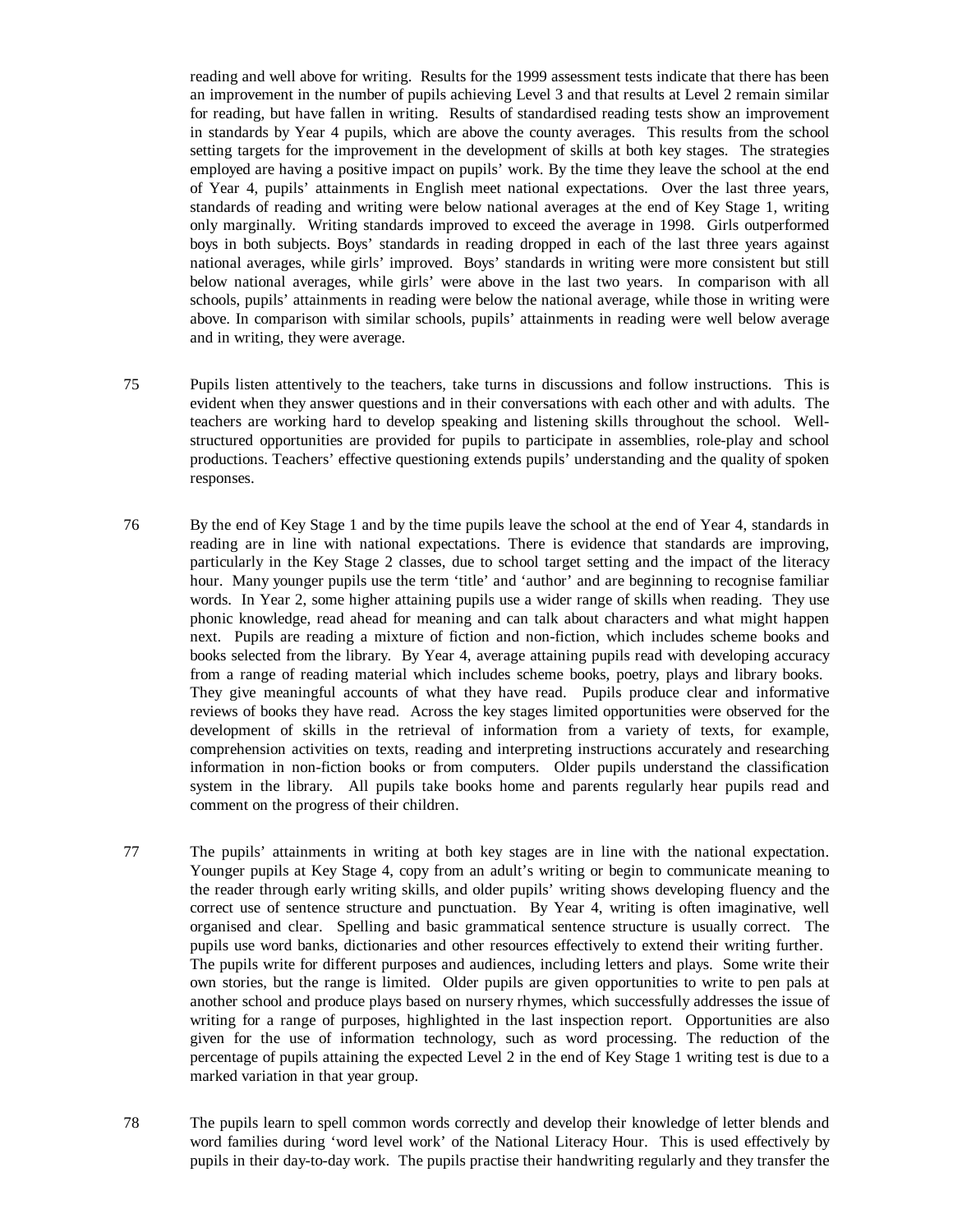skills learned to their written work. Standards in handwriting are in line with expectations nationally.

- 79 Progress in English is sound at Key Stage 1 and good at Key Stage 2. The progress of pupils with special needs is good. Progress is linked to the growth of pupils' independence and interest in books since the introduction of the literacy hour. This interest was evident in a Year 2 lesson when pupils were keen to recognise examples of time sequence words. This progress continued in a very successful Year 4 lesson on facts and opinions when the pupils were able to sort statements of fact from those of opinion, following whole-class discussion.
- 80 Classroom assistants and parent helpers make a significant contribution to the good overall progress pupils make during the daily literacy session. They provide effective support in reading and writing and pupils make sound or better progress, including those pupils who have been selected for additional literacy support and those with special educational needs. Progress in reading is also supported by regular opportunities for pupils to read at home with their parents.
- 81 The pupils' attitudes to English are sound overall and are often good. They enjoy their work in the literacy hour and show enthusiasm for the additional literacy support sessions. They listen attentively to the teacher; contribute to discussions and most concentrate on the work. Pupils enjoy discussing their reading books and whether they are fact or fiction. They settle down to work in group tasks and most work hard and behave well.
- 82 The quality of teaching is good overall, with some very good teaching seen. There were no unsatisfactory lessons. This is a significant improvement upon the last inspection. Where teaching is good or better, the framework of the National Literacy Strategy is established, well resourced and managed smoothly and briskly. Teachers question pupils thoroughly to check their understanding and have high expectations in terms of work and behaviour. They use the guided reading or writing session to carry out focused work with groups of pupils, while other groups work independently or with support from a classroom assistant. At the end of the session, teachers appropriately check pupils' understanding and progress through a whole-class plenary session.
- 83 The requirements of the National Curriculum for English are being met and teachers base their planning on the detailed scheme of work that the National Literacy Strategy provides. There are appropriate systems of assessment in place that are soundly used to plan future learning, including day-to-day marking and half termly assessments of pupils' achievements. The information provided by an analysis of pupils' performance at the end of Key Stage 1 National Curriculum tests, optional national tests and standardised reading tests is increasingly being used to plan future work.
- 84 Most classes have access to a book corner although writing areas are not a feature, due largely to a lack of space. Most of the book corners are tidy and attractive and contain many new books. However, the school library is unsatisfactory. It is in need of refurbishment and is underused as a resource to support pupils' learning, as for much of the time it is devoted to use as a special needs teaching base. Many books are in an unsatisfactory condition. The library does not effectively promote the value of books for study and research skills.
- 85 The co-ordinator has only recently taken on the role following the retirement of the previous post holder. However, she has a clear understanding of the priorities and areas for further development and offers good leadership. There has been a good level of support given to all staff in the introduction and implementation of the literacy hour. Work in other subjects, such as religious education and history contribute soundly to pupils' literacy skills.

## 85 **Mathematics**

86 The 1998 national test results indicate that at the end of Key Stage 1, pupils' results are above the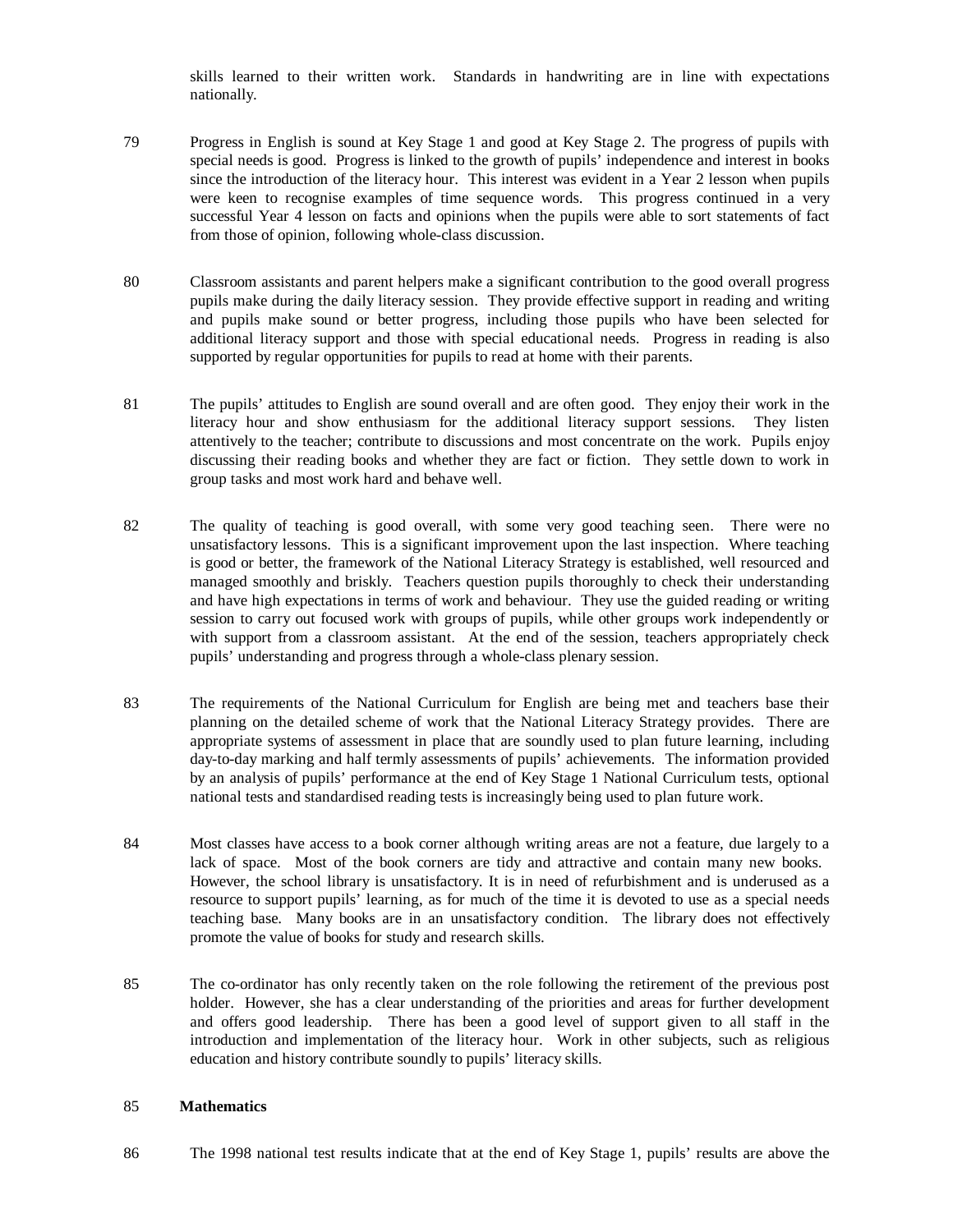national average. The percentage of pupils reaching the expected Level 2 or above is in line with the national average. However, the percentage of pupils reaching the higher Level 3 or above is above the national average. Results in 1999 indicate that standards have been broadly maintained at both the expected and higher levels. Results over the last three years indicate that standards are close to the national average but above the average in comparison with pupils from similar schools. Over the last two years, both boys and girls outscored the national average, following very low scores in 1996.

- 87 The attainment of pupils at the end of Key Stage 1 is in line with national expectations. By the end of Key Stage 1, most pupils have a good knowledge of the appropriate language of mathematics. They can add and subtract numbers up to ten with accuracy and identify numbers between ten and a hundred, understanding the relative sizes of these. They understand simple fractions and name the common two-dimensional shapes and three-dimensional solids. Higher attaining pupils at the beginning of Year 2 understand place value of numbers up to one hundred and use this effectively, extending number bonds of ten to number bonds of multiples of ten up to one hundred. At the end of Year 4, attainment is in line with that expected nationally. By this time most pupils show an understanding of place value up to one thousand, use decimal notation and multiply and divide whole numbers appropriately. Higher attaining pupils at the beginning of Year 4 round off numbers in hundreds to the nearest ten and use this to help them to add larger numbers mentally. Their knowledge of shape is secure and pupils understand the simple properties of plane shapes and solids. Pupils handle data appropriately and represent it in bar charts. For example, in Year 4, pupils, with support, use an appropriate chart and graph program to input holiday data into a computer. Pupils use and understand the basic vocabulary related to probability. Numeracy skills satisfactorily support learning across the curriculum. Other subjects, including science and geography, make a satisfactory contribution to pupils' numeracy shills. Standards have been maintained since the last inspection
- 88 Progress overall is good and has improved since the last inspection. At Key Stage 1 progress in lessons is at least satisfactory, usually good. Pupils in Year 1 gain experience of numbers up to ten and develop their knowledge and understanding of number bonds, for example in a lesson where pupils of average attainment work on the number bonds of seven. Lower attaining pupils count numbers of objects up to ten and match this with written numbers. Progress in lessons in Key Stage 2 is good overall. Pupils in Year 3 add together small amounts of money and are beginning to develop an understanding of how to represent larger amounts using the  $\pounds$  sign and a decimal point. Pupils gain experience of problem solving and investigative work. This represents an improvement since the last inspection, as a result of staff development in this area. However, the linking of investigations to early experience of algebra is underdeveloped for higher attaining pupils. In the early years of Key Stage 1, pupils' recording of mathematics does not match their understanding and is below expectations. Pupils with special educational needs make good progress in relation to their individual abilities in both key stages and attain appropriately. The use of information technology to support progress in the subject is developing satisfactorily.
- 89 Pupil response ranges from unsatisfactory to very good but is good overall. Most pupils listen carefully to instructions and follow them appropriately. Many are keen to answer questions in class discussions. They settle down well to written work and are responsible with equipment. Relationships between pupils are good, as are relationships between pupils and staff. Pupils collaborate well with each other during group work and behaviour is generally good.
- 90 The quality of teaching overall is good. At Key Stage 1 it is at least satisfactory, usually good or better. At Key Stage 2, it is good overall, but with one unsatisfactory lesson seen during the inspection. Where teaching is unsatisfactory, this is linked with lack of effective pupil management strategies and an over-large class size. Where teaching is good, planning is sound and learning objectives are clear, teachers' expositions are clear and concise, questioning is perceptive and the tasks set are challenging and appropriate for the variety of abilities represented in the particular class. All teachers use praise appropriately. The quality of marking of pupils' work is variable and sometimes there is little evidence of constructive comments to aid the pupils' further development. Homework is used satisfactorily to support learning.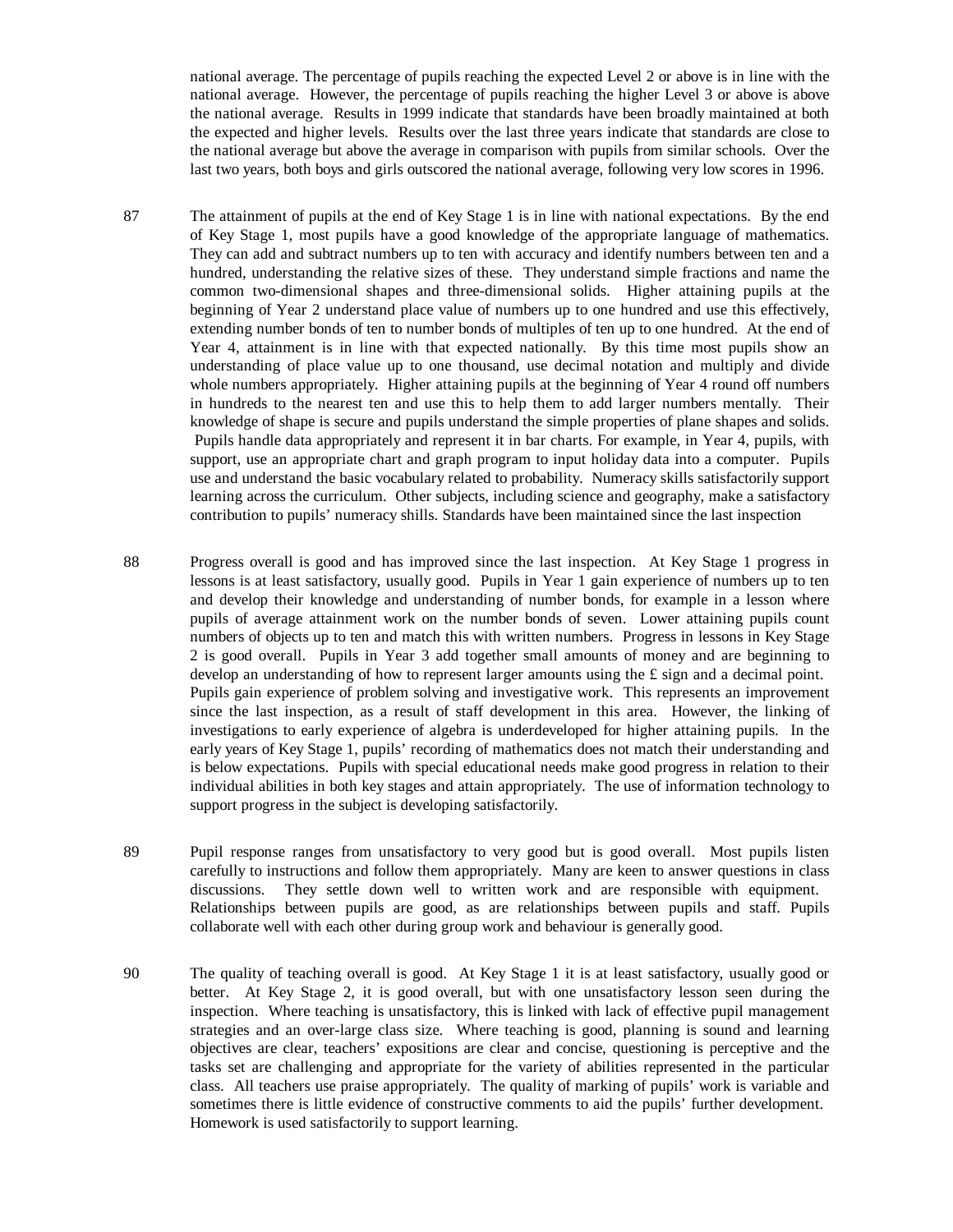91 The co-ordinator offers effective leadership in mathematics. The curriculum complies with national guidelines and all attainment targets are addressed. The school has made sound provision for the implementation of the National Numeracy Strategy. Its helpful features, including a structured period of mental arithmetic at the beginning of each lesson to improve pupils' agility and facility with numbers and a plenary session to reinforce key learning objectives, are used well by most teachers. Planned tasks generally show evidence of appropriate match for the needs of pupils with differing abilities. The development of pupils' mental strategies is addressed soundly overall, although there is a lack of emphasis on techniques in some lessons. Pupil assessment is satisfactorily covered through national and non-statutory tests, and the school regularly monitors the results of these. This has improved since the last inspection. Pupils' records are kept and these are updated appropriately. Staffing is appropriate for the effective delivery of the curriculum. The recently appointed co-ordinator is an effective practitioner and looks forward eagerly to this new challenge. Accommodation is adequate and resources are satisfactory overall, although the organisation of centralised resources is poor, the stockroom being very untidy.

#### 91 **Science**

- 92 The school has maintained high standards of pupil attainment in the subject since the last inspection. A detailed policy and comprehensive scheme of work have resulted in considerable improvements in planning. Teachers now use a more focused approach to science, with investigative work more rigorous, less play-oriented. Their subject knowledge is more secure.
- 93 The 1998 teacher assessments at the end of Key Stage 1 showed that the percentage of pupils reaching the nationally expected Level 2 or above in science was above average. The percentage reaching the higher Level 3 was very high. No national comparative data for 1999 is available yet but actual percentages are very similar. These results are broadly confirmed by inspection evidence. By the end of Key Stage 1, pupils' attainments in science are above those expected, Most pupils are aware how to conduct a fair test, and why it is necessary. Year 1 pupils describe the properties of objects they use in experimental work, sorting materials, by touch, into hard and soft sets. Year 2 pupils frame a set of questions to use when a visitor brings cats, guinea pigs and a budgerigar into a science lesson. They test hypotheses and outcomes in a range of ways. Higher attaining pupils produce extended written pieces to record their experimental findings, while average and lower attaining pupils are more dependent on standard recording sheets provided by the teacher. Many have good recall of scientific facts, particularly in the area of life processes and living things. They have well developed observational skills.
- 94 By the time the pupils leave the school at the end of Year 4, attainment is still above expected levels. They have developed good predictive skills, which they test when investigating the way air pressure slows down a moving object in Years 3 and 4. The majority know that to test a hypothesis fairly, only one parameter must be changed. In their work on forces, it can be the height from which they drop experimental samples, or what they drop, but not both. Higher attaining Year 4 pupils devise an ingenious method of releasing two samples from exactly the same height at the same time, to ensure that they are fair testing.
- 95 Children make a good start in science in Reception classes, where lessons promoting their knowledge and understanding of the world prepare them effectively for the National Curriculum programmes of study. Pupils of all levels of attainment, both boys and girls, make good progress throughout the school. In the best lessons at both key stages, teachers prepare work that is well matched to the pupils' age and ability. Practical, investigative activity stimulates pupils' interest in the subject and the focused discovery learning promoted ensures good progress in the development of key skills and understanding. Sensitive grouping in some lessons ensures that the scientific ideal of sharing ideas is reached and that pupils of varying levels of attainment co-operate appropriately, to the benefit of all. Mathematical and information technology skills are helpfully employed to produce charts, graphs and tables. Communication skills, both oral and written, are developed as pupils move through the school.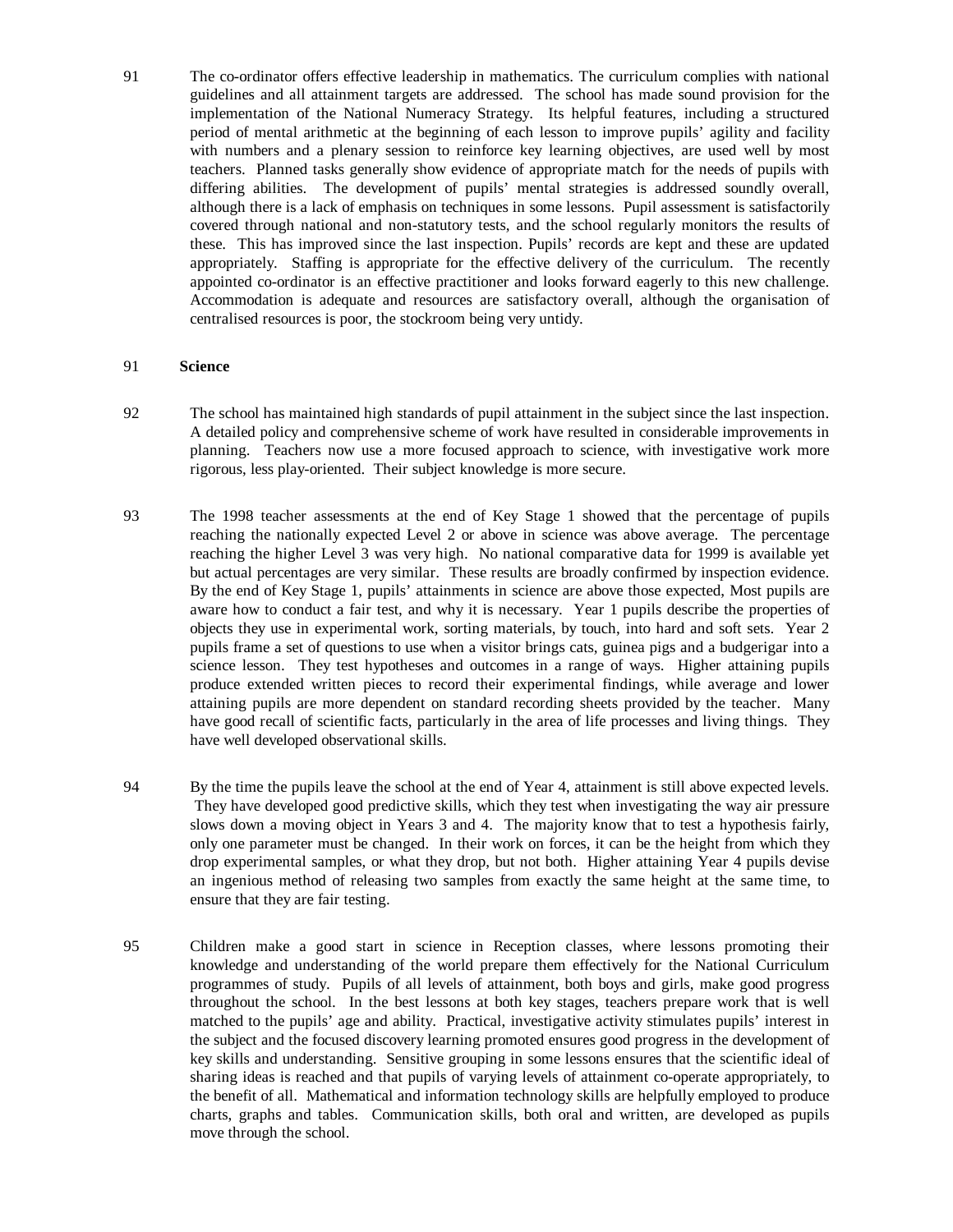- 96 Pupils show good attitudes to science. They collaborate effectively in pairs and groups, sharing tasks fairly and respecting one another's ideas. In most lessons, they listen carefully to the teacher and each other. Where the teacher's classroom management skills are less well developed, or class sizes too high for practical tasks to be easily carried out, behaviour deteriorates and experimental work is conducted in too noisy an environment for effective learning to take place.
- 97 The quality of teaching is good overall. Teachers plan effectively together in year group teams, to ensure broadly similar provision for pupils during the two-year cycle of work. Limited resources are effectively used, and lesson pace is well maintained, especially when unchecked by interruptions for disciplinary purposes. Lessons are well organised, as in Year 4, when the class was divided so that half were engaged in an active experiment, while the other half wrote up their results and drew conclusions, maximising space and allowing direct teacher interaction. Marking is used effectively to extend pupils' understanding and set informal targets at Key Stage 2. In the best lessons, teachers bring the pupils together to share findings and evaluate progress, effectively reiterating lesson purposes.
- 98 The subject is very well led by the co-ordinator, who has effectively improved her personal qualifications in science and led or organised helpful training sessions for her colleagues. She is firmly committed to extend pupils' literacy and numeracy skills by the work they undertake in science. The immediate environment is under-used, especially since the pool was vandalised. However, the subject is supported by visits to the local reservoir and residential and day visits to High Ash Farm, looking at change over time. Assessment is sound, with recording usefully shared with the partner middle school. A portfolio of pupils' completed work is being developed, though it is limited to work in only one attainment target and not yet annotated or moderated to ensure accuracy of assessment throughout the school.

#### 98 **Information Technology**

- 99 Pupils' attainment at the end of Key Stage 1 is in line with national expectations. By the end of Key Stage 1, pupils understand that instructions can be given to the computer via the mouse, keyboard or keypad. Year 2 pupils direct a roamer to move between different animals in a zoo plan, and use the mouse to shade in areas on a drawing. They accurately word process short poems and prepare simple drawings to include on Christmas cards. Attainment at the end of Year 4 is in line with national expectations. Pupils use the keyboard confidently. They use a variety of different fonts, for example when creating a program for a play and designing wallpaper patterns. With support, they access web sites and use these for research, for example when investigating rainforests, and represent data related to holidays on a graph. Attainment has improved substantially since the last inspection.
- 100 Progress at Key Stage 1 is satisfactory. Keyboard skills are improved in Year 1 and pupils, with support, access a main menu. In Years 3 and 4, progress is satisfactory. Pupils in Year 3 know the names of different parts of the computer and use CD-Roms to support learning in areas of the curriculum, for example in mathematics. The progress of pupils with special educational needs is satisfactory. Progress overall has improved since the last inspection.
- 101 Pupils have positive attitudes towards the subject, work hard at the tasks set and show enjoyment at their success. Relationships between pupils, and between pupils and adults are good. The secure working atmosphere engendered encourages pupils to approach assignments with confidence. Equipment is handled carefully and pupil behaviour is good.
- 102 The quality of teaching is sound overall. Teachers generally have sound subject knowledge and communicate this clearly to the pupils. In good lessons, planning is sound and sessions include a good range of activities, which are well matched to the needs of most pupils. Questioning of pupils is clear and effective, highlighting relevant points to assist learning. Pupils are well managed overall with firmness and encouragement. Little evidence of specific tasks targeted to support the learning needs of higher attaining pupils is evident. The quality of teaching has improved since the last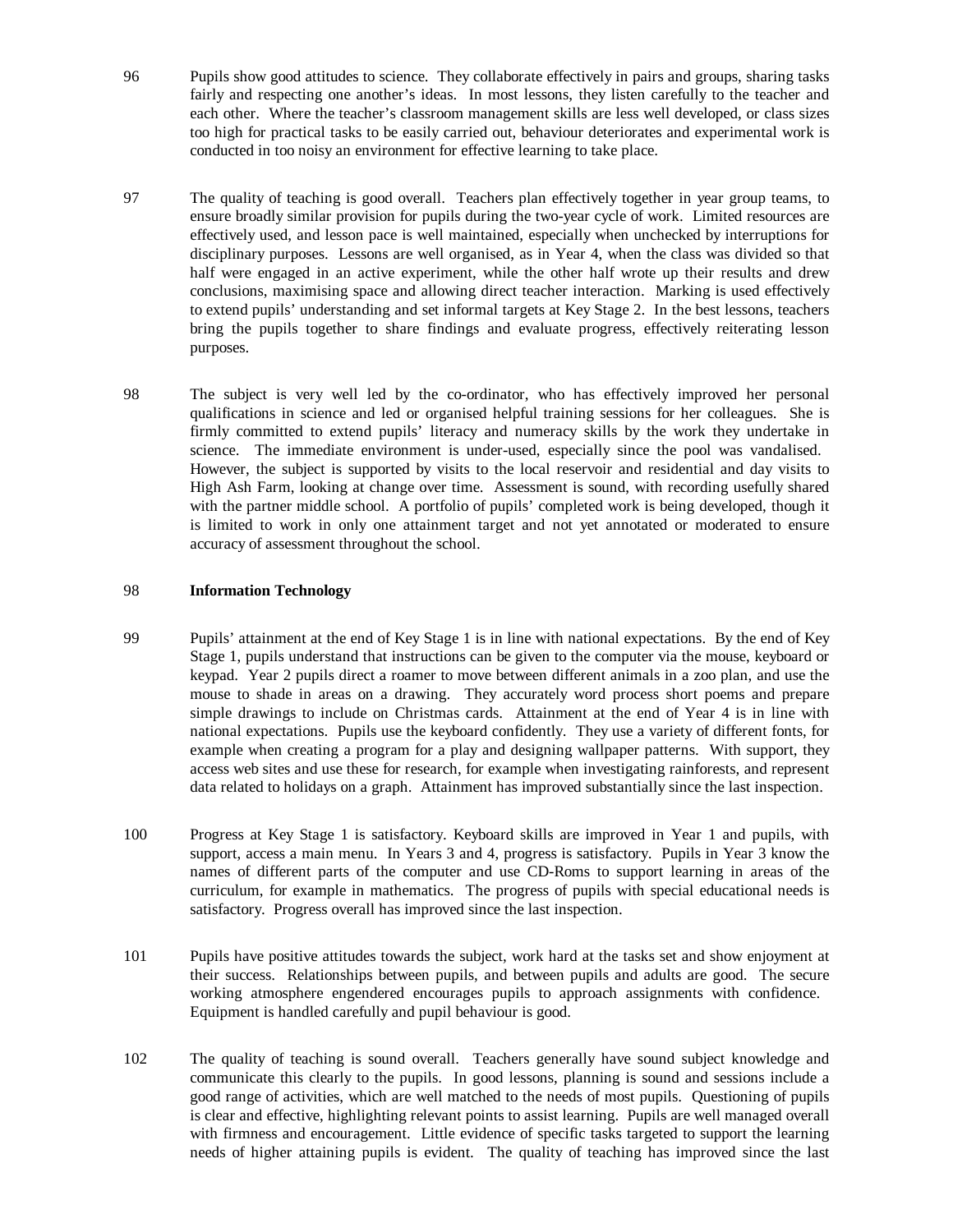inspection.

103 The information technology curriculum is broad and balanced and the subject is well co-ordinated. A scheme of work and a policy document are now in place. Assessment procedures are satisfactory. This is an improvement since the previous inspection. Support staff are well deployed and there is very effective parent help. Resources have been much improved. However, although they are adequate for the delivery of the curriculum, this is only achieved by moving around of hardware via a short staircase. The quality of the hardware varies from poor to good. Strong links with a local secondary school however, enable the older pupils to visit each week and make use of the facilities there. Opportunities are missed to applaud pupils' success and little of their work in information technology is displayed around the school. The school has its own web site and overall information technology adequately supports learning in other areas of the curriculum.

#### **Religious Education**

- 104 At the end of Key Stage 1 and by the time the pupils leave the school at the end of Year 4, their attainments in religious education meet the expectations of the locally agreed syllabus. From the few lessons seen, scrutiny of work and records, and discussion with pupils and staff, pupils of all ages and prior attainment make satisfactory progress in lessons and over time. The pupils with special educational needs make sound progress when they are given additional help from their teacher or support staff.
- 105 By the end of Year 4, pupils know the key features of stories from the Holy Books. They know that there are different types of religious beliefs. Pupils are less secure in their knowledge of the founders of religions, religious symbols and places of worship, but they know the relevant points of stories and can recall the next part when prompted. Some pupils can recall the key features of religious festivals and can explain why they are important. Most pupils understand that religious beliefs affect people's lives and how they live. Religious education is supported by the well-planned themes for assemblies. Collective worship is used as a time when pupils explore meanings behind religious stories, with time for praise, reflection and prayer. Links with the local church are strong, with direct involvement by the clergy.
- 106 Pupils of all ages have good attitudes to religious education and this helps them to make satisfactory progress in both key stages. They are interested in their work, listen carefully to their teachers and to each other and are respectful of the views and values of other people.
- 107 The limited amount of teaching observed was good at both key stages. Teachers have a good knowledge and understanding of the topics they are teaching. They describe and explain clearly and give a range of suitable examples to help pupils to understand. They have high expectations of how pupils will behave and participate in lessons. This is particularly noticeable in the oral work where pupils are encouraged to use the correct terminology and explain their answers. During a lesson on prayer, Year 2 pupils were encouraged to think how the people of Ethiopia would thank their gods for the harvest. Very skilful questioning enabled pupils to make perceptive contributions to a group prayer, recorded and played back on the class dictaphone. In one lesson in Key Stage 2, the teacher encouraged pupils to consider whom we ask for guidance, and discussed the advice given by parents. Very skilful questioning and the development of pupils' ideas made this a very successful lesson. Teachers encourage pupils to think about moral aspects and issues of right and wrong.
- 108 The school has recently revised its policy on religious education and produced a scheme of work in line with the Staffordshire Agreed Syllabus, to ensure the progressive acquisition of skills, knowledge and understanding by pupils as they move through the school. This is an improvement since the last inspection. However, an improved assessment strategy for religious education is still an area for further development. Additional guidelines to support the Staffordshire Agreed Syllabus have been received by the school, and the newly appointed co-ordinator has the opportunity to attend a course to discuss the new advice. However, there have been no recent opportunities for staff to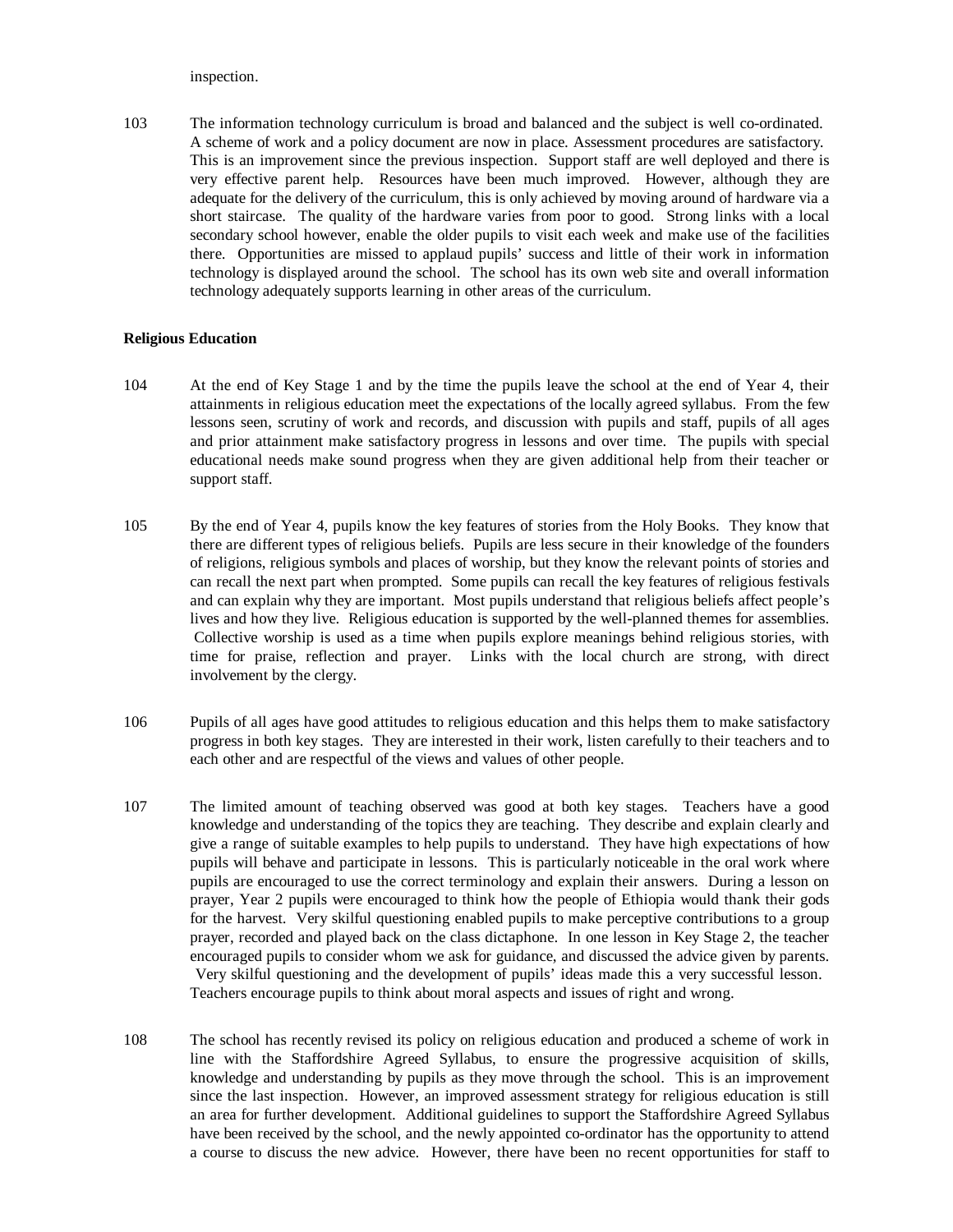attend courses. There are occasional visits to the parish church, but opportunities are missed to extend the range of visits and include visitors from other faiths. There are limited resources and artefacts to support the pupils' work in religious education.

## **OTHER SUBJECTS**

## 108 **Art**

- 109 Only one lesson of art was observed during the inspection, so judgements are also based on interviews with pupils and staff and a scrutiny of a good range of completed work. No judgement on the quality of the teaching of art is possible.
- 110 Pupils make good progress and art continues to be a strong feature in the school. Pupils in Year 1 create very effective daisies using appropriately coloured crepe paper. Pupils learn about the work of a variety of artists and experience working in the style of particular ones. Year 2 pupils skilfully produce Japanese cat pictures in one such lesson. Progress in art is well enhanced by topic work. Year 2 pupils create a patchwork textile wall hanging during their 'Grandma' topic and Years 3 and 4 produce colourful collages of air balloons as part of their work linked to 'The Fantastic Flying Journey'. An impressive variety of effects are achieved through experimentation, the combination of washing-up liquid and paint being particularly appropriate on the air balloons. Observational skills develop throughout. The progress of pupils with special educational needs is good. Pupils effectively use their developing creative talents outside the classroom and regularly produce items for craft fairs during lunch times. Progress has improved since the last inspection.
- 111 Pupils clearly enjoy art and talk with pleasure about their lessons. During the lesson observed, most pupils displayed a good attitude towards their work and behaved well.
- 112 The art curriculum is broad and suitably balanced. A published scheme of work has been bought since the last inspection and the new subject co-ordinator has plans to supplement this. Pupils' development is assessed but this is through a general statement rather than in a common wholeschool format. The accommodation and resources are satisfactory but the central storage rooms are poorly organised.

#### 112 **Design and technology**

- 113 Design and technology continues to play an important part in the school's curriculum. Standards have been maintained since the last inspection. Progress is satisfactory overall. Pupils experience a relevant range of activities, often closely linked to work in other subjects. They work with a broad range of materials, including textiles, food and resistant materials, such as card, plastic and wood and malleable materials like clay and papier-mâché. They make sound progress in the development of designing and making skills and are making use of their skills to produce designs for the new outdoor murals and a senses hut. Pupils develop a sound understanding of the materials and are becoming skilled at using them to produce a variety of items displayed in and around the school.
- 114 Only one lesson in design and technology was observed in Key Stage 1. Discussions with pupils and examination of their work indicate that progress is satisfactory. Animal homes produced at the beginning of Key Stage 1, using construction kits, show good attention to detail. Pupils develop a sound understanding of the design progress, for example when describing how they assemble different parts. Pupils in Year 2 make masks as part of their work on Africa. Using a variety of tools, they cut and shape card to produce their masks and learn how to follow a list of instructions, supporting their work in English.
- 115 Only one lesson was seen in Key Stage 2, but discussion with pupils and examination of completed work indicates that pupils make satisfactory progress and undertake a range of activities linked to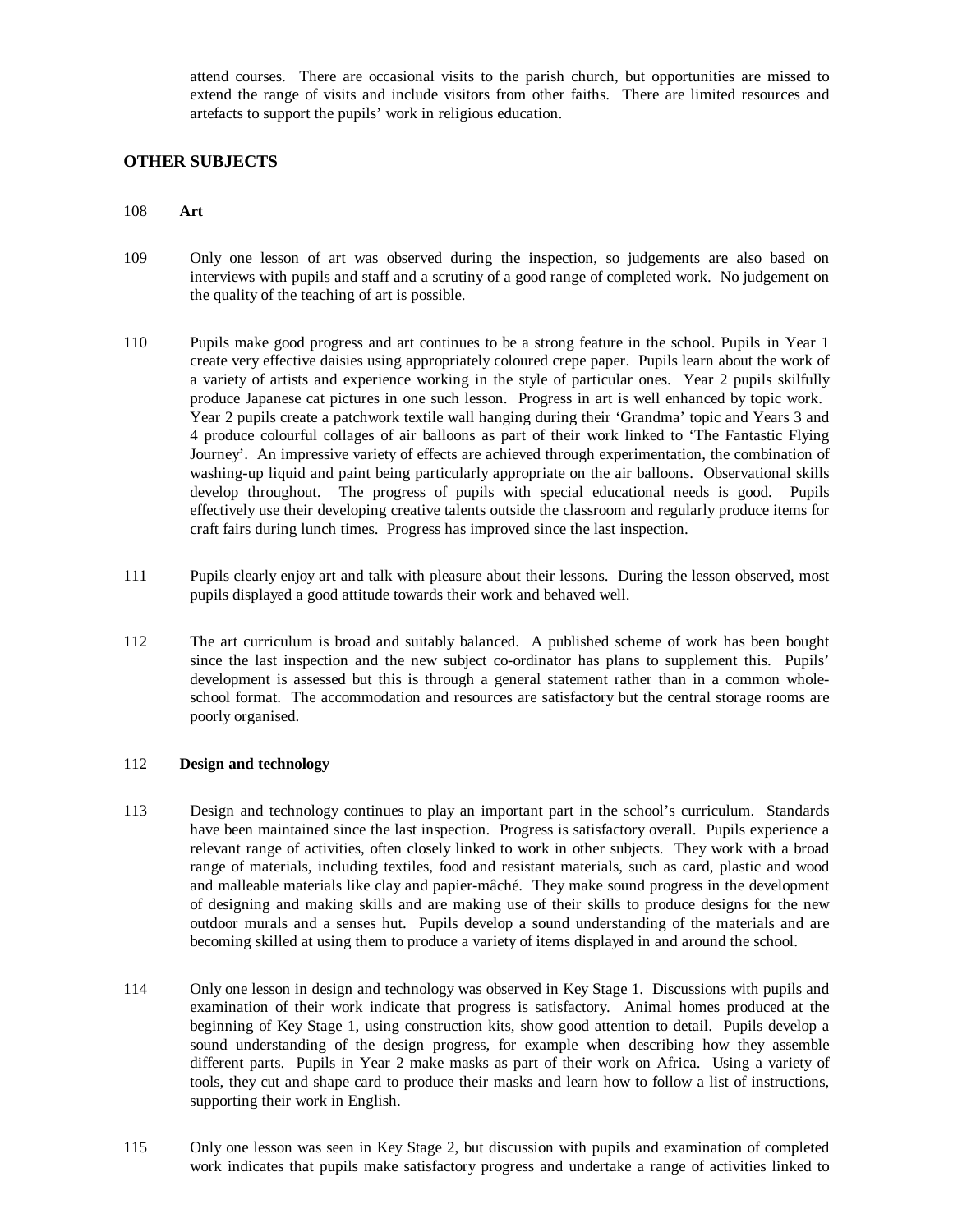other subjects and develop the ability to work collaboratively. Their designing becomes more sophisticated as they move through the key stage. Evaluations of work become more considered, pupils begin to analyse what has or has not worked well. Year 3 pupils make air raid shelters out of reclaimed materials as part of their work on World War Two in history. Year 4 pupils work well together to design and make an interesting quiz game for younger pupils. They make quiz games with electrical circuits from detailed designs and instructions.

- 116 In the lessons observed, pupils showed interest and perseverance with the activities. They worked well together sharing ideas, materials and tools and supported one another. Most pupils handled tools safely and were careful not to waste resources. Pupils clearly enjoy practical activities and show pride in their achievements.
- 117 Based on the limited number of lessons seen, the quality of teaching seen is satisfactory. Teachers have a secure understanding of the subject and plan interesting and appropriate activities. They demonstrate skills and encourage pupils to make informed decisions for themselves. Teachers have high expectations of pupils, both in terms of behaviour and the quality of work expected.
- 118 The subject is led by a knowledgeable co-ordinator who works closely with colleagues to ensure that pupils' experience in the subject is well supported, interesting and related to work in other subjects. The school's design and technology policy and list of skills and concepts for each year group provide a framework for teachers' lesson planning. However, the school recognises the need to develop a scheme of work to take account of the recent curriculum changes. The school is adequately resourced for design and technology and makes good use of reclaimed materials .

## 118 **Geography**

- 119 The pupils' progress in geography is satisfactory. At the beginning of Key Stage 1, pupils develop an understanding of the use of symbols to represent features on a plan. Pupils in Year 1 cut out shapes to represent pieces of furniture and stick them in position on a sheet of paper representing their classroom. This offers an effective introduction to maps for the younger pupils. Older pupils examine more complex plans and design a zoo, carefully considering the sizes of enclosures required for each animal and the routes around them. Pupils use globes to locate continents and begin to build up knowledge of their wildlife. By the end of Key Stage 1, pupils are familiar with their own environment and through visits and written communication, contrast this with Blackshaw Moor. In Years 3 and 4, pupils continue to make sound progress in their knowledge and understanding of geography and in the development of geographical skills. While studying rainforests, the pupils in Year 3 are introduced to CD-Roms as aids to research. Year 4 pupils use the Internet confidently to research this topic. Field trips support learning effectively and the Year 4 visit to High Ash Farm, as well as satisfactorily developing the pupils' knowledge and understanding of settlements, also stimulates work in other curriculum areas. The skilful use of topic based work and the use of information technology effectively support learning across the whole age range in the school. Pupils with special educational needs make sound progress overall. Standards have been maintained since the last inspection.
- 120 The pupils' attitude to work is good. They enjoy their lessons and have a sense of curiosity about the world around them. They concentrate on the work set and many are keen to answer questions in class discussions, generally making sensible and informed suggestions when they do so. They take care with written work and diagrams but some pupils are reticent about discussing their understanding of the topic in hand. Relationships in the classroom are good and most pupils work well together when required. Pupil behaviour is usually good.
- 121 The quality of teaching across the two key stages is good overall. Teachers' subject knowledge is secure and their planning is sound. Lessons are well organised and proceed at an appropriate pace, showing a good balance of teacher input and pupil activity. Good use is made of pupil input, and praise of effort is an integral part of all lessons. Teachers' questioning of pupils is perceptive and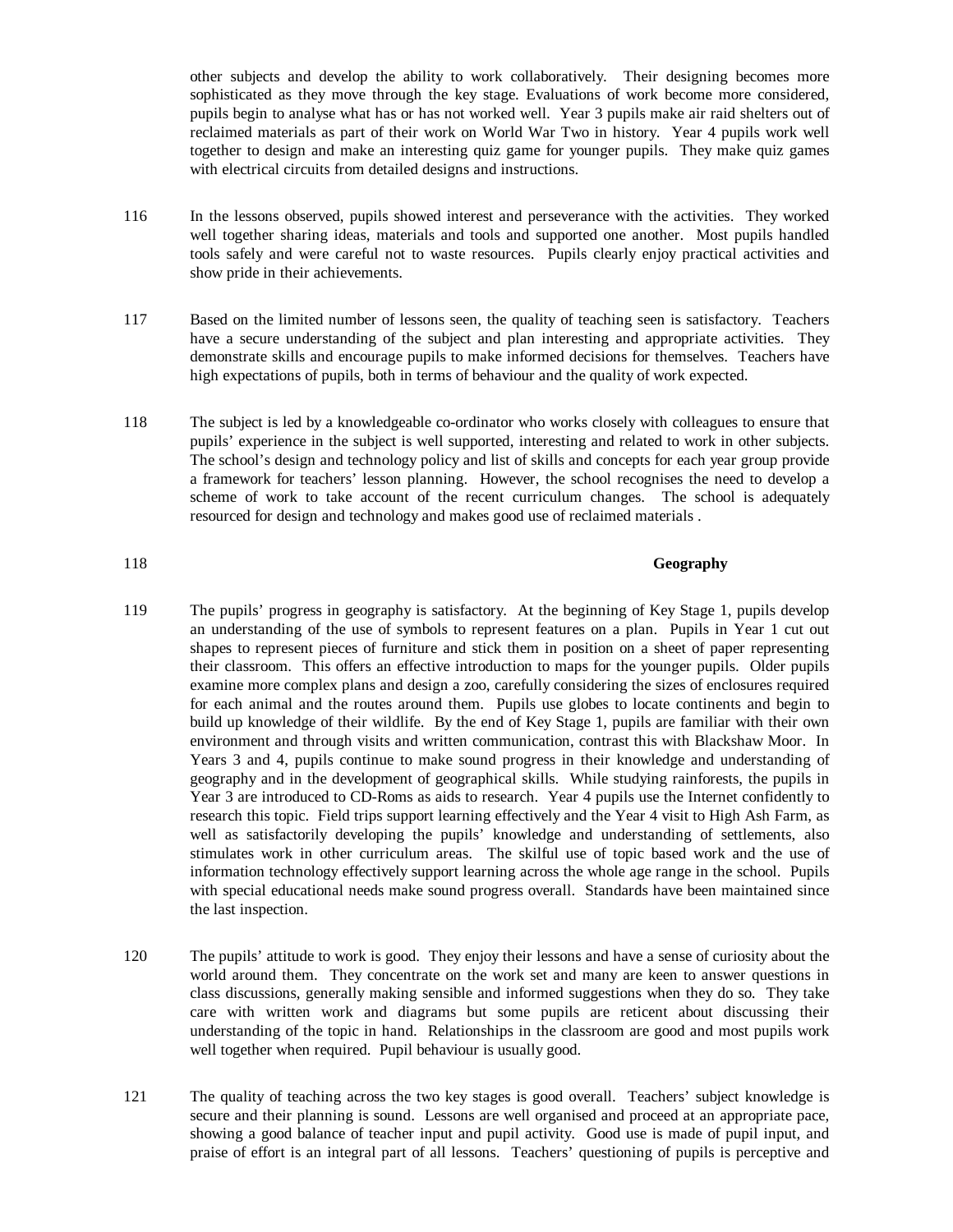their day-to-day assessment is satisfactory.

122 The school places an appropriate emphasis on geography and the curriculum content is appropriately broad and balanced. The assessment of pupils' learning is recorded but in limited detail. Resources have been supplemented since the last inspection and are adequate, although sometimes not stimulating. The centrally based storage area is poorly organised.

#### 122 **History**

- 123 Due to the way the school topic cycle is organised, it was not possible to see any history lessons during the inspection. However, evidence was taken from a detailed scrutiny of pupils' completed work and teachers' planning and discussions with staff. The school has maintained its provision for the subject since the last inspection. Displays remain a strong feature of its work but the key issue to complete documentation has been met only in part, as national initiatives to review the history curriculum, including guidance on planning, have caused the school to delay their own revisions.
- 124 Pupils make sound progress at both key stages. The cross-curricular topics make history more relevant to the pupils. Pupils' work is well supported by a good range of visits they make, including one to a local museum by Year 1 pupils resulting in them setting up a class museum of their own, refining chronological thinking. Visitors to the school include professional story tellers dressed as Vikings, who ran a workshop for older pupils, improving their understanding of how Vikings lived and why they behaved as they did.
- 125 Pupils display positive attitudes to the subject. Books are well kept and most work is completed and neatly presented. A good range of illustrative material, tables and charts is carefully coloured to support the text and improve its visual impact. Older pupils in Year 4 respond positively to homework set by completing small research tasks in their work on 'the sixties' during the history study unit 'Britain since the 1930s'.
- 126 As no direct teaching of history was seen, it is not possible to assess accurately the quality of teaching. However, it is clear from pupils' books and other completed pieces of work that a good range of activities are provided in each year group, well referenced to the National Curriculum programmes of study. Key Stage 2 teachers work accurately and promote pupils' progress by helpfully diagnostic comments, indicating to pupils what they must do to improve their work.
- 127 The newly appointed co-ordinator has made a detailed analysis of the needs of the subject. She recognises that a common recording format will be a helpful improvement. A portfolio of completed work and photographic evidence is being developed to support assessment over the longer term. Resources are scanty, both in the library and in the history store, which is inaccessible during lesson times in a Reception classroom. Artefacts are few in number but the teachers, parents and local teachers' centre augment them with their own to facilitate displays, as in a major display on Britain during the Second World War, sited right in the middle of the entrance which strongly promoted history to all the school's community.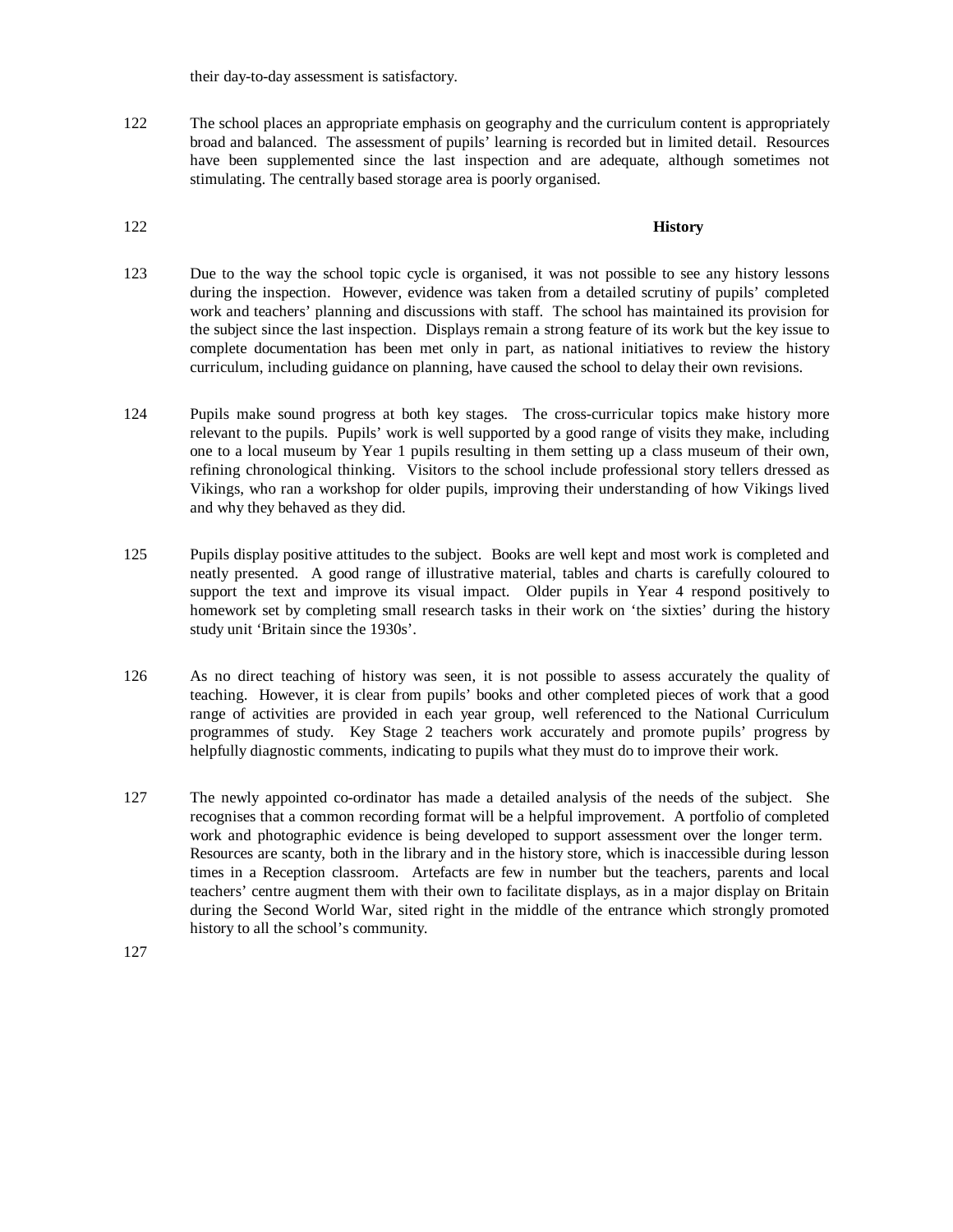#### **Music**

- 128 Provision for music is good. Substantial improvement has been made since the last inspection in providing effective documentation to allow detailed planning of what pupils should learn. Pupils attain higher standards in music and the quality of teaching is better.
- 129 Progress throughout the school is good. All pupils sing in unison in hymn practices and assemblies. Diction is clear and confidence is shown in two-part hymns. Key Stage 1 pupils make steady progress in singing, improving breathing, dynamics and pitch when accompanied by piano or guitar in lessons directed at refining skills. They make rapid progress in performing and composing; recognising from their experimental work the range their pitched and un-pitched instruments have, as they seek inventive ways to play them. At Key Stage 2, pupils also make significant progress in well taught lessons, using a rhythm square to clap a pattern, while adding a two-part rap to extend their vocal facility. They join the teacher in composing a class rap about one of the pupils. Information technology is effectively used to record finished performances with a video camera.
- 130 Pupils' attitudes to music are very good. They behave very well in lessons; showing great enjoyment of both singing and creative music making, with instruments and everyday objects, like plastic bags and combs. They show positive relationships in assemblies and lessons, with the result that extracurricular musical activities are very popular, as adults and pupils get on very well and enjoy their time together.
- 131 The quality of teaching is very good. The very well qualified music co-ordinator, a gifted performer on a wide range of instruments, teaches most lessons. She has high expectations of pupils' behaviour and level of commitment and manages classes throughout the school very competently, in exciting lessons of brisk pace. Skills are directly taught and reinforced in concluding sessions to effectively underline key learning objectives. Probing questioning and pupils' individual performances are well used to judge attainment and understanding.
- 132 The co-ordinator has made a great impact on music in the school. Most pupils are turned on to the subject, so that choir, recorders and instrumental lessons are very popular and class lessons greatly enjoyed. The specialist music room is adequately resourced. The co-ordinator provides additional resources of her own and has very ambitious plans for further improvements, though this is inhibited by the lack of an earmarked music budget. The way the school uses its specialist teacher and dedicated music room is highly efficient. This has led to many opportunities for pupils to enjoy a wide range of cultural and social experiences in and out of school.

## 132 **Physical education**

- 132
- 133 Only one lesson in Key Stage 1 and a Year 3 swimming lesson were seen during the inspection, as most physical education lessons were not timetabled to take place during the inspection. The following judgements are based on the teachers' planning and discussions with teachers and pupils, plus evidence from those lessons seen.
- 134 The pupils' progress in physical education is satisfactory overall. Pupils practise and improve basic skills in gymnastics, dance, athletics and games. Provision for swimming is good and all pupils in Key Stage 2 have the opportunity to learn how to swim. Pupils with special educational needs have full access to the physical education programme and make sound progress.
- 135 Year 1, pupils are developing good control of their bodies. When working on apparatus, they perform simple skills of travelling, climbing, jumping and pulling. They work safely and control the linking of actions. Pupils are actively engaged in improving their level of skill and performance.
- 136 Overall, pupils have good attitudes towards physical education. They show interest and enthusiasm.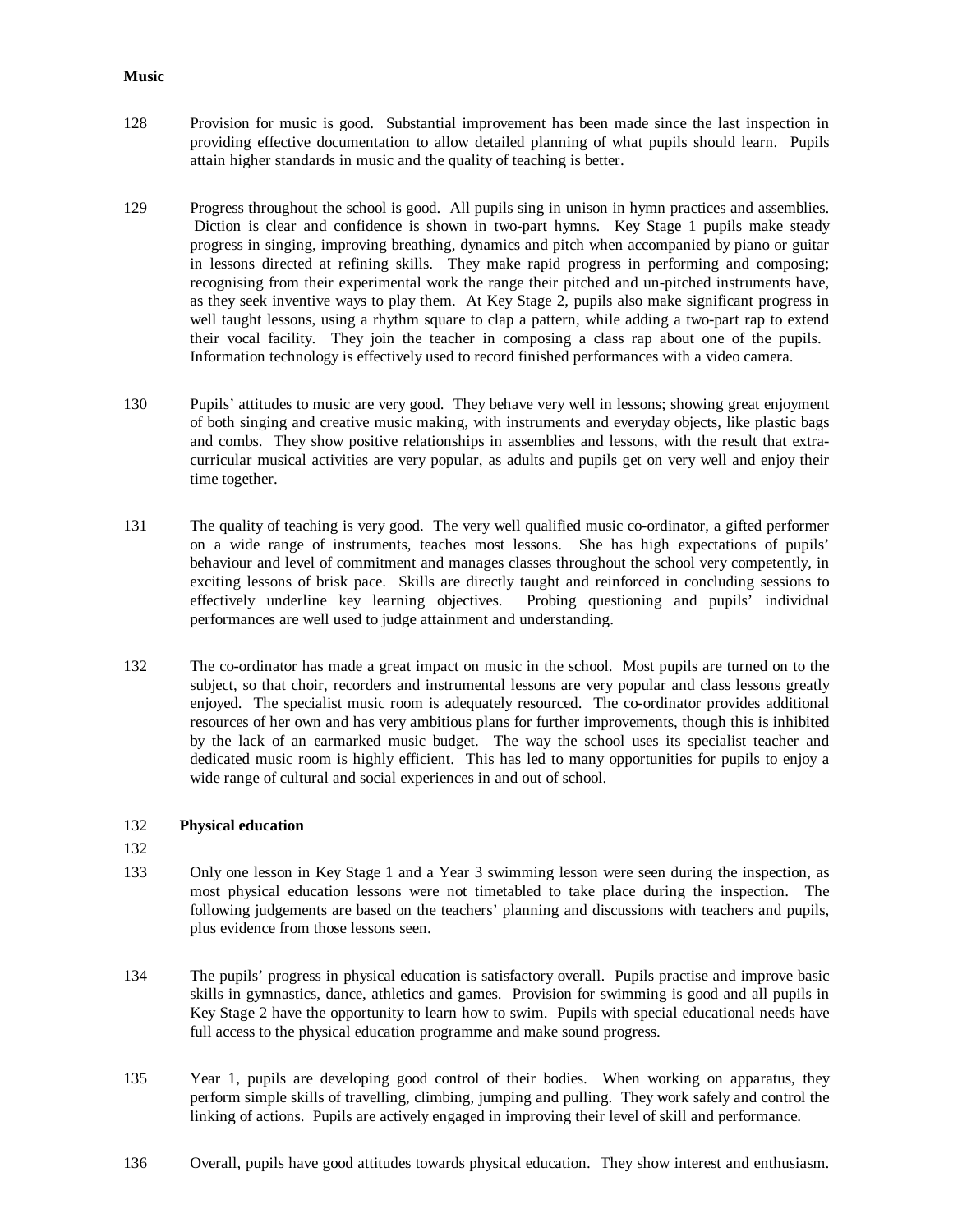The majority of pupils listen well and respond quickly and appropriately. The concentration and listening skills of Year 3 pupils at the swimming pool is a major factor in the rapid progress observed in lessons.

- 137 Year 1 pupils change into suitable dress for gymnastics, appropriately working barefoot in the hall. They are aware of the need for safe practice when working on the apparatus and quickly respond to the teachers' instructions. They are keen to participate and improve their performance.
- 138 The subject is well managed and efficiently co-ordinated by a recently appointed teacher, who has a very good knowledge of the subject and has been effective in putting into place a scheme of work with helpful learning outcomes and assessment strategies. Monitoring and evaluation is carried out by the co-ordinator, through some lesson observations and discussions with teachers. Extracurricular activities include netball and football skill sessions held after school. Resources are adequate and well stored, however some large fixed equipment has been judged unsafe to use and so is reduntant. A small budget allocation allows the co-ordinator to replace some items of equipment and extend the range available. The physical education curriculum has been appropriately developed since the last inspection. The school has plans to develop the subject further.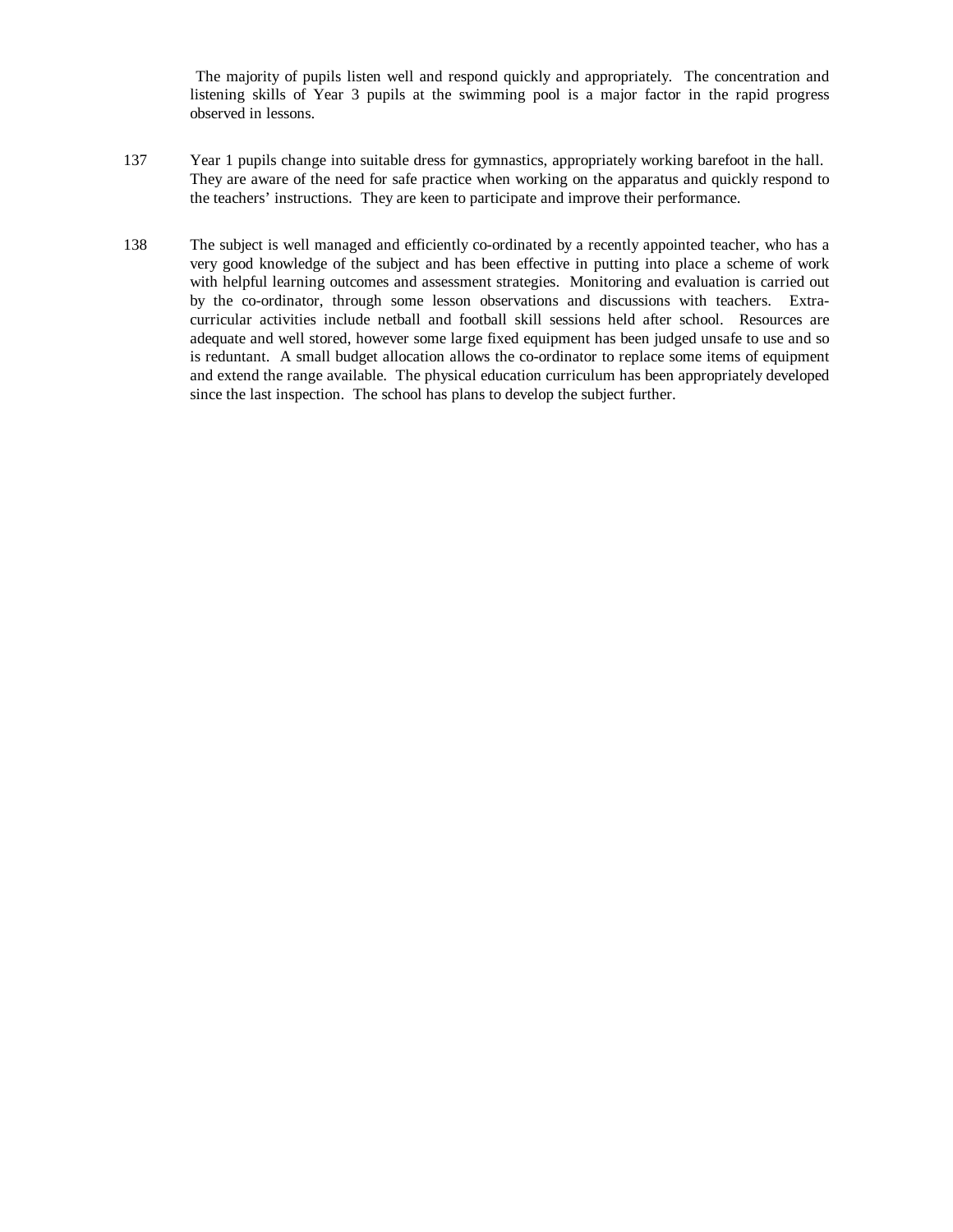# 138 **PART C: INSPECTION DATA**

# 138 **SUMMARY OF INSPECTION EVIDENCE**

- 139 The inspection was carried out by a team of four inspectors, who spent the equivalent of 12 days in school, over a four day period. The team observed 44 lessons or parts of lessons. Daily assemblies, registration sessions and extra-curricular activities were attended. In addition to lessons, time was spent talking to pupils about their work, hearing them read and reviewing their completed work and displays across the school. Pupils' behaviour in the playground, in the hall and around the school was observed. This amounted to a total of over 43 hours.
- 140 Discussions were held with the chair and other members of the governing body. All team members interviewed the headteacher and other members of staff who have responsibility for subjects and aspects of the school's work. Discussions were held with support staff, parents and volunteer helpers. The inspection team scrutinised minutes of governors' meetings and analysed school documentation, policies, schemes of work and the school development plan. Attendance registers, financial statements, the pupils' records and individual education plans, and teachers' planning notes were inspected.
- 141 Two members of the team conducted a meeting attended by 12 parents before the inspection. An analysis was made of the 52 questionnaires returned by parents and guardians.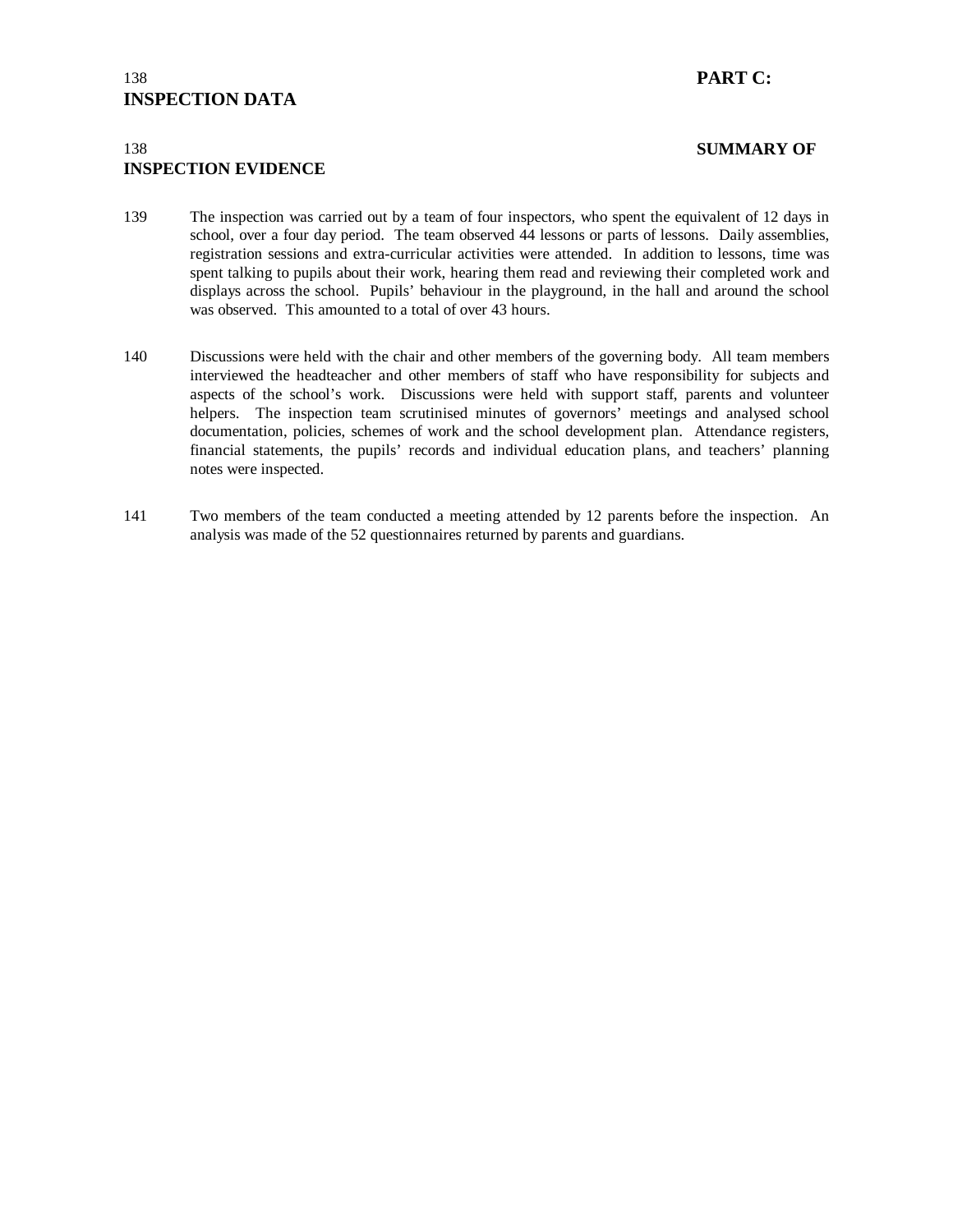# 141 **DATA AND INDICATORS**

| 141 | Pupil data                     |                                          |                                                            |                      |                          |         |
|-----|--------------------------------|------------------------------------------|------------------------------------------------------------|----------------------|--------------------------|---------|
|     |                                | Number of pupils                         | Number of pupils                                           | Number of pupils on  | Number of full-time      |         |
|     |                                | on roll (full-time                       | with statements of                                         | school's register of | pupils eligible for free |         |
|     |                                | equivalent)                              | <b>SEN</b>                                                 | <b>SEN</b>           | school meals             |         |
|     | $YR - Y4$                      | 214                                      | $\boldsymbol{0}$                                           | 17                   | 40                       |         |
| 141 | <b>Teachers and classes</b>    |                                          |                                                            |                      |                          |         |
| 141 | Qualified teachers $(YR - Y4)$ |                                          |                                                            |                      |                          |         |
|     |                                |                                          | Total number of qualified teachers (full-time equivalent): |                      | 9.30                     |         |
|     |                                | Number of pupils per qualified teacher:  |                                                            |                      | 23.01                    |         |
| 141 |                                | Education support staff $(YR - Y4)$      |                                                            |                      |                          |         |
|     |                                | Total number of education support staff: |                                                            |                      | 5                        |         |
|     |                                |                                          | Total aggregate hours worked each week:                    |                      | 80                       |         |
|     |                                |                                          |                                                            |                      |                          |         |
|     |                                | Average class size:                      |                                                            |                      | 26.8                     |         |
|     |                                |                                          |                                                            |                      |                          |         |
| 141 | <b>Financial data</b>          |                                          |                                                            |                      |                          |         |
|     |                                |                                          |                                                            |                      |                          |         |
|     |                                | Financial year:                          |                                                            |                      | 1998/9                   |         |
|     |                                |                                          |                                                            |                      | $\pounds$                |         |
|     |                                | <b>Total Income</b>                      |                                                            |                      |                          | 338.137 |
|     |                                | <b>Total Expenditure</b>                 |                                                            |                      |                          | 348.703 |
|     |                                | Expenditure per pupil                    |                                                            |                      |                          | 1516.10 |
|     |                                |                                          | Balance brought forward from previous year                 |                      |                          | 15410   |
|     |                                |                                          | Balance carried forward to next year                       |                      |                          | 4844    |
|     |                                |                                          |                                                            |                      |                          |         |
|     |                                |                                          |                                                            |                      |                          |         |
|     |                                |                                          |                                                            |                      |                          |         |
|     |                                |                                          |                                                            |                      |                          |         |